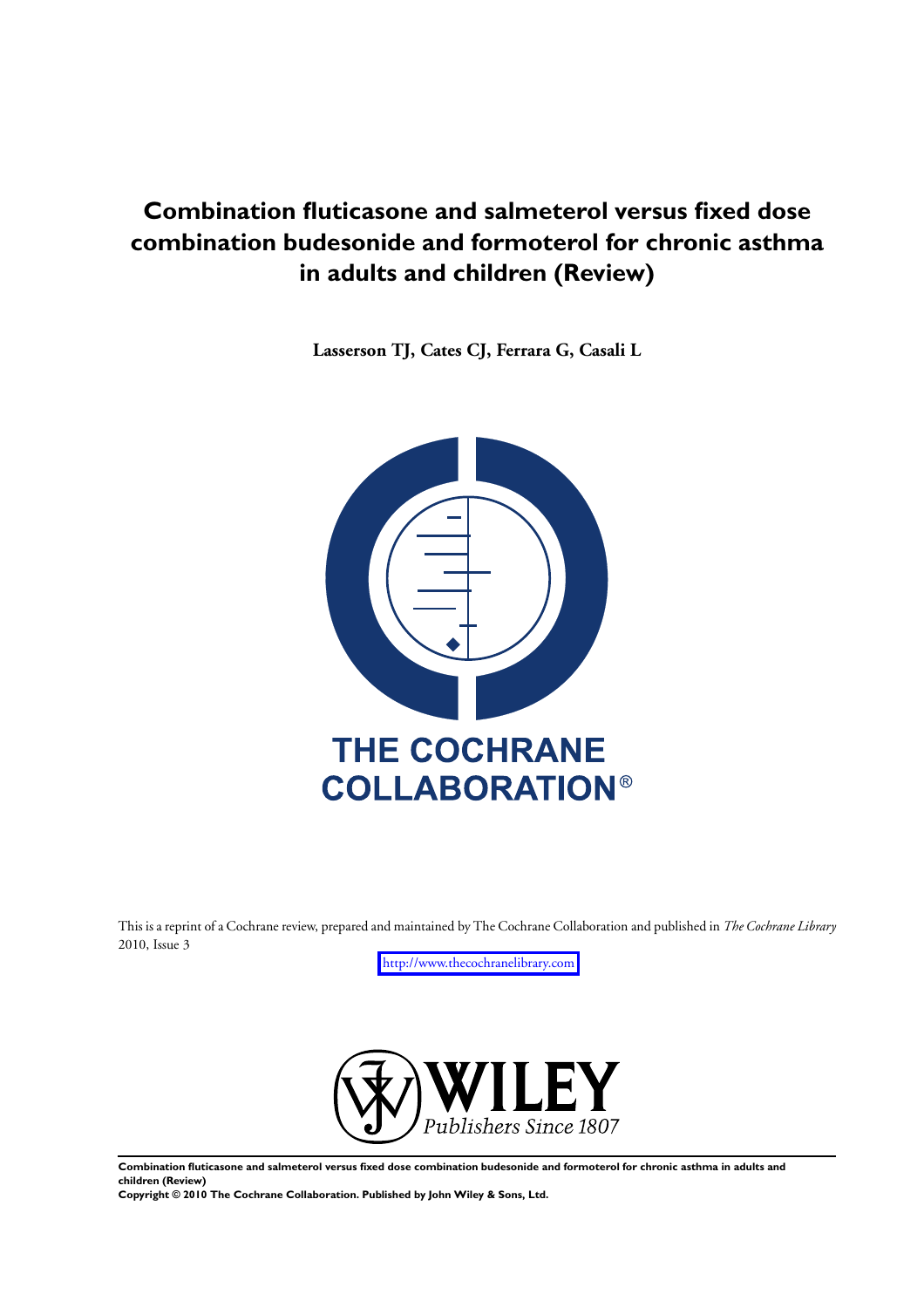# **TABLE OF CONTENTS**

| HEADER<br>the contract of the contract of the contract of the contract of the contract of the contract of the contract of                            | 1              |
|------------------------------------------------------------------------------------------------------------------------------------------------------|----------------|
| ABSTRACT                                                                                                                                             | 1              |
|                                                                                                                                                      | $\overline{2}$ |
|                                                                                                                                                      | $\overline{2}$ |
| والمتعاون والمتعاون والمتعاون والمتعاونة والمتعاونة والمتعاونة والمتعاونة والمتعاونة والمتعاونة والمتعاونة والمتعاون<br>BACKGROUND                   | 5              |
| <b>OBJECTIVES</b>                                                                                                                                    | 5              |
| <b>METHODS</b><br>a constitution de la constitution de la constitution de la constitution de la constitution de la constitution                      | 5              |
|                                                                                                                                                      | 7              |
| Figure 1.                                                                                                                                            | 8              |
| Figure 2.<br><u>. In the second contract of the second contract of the second contract of the second contract of the second con</u>                  | 10             |
| Figure 3.                                                                                                                                            | 11             |
| Figure 4.                                                                                                                                            | 12             |
| Figure 5.                                                                                                                                            | 12             |
| Figure 6.                                                                                                                                            | 13             |
| <b>DISCUSSION</b>                                                                                                                                    | 13             |
|                                                                                                                                                      | 14             |
|                                                                                                                                                      | 14             |
|                                                                                                                                                      | 15             |
|                                                                                                                                                      | 20             |
|                                                                                                                                                      | 30             |
| Analysis 1.1. Comparison 1 Combination fluticasone/salmeterol versus budesonide/formoterol, Outcome 1 Participants                                   |                |
|                                                                                                                                                      | 31             |
| Analysis 1.2. Comparison 1 Combination fluticasone/salmeterol versus budesonide/formoterol, Outcome 2 Participants                                   |                |
|                                                                                                                                                      | 31             |
| Analysis 1.3. Comparison 1 Combination fluticasone/salmeterol versus budesonide/formoterol, Outcome 3 Asthma-related                                 |                |
|                                                                                                                                                      | 32             |
| Analysis 1.4. Comparison 1 Combination fluticasone/salmeterol versus budesonide/formoterol, Outcome 4 Participants                                   |                |
|                                                                                                                                                      | 33             |
| Analysis 1.5. Comparison 1 Combination fluticasone/salmeterol versus budesonide/formoterol, Outcome 5 Change in                                      |                |
|                                                                                                                                                      | 33             |
| Analysis 1.6. Comparison 1 Combination fluticasone/salmeterol versus budesonide/formoterol, Outcome 6 Change in                                      |                |
|                                                                                                                                                      | 34             |
| Analysis 1.7. Comparison 1 Combination fluticasone/salmeterol versus budesonide/formoterol, Outcome 7 Change in am                                   | 34             |
| Analysis 1.8. Comparison 1 Combination fluticasone/salmeterol versus budesonide/formoterol, Outcome 8 Change in pm                                   |                |
|                                                                                                                                                      | 35             |
| Analysis 1.9. Comparison 1 Combination fluticasone/salmeterol versus budesonide/formoterol, Outcome 9 Change in                                      |                |
|                                                                                                                                                      | 36             |
| Analysis 1.10. Comparison 1 Combination fluticasone/salmeterol versus budesonide/formoterol, Outcome 10 Change in                                    |                |
|                                                                                                                                                      | 36             |
| Analysis 1.11. Comparison 1 Combination fluticasone/salmeterol versus budesonide/formoterol, Outcome 11 Change in                                    | 37             |
| Analysis 1.12. Comparison 1 Combination fluticasone/salmeterol versus budesonide/formoterol, Outcome 12 Change in                                    |                |
|                                                                                                                                                      | 37             |
| Analysis 1.13. Comparison 1 Combination fluticasone/salmeterol versus budesonide/formoterol, Outcome 13                                              | 38             |
| Analysis 1.14. Comparison 1 Combination fluticasone/salmeterol versus budesonide/formoterol, Outcome 14 Withdrawals                                  |                |
|                                                                                                                                                      | 39             |
| Analysis 1.15. Comparison 1 Combination fluticasone/salmeterol versus budesonide/formoterol, Outcome 15 Withdrawals                                  |                |
|                                                                                                                                                      | 39             |
| Combination fluticasone and salmeterol versus fixed dose combination budesonide and formoterol for chronic asthma in adults and<br>children (Review) | j.             |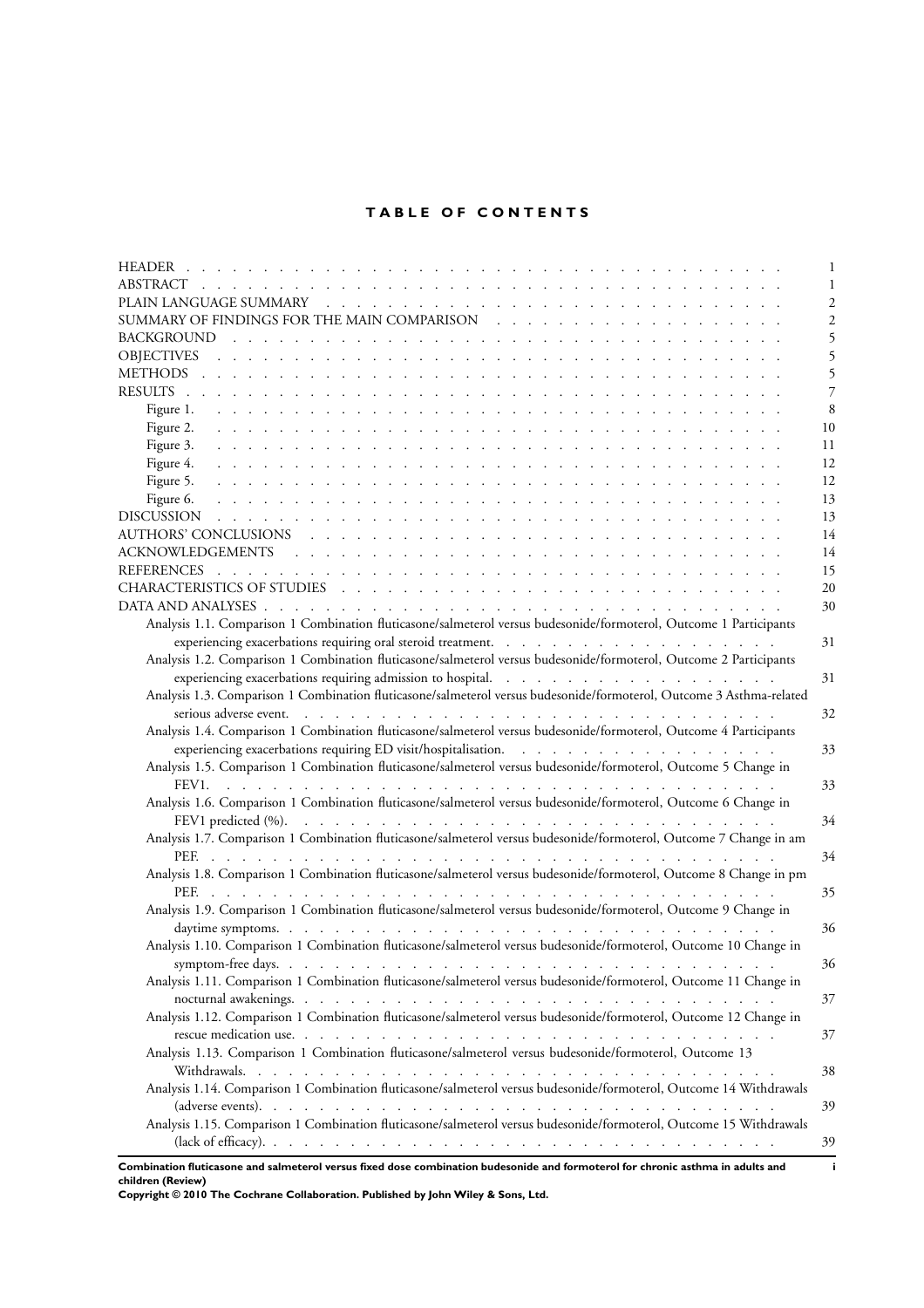| Analysis 1.16. Comparison 1 Combination fluticasone/salmeterol versus budesonide/formoterol, Outcome 16 Adverse                                                                                                                             |    |
|---------------------------------------------------------------------------------------------------------------------------------------------------------------------------------------------------------------------------------------------|----|
| the contract of the contract of the contract of the contract of the contract of the contract of the contract of<br>events.                                                                                                                  | 40 |
| Analysis 1.17. Comparison 1 Combination fluticasone/salmeterol versus budesonide/formoterol, Outcome 17 Headache.                                                                                                                           | 40 |
| Analysis 1.18. Comparison 1 Combination fluticasone/salmeterol versus budesonide/formoterol, Outcome 18                                                                                                                                     |    |
| Candidiasis.                                                                                                                                                                                                                                | 41 |
| Analysis 1.19. Comparison 1 Combination fluticasone/salmeterol versus budesonide/formoterol, Outcome 19                                                                                                                                     |    |
| and a constitution of the constitution of the constitution of the constitution of the constitution of the constitution of the constitution of the constitution of the constitution of the constitution of the constitution of<br>Dysphonia. | 41 |
| Analysis 1.20. Comparison 1 Combination fluticasone/salmeterol versus budesonide/formoterol, Outcome 20 Upper                                                                                                                               |    |
|                                                                                                                                                                                                                                             | 42 |
| Analysis 1.21. Comparison 1 Combination fluticasone/salmeterol versus budesonide/formoterol, Outcome 21 Rhinitis.                                                                                                                           | 42 |
| Analysis 1.22. Comparison 1 Combination fluticasone/salmeterol versus budesonide/formoterol, Outcome 22 Throat                                                                                                                              |    |
|                                                                                                                                                                                                                                             | 43 |
| Analysis 1.23. Comparison 1 Combination fluticasone/salmeterol versus budesonide/formoterol, Outcome 23 Cough.                                                                                                                              | 43 |
| Analysis 1.24. Comparison 1 Combination fluticasone/salmeterol versus budesonide/formoterol, Outcome 24 Tremor.                                                                                                                             | 44 |
|                                                                                                                                                                                                                                             | 44 |
|                                                                                                                                                                                                                                             | 44 |
|                                                                                                                                                                                                                                             | 44 |
|                                                                                                                                                                                                                                             | 45 |
| SOURCES OF SUPPORT in the state of the state of the state of the state of the state of the state of the state o                                                                                                                             | 45 |
|                                                                                                                                                                                                                                             | 45 |
|                                                                                                                                                                                                                                             | 45 |
|                                                                                                                                                                                                                                             | 45 |
|                                                                                                                                                                                                                                             |    |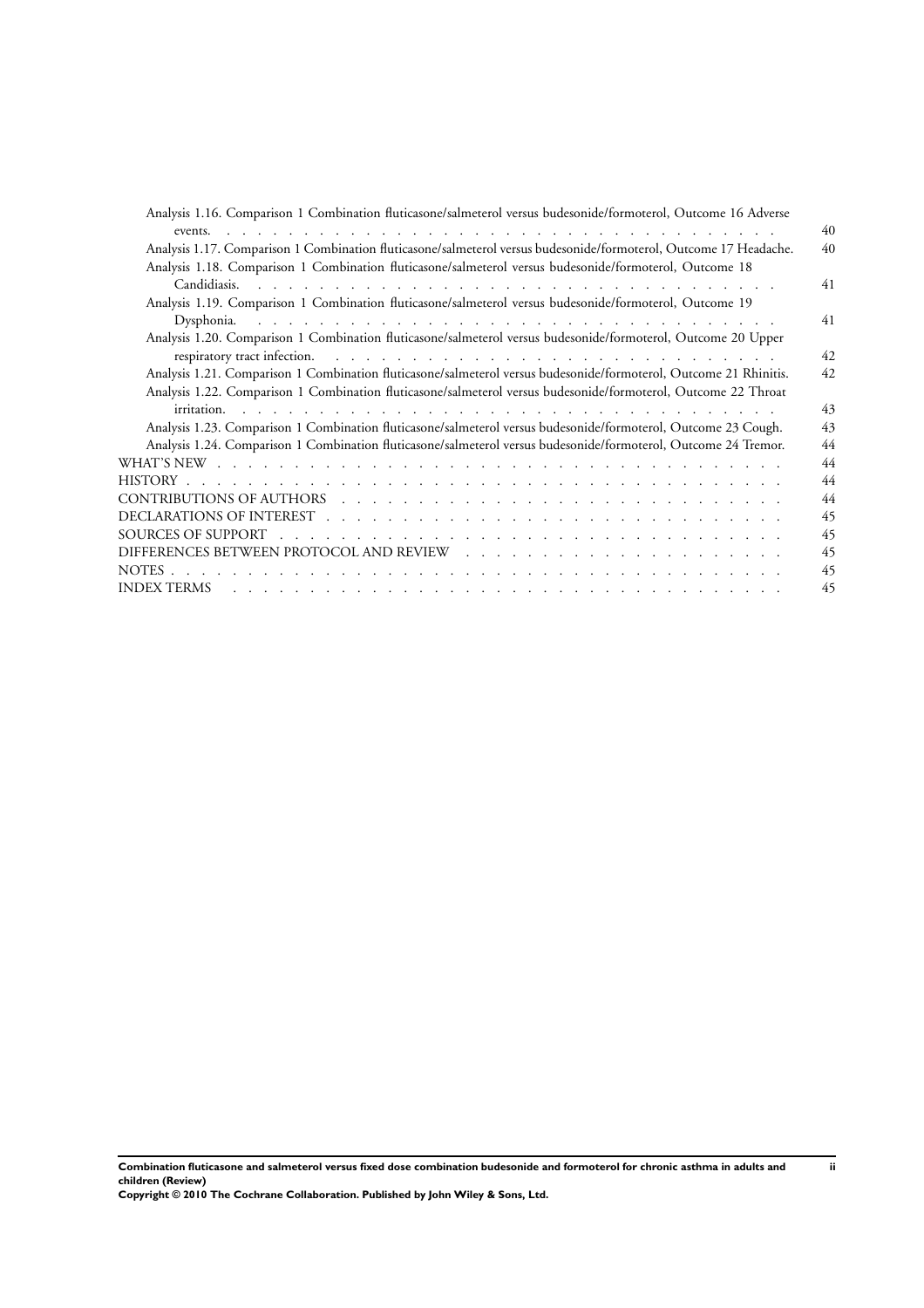**[Intervention Review]**

# **Combination fluticasone and salmeterol versus fixed dose combination budesonide and formoterol for chronic asthma in adults and children**

Toby J Lasserson<sup>1</sup>, Christopher J Cates<sup>1</sup>, Giovanni Ferrara<sup>2</sup>, Lucio Casali<sup>3</sup>

<sup>1</sup>Community Health Sciences, St George's, University of London, London, UK. <sup>2</sup>Section of Respiratory Diseases, Department of Internal Medicine, Unversity of Perugia, Terni, Italy. <sup>3</sup>Internal Medicine, University of Perugia, Terni, Italy

Contact address: Toby J Lasserson, Community Health Sciences, St George's, University of London, Cranmer Terrace, London, SW17 0RE, UK. [tlassers@sgul.ac.uk.](mailto:tlassers@sgul.ac.uk) [tlasserson@cochrane.org.](mailto:tlasserson@cochrane.org)

**Editorial group:** Cochrane Airways Group.

**Publication status and date:** New search for studies and content updated (no change to conclusions), published in Issue 3, 2010. **Review content assessed as up-to-date:** 20 January 2010.

**Citation:** Lasserson TJ, Cates CJ, Ferrara G, Casali L. Combination fluticasone and salmeterol versus fixed dose combination budesonide and formoterol for chronic asthma in adults and children. *Cochrane Database of Systematic Reviews* 2008, Issue 1. Art. No.: CD004106. DOI: 10.1002/14651858.CD004106.pub3.

Copyright © 2010 The Cochrane Collaboration. Published by John Wiley & Sons, Ltd.

# **A B S T R A C T**

#### **Background**

Combination therapies are frequently recommended as maintenance therapy for people with asthma, whose disease is not adequately controlled with inhaled steroids. Fluticasone/salmeterol (FP/SAL) and budesonide/formoterol (BUD/F) have been assessed against their respective monocomponents, but there is a need to compare these two therapies on a head-to-head basis.

#### **Objectives**

To estimate the relative effects of fluticasone/salmeterol and budesonide/formoterol in terms of asthma control, safety and lung function.

#### **Search strategy**

We searched the Cochrane Airways Group register of trials with prespecified terms. We performed additional hand searching of manufacturers' web sites and online trial registries. Searches are current to May 2009.

#### **Selection criteria**

Randomised studies comparing fixed dose FP/SAL and BUD/F were eligible, for a minimum of 12 weeks. Crossover studies were excluded. Our primary outcomes were: i) exacerbations requiring oral steroid bursts, ii) hospital admission and iii) serious adverse events.

#### **Data collection and analysis**

Two authors independently assessed studies for inclusion in the review. We combined continuous data outcomes with a mean difference (MD), and dichotomous data outcomes with an odds ratio (OR).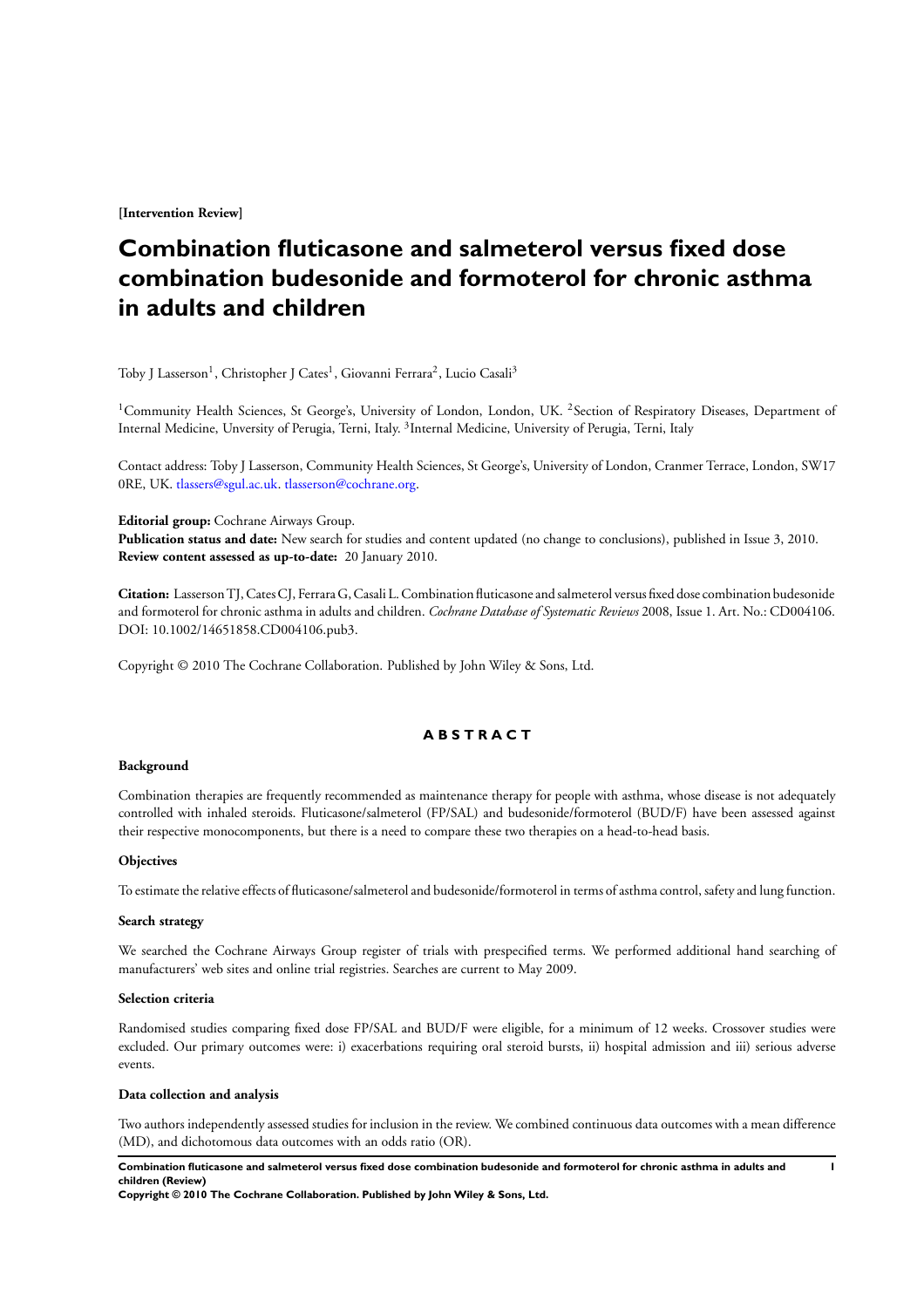#### **Main results**

Five studies met the review entry criteria (5537 adults). **Primary outcomes:** The odds of an exacerbation requiring oral steroids did not differ significantly between treatments (OR 0.89; 95% CI 0.74 to 1.07, four studies, 4949 adults). The odds of an exacerbation leading hospital admission were also not significantly different (OR 1.29; 95% CI 0.68 to 2.47, four studies, 4879 participants). The odds of serious adverse events did not differ significantly between treatments (OR 1.47; 95% CI 0.75, 2.86, three studies, 4054 participants). **Secondary outcomes:** Lung function outcomes, symptoms, rescue medication, exacerbations leading ED visit/hospital admission and adverse events did not differ statistically between treatments.

#### **Authors' conclusions**

The evidence in this review indicates that differences in the requirement for oral steroids and hospital admission between BUD/F and FP/SAL do not reach statistical significance. However, the confidence intervals do not exclude clinically important differences between treatments in reducing exacerbations or causing adverse events. The width of the confidence intervals for the primary outcomes justify further trials in order to better determine the relative effects of these drug combinations. Although this review sought to assess the effects of these drugs in both adults and children, no trials were identified in the under-12s and research in this area is of a high priority.

# **P L A I N L A N G U A G E S U M M A R Y**

#### **The effects of different combinations of inhaled steroids and long-acting beta-agonists for chronic asthma**

Persistent asthma often requires the combination of inhaled corticosteroids (ICS) and long-acting beta2-agonists (LABA). This systematic review examined randomised controlled trials comparing two commonly available combinations administered at fixed dose with a single inhaler, fluticasone/salmeterol (FP/SAL) and budesonide/formoterol (BUD/F). We found that the number of adults who required treatment with oral steroids or admission to hospital was similar between the treatments, but that additional trials would improve the precision of our estimates. No statistical differences were found for pulmonary function, rescue medication use and adverse events. Well-designed studies on these questions on different types of patients are needed to confirm and to better explain these findings. In particular studies which assess the effects of these therapies in children are of a high priority.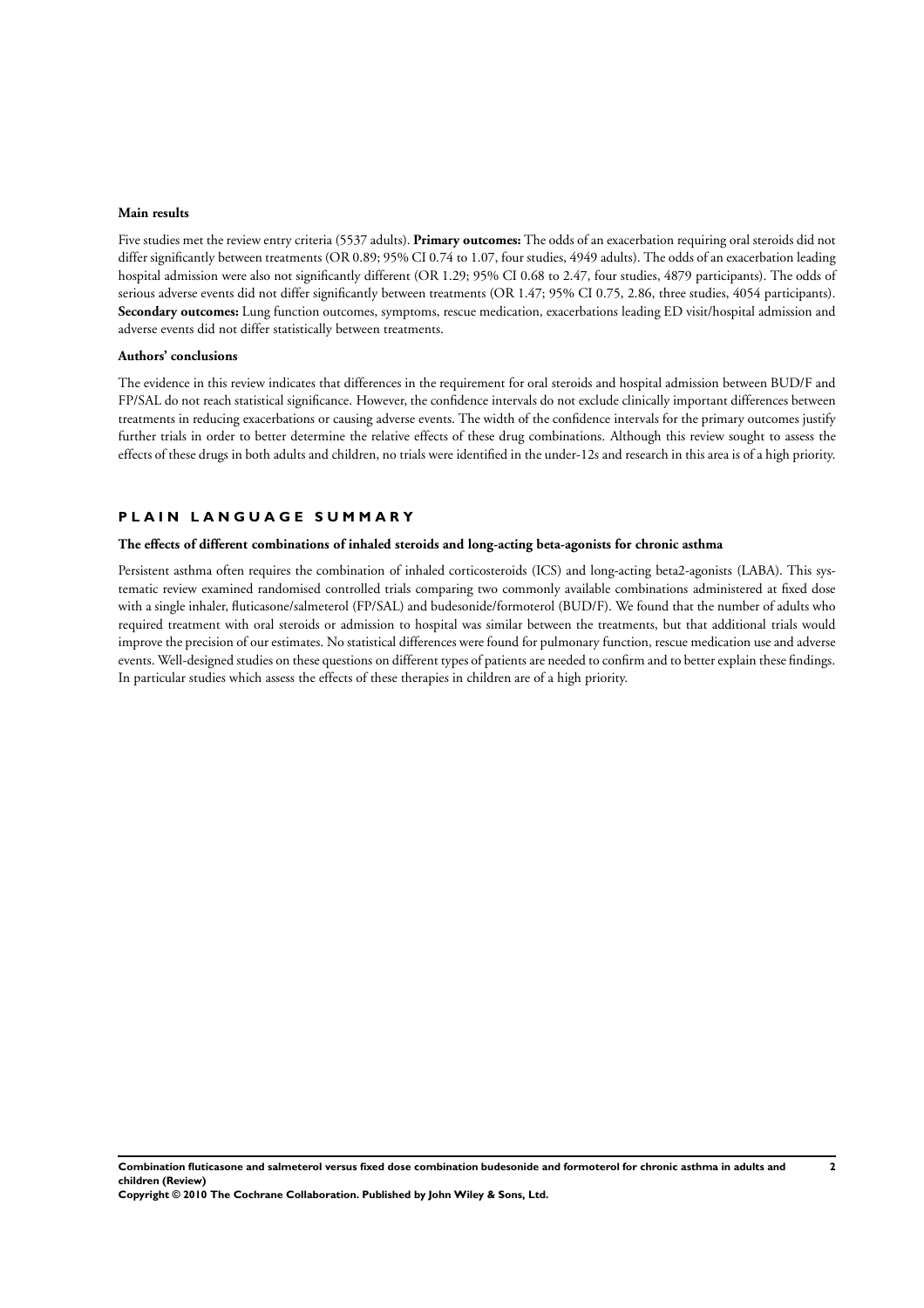# Combination flu<br>Combination flu SUMMARY OF FINDINGS FOR THE MAIN COMPARISON *[\[Explanation\]](http://www.thecochranelibrary.com/view/0/SummaryFindings.html)*

<span id="page-5-0"></span>

| <b>Jopyright © 2010 The Cochrane Collaboration. Published by John Wiley &amp; Sons, Ltd.</b> | :hildren (Review |
|----------------------------------------------------------------------------------------------|------------------|
|                                                                                              |                  |
|                                                                                              |                  |
|                                                                                              |                  |
|                                                                                              |                  |
|                                                                                              |                  |
|                                                                                              |                  |
|                                                                                              |                  |
|                                                                                              |                  |

|                                                                                                                                                         |                                                                                                                                                         | Combination fluticasone/salmeterol or budesonide/formoterol for chronic asthma in adults |                                      |                                        |                                                      |                 |
|---------------------------------------------------------------------------------------------------------------------------------------------------------|---------------------------------------------------------------------------------------------------------------------------------------------------------|------------------------------------------------------------------------------------------|--------------------------------------|----------------------------------------|------------------------------------------------------|-----------------|
| <b>Settings: community</b>                                                                                                                              | Patient or population: patients with chronic asthma in adults <sup>1</sup><br>Intervention: combination fluticasone/salmeterol or budesonide/formoterol |                                                                                          |                                      |                                        |                                                      |                 |
| <b>Outcomes</b>                                                                                                                                         | Illustrative comparative risks* (95% CI)                                                                                                                |                                                                                          | <b>Relative effect</b><br>(95% CI)   | <b>No of Participants</b><br>(studies) | <b>Quality of the evidence</b><br>(GRADE)            | <b>Comments</b> |
|                                                                                                                                                         | <b>Assumed risk</b>                                                                                                                                     | <b>Corresponding risk</b>                                                                |                                      |                                        |                                                      |                 |
| <b>Control</b>                                                                                                                                          | <b>Combination</b><br>onide/formoterol in one one/salmeterol in one in-<br>inhaler device                                                               | budes- Combination<br>fluticas-<br>haler device                                          |                                      |                                        |                                                      |                 |
| Participants experienc- 106 per 1000 <sup>2</sup><br>ing exacerbations re-<br>oral steroid<br>quiring<br>treatment<br>6<br>Follow-up:<br>mean<br>months |                                                                                                                                                         | 95 per 1000<br>(81 to 113)                                                               | OR 0.89<br>$(0.74 \text{ to } 1.07)$ | 4949<br>(4 studies)                    | $\oplus \oplus \oplus \cap$<br>moderate <sup>3</sup> |                 |
| Participants experienc- 7 per 1000 <sup>2</sup><br>ing exacerbations re-<br>quiring<br>admission to<br>hospital<br>Follow-up:<br>6<br>mean<br>months    |                                                                                                                                                         | 9 per 1000<br>(5 to 17)                                                                  | OR 1.29<br>$(0.68 \text{ to } 2.47)$ | 4879<br>(4 studies)                    | $\oplus \oplus \oplus \cap$<br>moderate $3$          |                 |
| Asthma-related serious 7 per 1000 <sup>2</sup><br>adverse event<br>Follow-up:<br>6<br>mean<br>months                                                    |                                                                                                                                                         | 10 per 1000<br>(5 to 20)                                                                 | OR 1.47<br>$(0.75 \text{ to } 2.86)$ | 4054<br>(3 studies)                    | $\oplus \oplus \oplus \bigcirc$<br>moderate $3$      |                 |

 $\overline{\mathbf{u}}$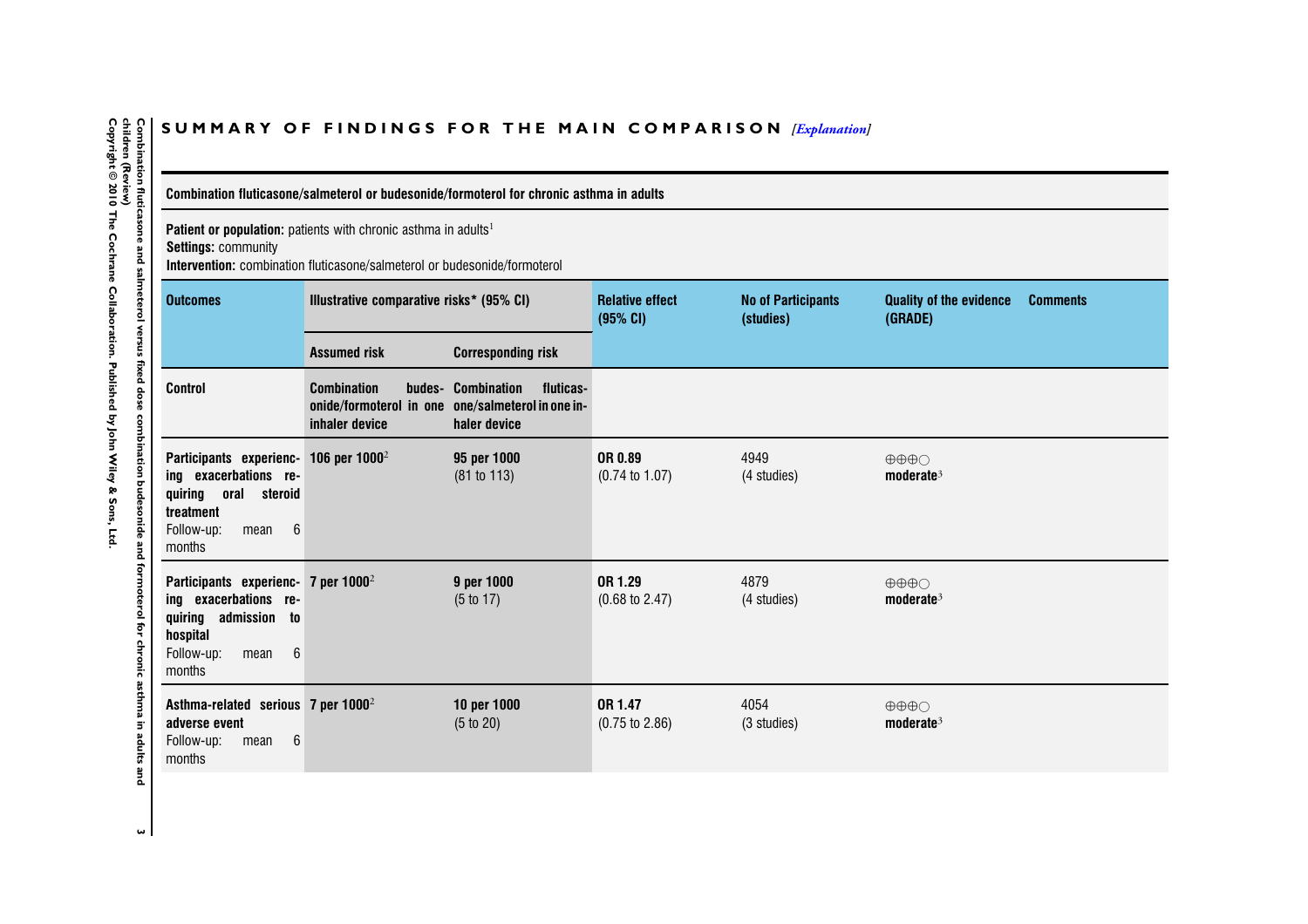\*The basis for the **assumed risk** (e.g. the median control group risk across studies) is provided in footnotes. The **corresponding risk** (and its 95% confidence interval) is based on the assumed risk in the comparison group and the **relative effect** of the intervention (and its 95% CI). **CI:** Confidence interval; **OR:** Odds ratio;

GRADE Working Group grades of evidence

**High quality:** Further research is very unlikely to change our confidence in the estimate of effect.

**Moderate quality:** Further research is likely to have an important impact on our confidence in the estimate of effect and may change the estimate.

Low quality: Further research is very likely to have an important impact on our confidence in the estimate of effect and is likely to change the estimate.

**Very low quality:** We are very uncertain about the estimate.

1. No studies have been found in children. The findings of this review are only applicable to adults.

2. The mean event rate in the BDF arms of the trials was used to calculate the assumed risk.

3. The confidence interval is wide and could change with the addition of new evidence.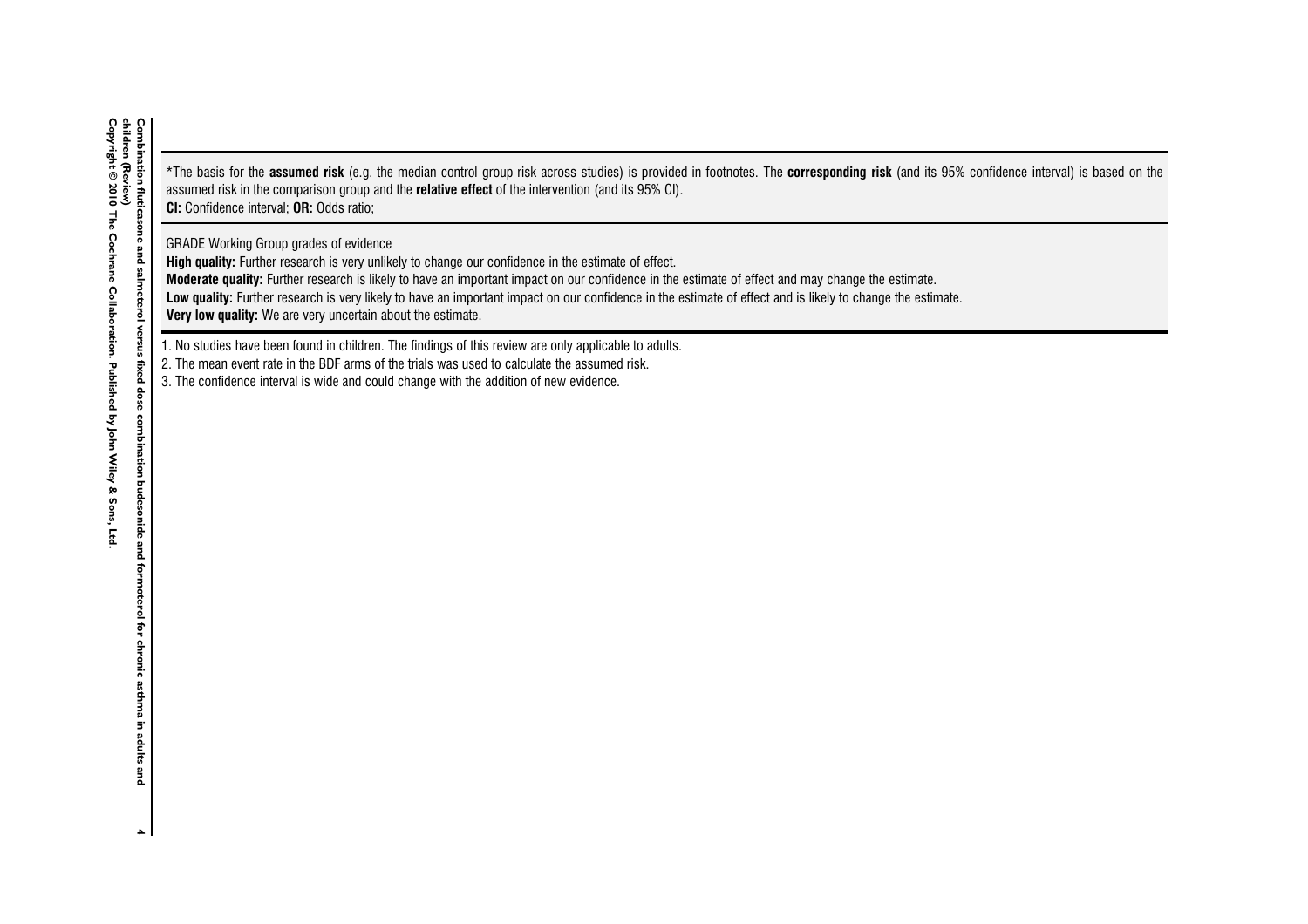# **B A C K G R O U N D**

Asthma is a chronic inflammatory disease of the airways, and antiinflammatory treatment is a cornerstone of asthma therapy. Treatment with inhaled corticosteroids (ICS) improves lung function and reduces asthma symptoms in mild persistent asthmatic patients [\(Adams 2008](#page-17-0)). Many patients remain symptomatic despite using optimal doses of ICS. However, patients do benefit by the addition of an inhaled long-acting beta2-agonist (LABA). This approach further improves lung function and quality of life in patients with moderate to severe persistent asthma [\(Ni Chroinin](#page-17-0) [2005](#page-17-0)).

The principal advantage of combining ICS and LABA in one inhaler is the simultaneous delivery of two effective inhaled therapies. This may lead users to better adhere to dosing regimens, especially given concerns over the use of LABA therapy without a regular background steroid ([Walters 2007](#page-17-0)). Clinicians and people with asthma are faced with a choice between two treatments as maintenance treatment of asthma: the ICS fluticasone and LABA salmeterol preparation marketed as 'Seretide', 'Advair' or 'Viani', and the ICS budesonide and LABA formoterol preparation marketed as 'Symbicort'.

There is some uncertainty as to which particular combination may be suitable. Previous assessments have considered the addition of any LABA to any ICS when the dose of ICS is increased or when the study drugs are titrated according to symptoms ([Greenstone 2005;](#page-17-0) [Gibson 2005\)](#page-17-0). Although the LABAs commonly used in combination preparations have a similar duration of effect of around 12 hours or more, salmeterol and formoterol also have differing pharmacological properties. The onset of action of formoterol is faster than that of salmeterol [\(Palmqvist 1997;](#page-17-0) [van Noord 1996\)](#page-17-0) and has as rapid an onset of action as salbutamol in asthma ([Cazzola 2002](#page-17-0)). Some differences exist also between fluticasone and budesonide despite the shared anti-inflammatory effect [\(Adams 2007](#page-17-0)), and so a systematic exploration of the relative efficacy of these different drug combinations is justified.

# **O B J E C T I V E S**

To compare the combinations of salmeterol/fluticasone and budesonide/formoterol in single inhaler devices in chronic asthma in terms of asthma control, safety and lung function.

# **M E T H O D S**

#### **Criteria for considering studies for this review**

#### **Types of studies**

Randomised, clinical trials comparing single inhaler devices containing combination fluticasone and salmeterol versus budesonide and formoterol. Only studies with a parallel design were eligible as the minimum washout period of inhaled steroids has not been adequately established.

#### **Types of participants**

Adults and children with a diagnosis of chronic asthma. We accepted trialist-defined asthma. Any severity of asthma and patients on any co-intervention were eligible (as long as the co-interventions were not part of the randomised treatment) but studies on acute asthma carried out in emergency departments were excluded.

#### **Types of interventions**

The preparations considered by this review were the combination of the inhaled steroid fluticasone and long-acting beta-agonist salmeterol (FP/SAL) against the inhaled steroid budesonide and long-acting beta-agonist formoterol (BUD/F) in one inhaler device. We included studies which assessed the combination of drugs in either metered dose inhalers (MDI) or dry powder inhaler (DPI). We considered fixed dose comparisons between these preparations and we have excluded studies assessing the efficacy and safety of different dosing strategies of budesonide/formoterol ('single inhaler therapy' or 'adjustable maintenance dosing') with fixed dose fluticasone/salmeterol. Studies had a minimum duration of 12 weeks in order to meet the entry criteria of this review.

#### **Types of outcome measures**

#### **Primary outcomes**

- 1. Exacerbations of asthma requiring oral steroids
- 2. Exacerbations of asthma requiring hospital admission

3. Serious adverse events (including asthma-related death and intubation)

#### **Secondary outcomes**

- 1. Exacerbations leading to ED visit/admission to hospital
- 2. Diary card morning and evening peak expiratory flow (PEF)
- 3. Clinic spirometry (FEV1, clinic PEF, FVC)
- 4. Rescue medication use
- 5. Symptoms
- 6. Quality of life
- 7. Adverse events
- 8. Study withdrawal

**Combination fluticasone and salmeterol versus fixed dose combination budesonide and formoterol for chronic asthma in adults and 5 children (Review)**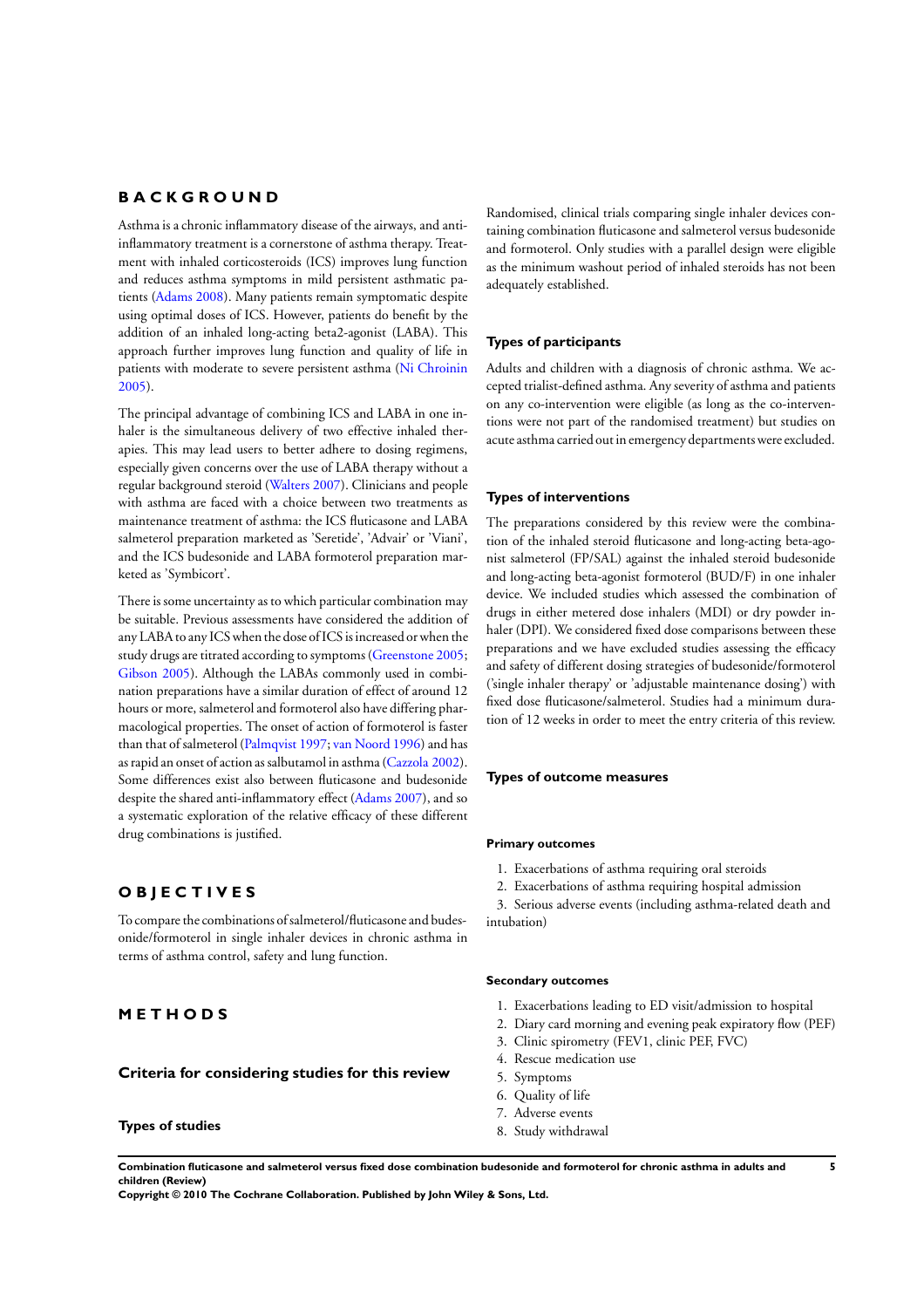#### **Search methods for identification of studies**

Trials were identified using the Cochrane Airways Group Specialised Register of trials, which is derived from systematic searches of bibliographic databases including the Cochrane Central Register of Controlled Trials (CENTRAL), MEDLINE, EMBASE, CINAHL, AMED and PsycINFO, and hand searching of respiratory journals and meeting abstracts. All records in the Specialised Register coded as 'asthma' were searched using the following terms:

("single inhaler" or symbicort or seretide or advair or viani) or ((steroid\* or corticosteroid\* or ICS or fluticasone or FP or Flixotide or budesonide or BUD or Pulmicort) and ("long acting beta agonist\*" or "\*beta-agonist\*" or LABA\* or salmeterol or serevent or formoterol or eformoterol or oxis or foradil))

Reference lists of all primary studies and review articles were reviewed for additional references. Authors of identified randomised trials were asked about knowledge of other published and unpublished studies. Manufacturers of combination single inhaler devices were contacted regarding other published and unpublished studies.

We contacted trialists and manufacturers in order to obtain unreported data and to establish whether other unpublished or ongoing studies are available for assessment. We undertook additional hand searching of clinical trial web sites (www.clinicalstudyresults.org; www.clinicaltrials.gov; www.fda.gov) and the clinical trial web sites of manufacturers (www.ctr.gsk.co.uk; www.astrazenecaclinicaltrials.com). Searches are current to May 2009.

#### **Data collection and analysis**

#### **Selection of studies**

Following electronic literature searches, two review authors independently selected articles on the basis of title and/or abstract for full text scrutiny. The authors agreed a list of articles which were retrieved, and they subsequently assessed each reference to determine whether it met the review eligibility criteria.

#### **Data extraction and management**

One author (TJL) extracted information from each study for the following characteristics:

Design (description of randomisation, blinding, number of study centres and location, number of study withdrawals).

Participants (N, mean age, age range of the study, gender ratio, baseline lung function, % on maintenance ICS or ICS/LABA combination & average daily dose of steroid (BDP equivalent), entry criteria).

Intervention (type and dose of component ICS and LABA, dosing schedule, inhaler device, study duration & run-in)

Outcomes (type of outcome analysis, outcomes analysed, numerical data)

This information was double-checked by a second author (GF & CJC).

#### **Assessment of risk of bias in included studies**

We assessed study quality according to whether studies met the following pre-specified quality criteria (as yes, no or unclear, [Handbook 2005](#page-17-0)):

1. Allocation generation - was sequence generation unpredictable?

2. Allocation concealment - were steps taken to prevent foreknowledge of treatment group assignment?

3. Blinding - were the treatments known to the patients, investigators and those assessing outcomes?

4. Withdrawal - were all participants who entered the study accounted for, and was the analysis likely to be biased by the handling of dropouts? This was considered in relation to the outcomes of oral steroid requirement and hospital admission.

5. Selective reporting - was there evidence of unreported outcome data in the trial report(s)?

6. Other bias - was the study free of other types of bias? Additional information were sought on outcomes that were partially reported from the study sponsors.

#### **Dealing with missing data**

We contacted study sponsors for additional data which we required for our primary outcomes of oral steroid-treated exacerbations, and exacerbations leading to hospital admission.

#### **Assessment of heterogeneity**

We measured statistical variation between studies by the I square statistic ([Higgins 2003\)](#page-17-0). Where this exceeded 20% we also applied random effects modelling to assess whether assuming a distribution of related true effects (rather than a fixed true effect) altered the pooled effect estimate.

#### **Data synthesis**

Data were combined with RevMan 5, using a a fixed effect odds ratio for dichotomous variables, and a fixed effect mean difference (calculated as either a weighted mean difference or a mean difference weighted by generic inverse variance) for continuous data variables. For the primary outcome of exacerbations we calculated NNT(benefit) for the different levels of risk as represented by control group event rates [\(www.nntonline.net](#page-17-0)), in order to express the number of patients needed to be treated with intervention to prevent one event from occurring.

**Combination fluticasone and salmeterol versus fixed dose combination budesonide and formoterol for chronic asthma in adults and 6 children (Review)**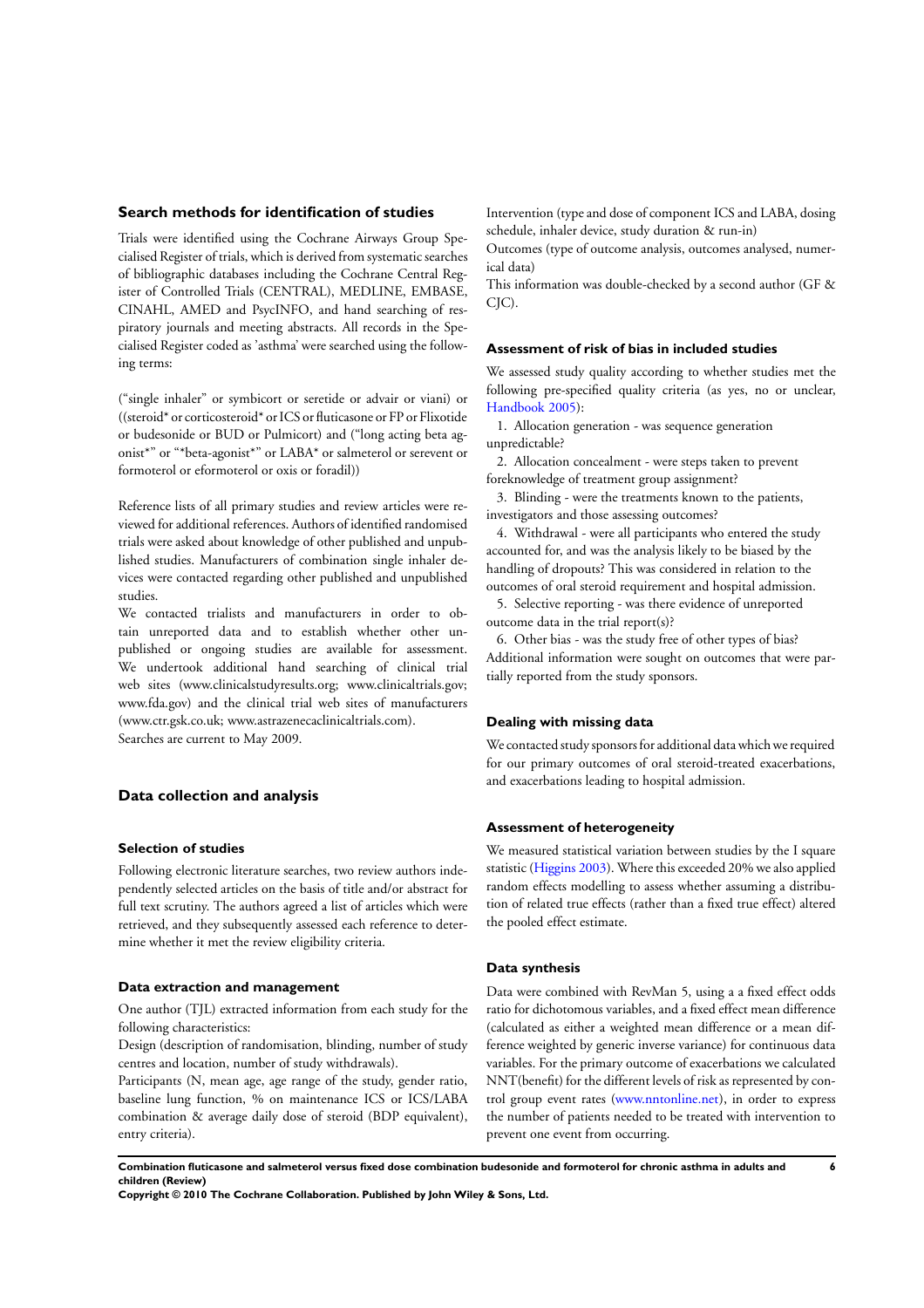We generated a summary of findings table for the primary outcomes in the review (exacerbations requiring oral steroids, exacerbations leading to hospital admission, and serious adverse events). We generated the table with **[GRADEpro](http://www.gradeworkinggroup.org/)** software.

# **Subgroup analysis and investigation of heterogeneity**

We intended to subgroup data from adults, adolescents and children in subgroups. Adult studies were considered as those which recruited participants from 18 upwards. Adult and adolescent studies were considered as those which recruited participants from 12 upwards. We considered participants in studies where the upper age limit was 12 years as children, and in studies where the upper age limit was 18 years as children and adolescents. Despite this categorisation we did not identify any studies performed in children less than 12 years of age.

Subgroup analyses was performed based on the severity of asthma as assessed according to international guidelines ([GINA](#page-17-0): controlled, partly controlled, uncontrolled), and trials on patients using oral steroid treatment were considered separately. We restricted subgroup analysis to our primary outcomes.

#### **Sensitivity analysis**

Sensitivity analysis was conducted on the risk of bias, where the predefined quality criteria of randomisation, blinding and withdrawal are met. We also considered the impact of dosing and inhaler devices for both interventions. Funnel plots were inspected to assess the presence of publication bias.

# **R E S U L T S**

#### **Description of studies**

See:[Characteristics of included studies;](#page-23-0)[Characteristics of excluded](#page-30-0) [studies.](#page-30-0)

#### **Results of the search**

From 747 references identified by literature searches up to May 2009, five studies (26 citations) met the entry criteria of the review. Of these, four are full-text publications, and one is available as a download from a manufacturer's web site ([SAM40048\)](#page-17-0).

Details of the literature search and study assessment processes for the 2009 literature search are provided in [Figure 1](#page-10-0). Four studies (reported in five separate references) considered for this update failed to meet the eligibility criteria [\(Adachi 2008](#page-17-0); [Ambrose 2007;](#page-17-0) [Bleecker 2007;](#page-17-0) [Hampel 2007,](#page-17-0) see [Characteristics of excluded](#page-30-0) [studies\)](#page-30-0). A further six references from this search were identified as additional publications from two included studies [\(COMPASS;](#page-17-0) [Busse 2008\)](#page-17-0), and one excluded study ([AHEAD\)](#page-17-0).

**Copyright © 2010 The Cochrane Collaboration. Published by John Wiley & Sons, Ltd.**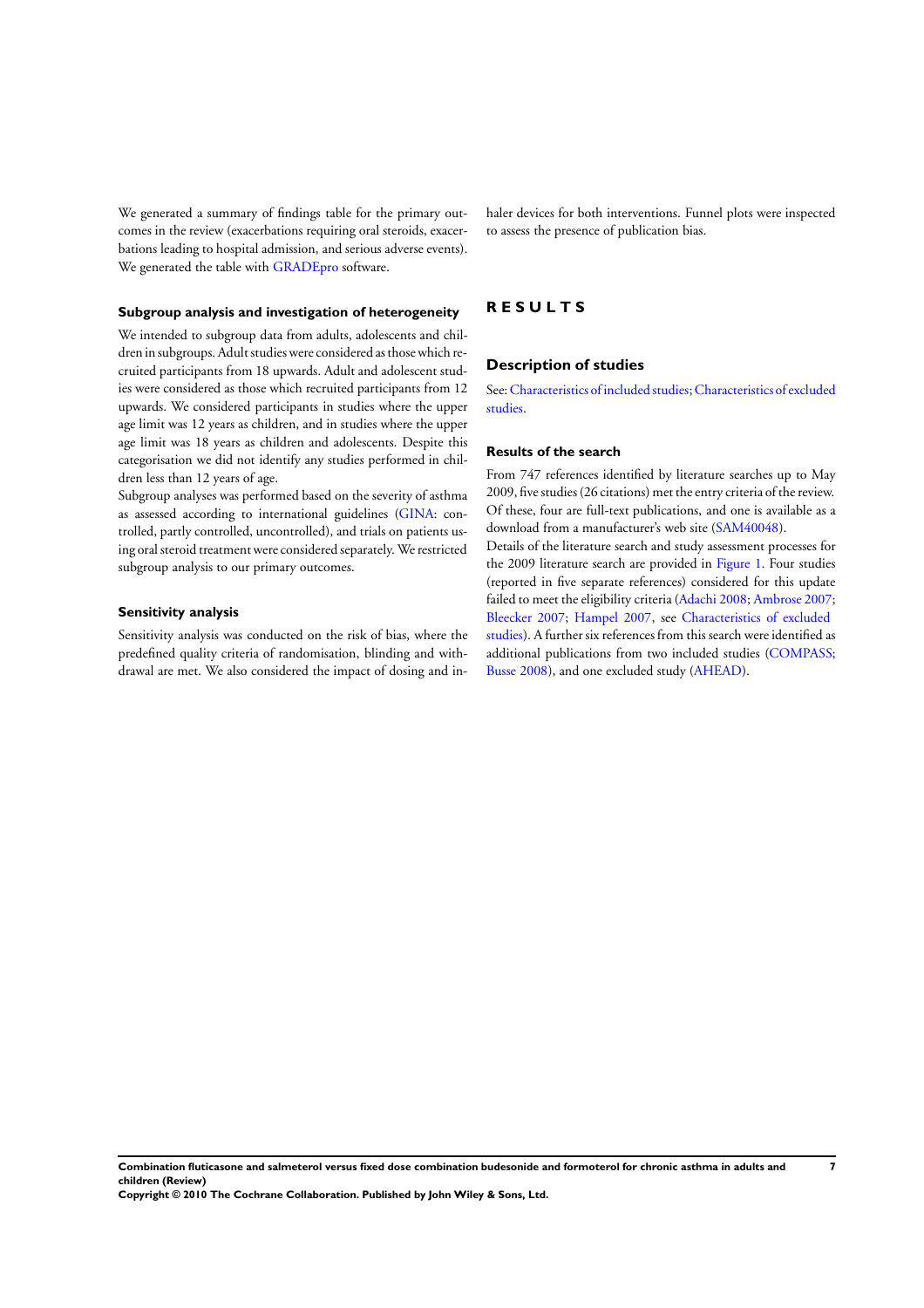<span id="page-10-0"></span>

**Figure 1. Literature flow diagram for the review.**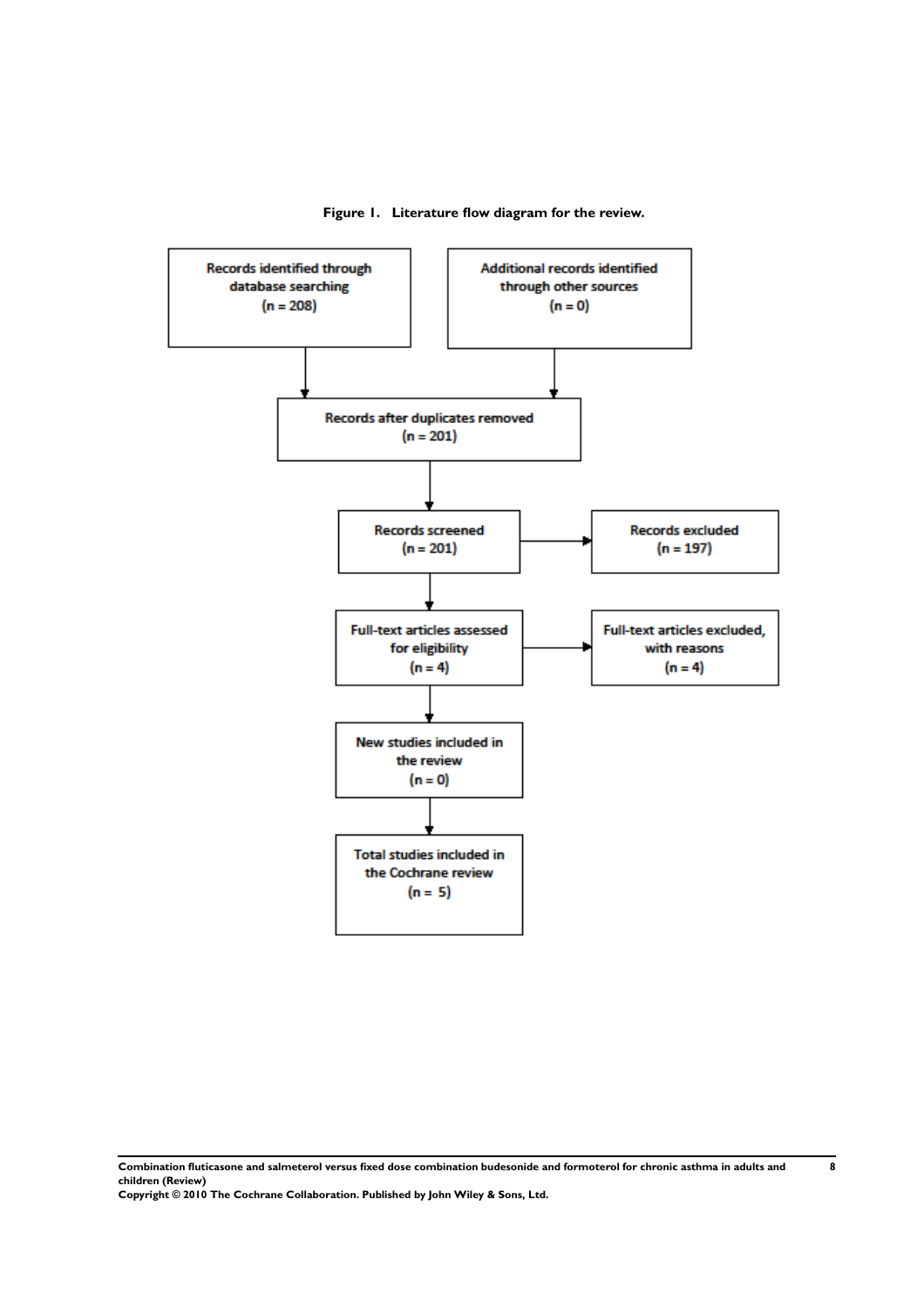# **Included studies**

#### **Population**

5537 adult and adolescent participants were recruited to the studies. The studies required participants to have a history of chronic asthma, treated with maintenance inhaled corticosteroids at moderate to high doses prior to study entry. In the five studies, participants had to be stable for one month before the run-in period. Once in the run-in phase, participants were further required to demonstrate the need for frequent reliever inhaler use. On the basis of these characteristics we adjudged the trial populations to be partly controlled, since the requirement for relief medication was in addition to chronically applied inhaled steroids [\(GINA](#page-17-0)). The severity of airway obstruction varied between the trials, with the participants with the lowest percentage predicted of FEV1 recruited to [SAM40048](#page-17-0) (65%), [Busse 2008](#page-17-0); [EXCEL](#page-17-0) and [COMPASS](#page-17-0) recruiting participants with moderate airway obstruction (79%, 79% and 73% respectively), and participants with milder obstruction represented in [Aalbers 2004](#page-17-0) (84%).

#### **Interventions & comparisons**

Converting the inhaled steroid load to BDP equivalent indicated that the trials assessed high doses of inhaled steroids in both FP/ SAL and BUD/F groups, although FP/SAL was higher in BDP equivalence terms than BUD/F (1000 versus 400-800 mcg/day). All doses were given twice daily via different inhalers (Diskus and Turbohaler for FP/SAL and BUD/F respectively). Two studies were open label ([Aalbers 2004;](#page-17-0) [Busse 2008\)](#page-17-0). In all studies the dose of FP/SAL was 500/100 mcg/day, and that of BUD/F was 400- 800/12-24 mcg/day.

Concomitant use of reliever medication was permitted in all four studies; terbutaline in [COMPASS](#page-17-0), salbutamol in [Busse 2008](#page-17-0) and [EXCEL,](#page-17-0) and terbutaline or salbutamol as preferred in [Aalbers](#page-17-0) [2004](#page-17-0). In [SAM40048](#page-17-0) the reliever medication was not reported.

#### **Outcomes**

Four trials measured exacerbations as oral steroid and hospitalisations [\(Aalbers 2004](#page-17-0); [Busse 2008](#page-17-0); [EXCEL](#page-17-0); [COMPASS](#page-17-0)), and also gave numerical data for serious adverse events. All studies reported lung function measurements. Data on admission to hospital were made available to the review authors on request from GSK and AZ for [Aalbers 2004;](#page-17-0) [COMPASS;](#page-17-0) [EXCEL.](#page-17-0) We were informed verbally that exacerbations were not collected in a way that was suitable for us to use in our review in [SAM40048.](#page-17-0)

#### **Excluded studies**

A total of 19 studies failed to meet the review eligibility criteria. The reasons for their exclusion are listed in [Characteristics of](#page-30-0) [excluded studies.](#page-30-0)

#### **Risk of bias in included studies**

See [Figure 2](#page-12-0) and [Figure 3](#page-13-0) for summaries of risk of bias. Additional details on items are provided in [Characteristics of included](#page-23-0) [studies.](#page-23-0) Generally the studies were well designed although reliable assessment of selective reporting could not be ascertained. Primary outcome data were either reported in the studies or made available to the authors on request.

**Combination fluticasone and salmeterol versus fixed dose combination budesonide and formoterol for chronic asthma in adults and 9 children (Review)**

**Copyright © 2010 The Cochrane Collaboration. Published by John Wiley & Sons, Ltd.**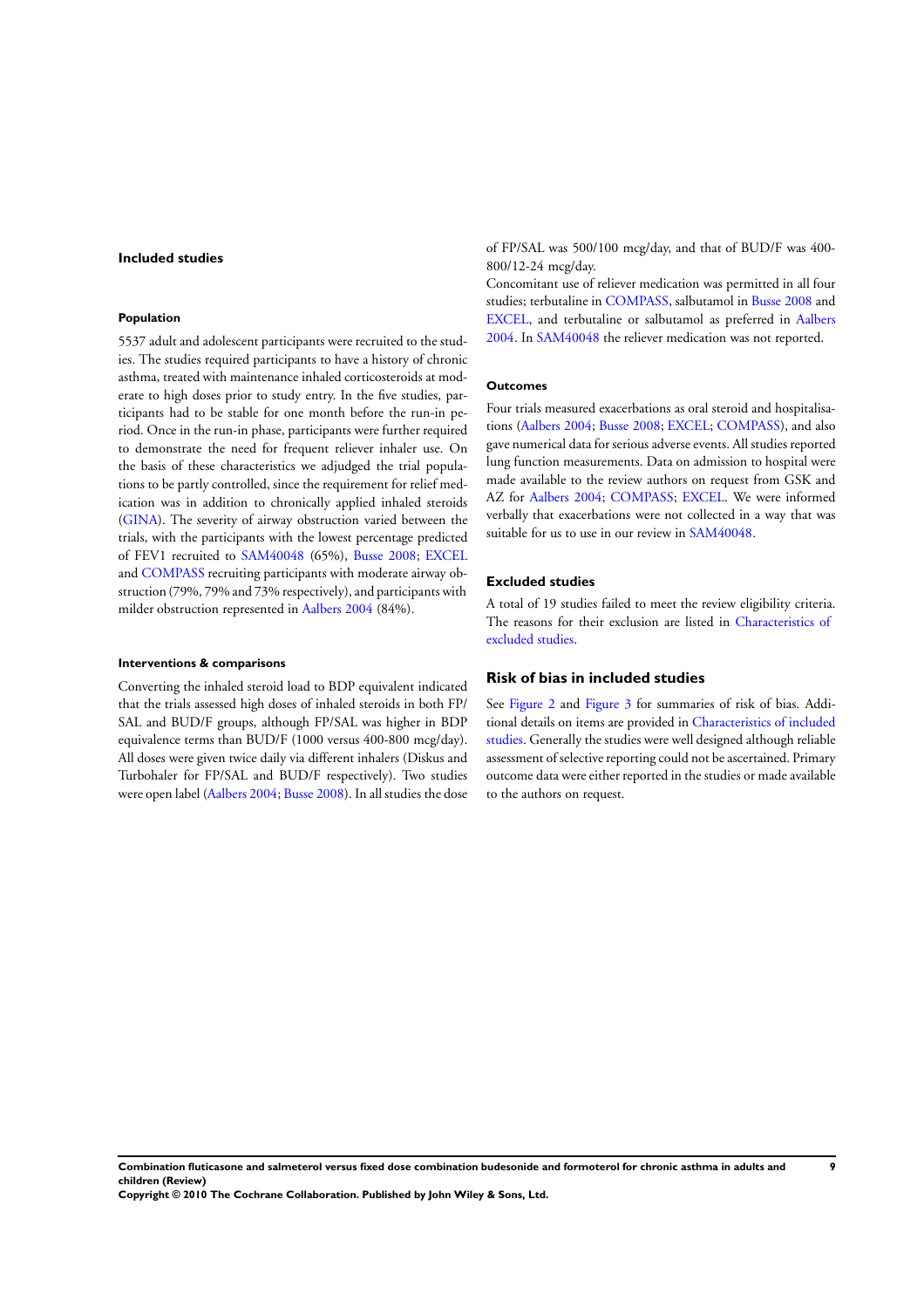

# <span id="page-12-0"></span>**Figure 2. Risk of bias summary: review authors' judgments about each risk of bias item for each included study.**

**Combination fluticasone and salmeterol versus fixed dose combination budesonide and formoterol for chronic asthma in adults and 10 children (Review)**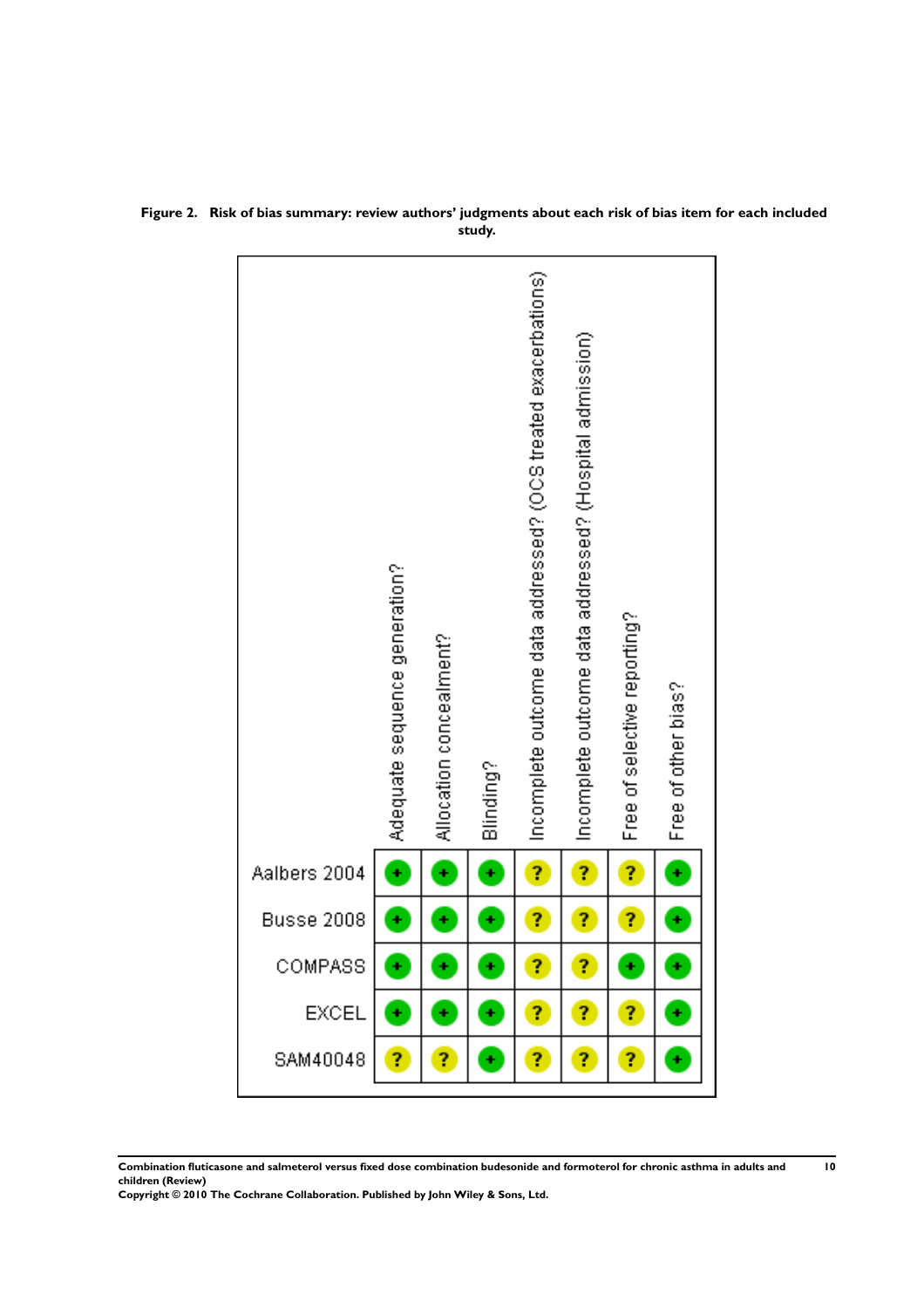<span id="page-13-0"></span>



### **Allocation**

The four studies available as full-text articles reported computergenerated randomisation sequences, with adequate concealment of treatment group allocation. Demographic characteristics of all four of the studies indicated that treatment groups were well balanced. Details on [SAM40048](#page-17-0) were not adequately reported for us to establish the appropriateness of the concealment of allocation.

#### **Blinding**

We used outcome data from an open label phase in two studies [\(Aalbers 2004](#page-17-0); [Busse 2008](#page-17-0)). The remaining studies used a doubledummy design to control for awareness of treatment group allocation. Blinding of outcome assessment was not reported in the studies.

#### **Incomplete outcome data**

Intention to treat analyses were used in all of the studies based on the population randomised, but explicit description of follow-up and handling of missing data were not provided.

#### **Selective reporting**

We needed to contact the study sponsors of [Aalbers 2004;](#page-17-0) [COMPASS](#page-17-0) for data pertaining to our primary outcomes of exacerbations (AstraZeneca). The sponsors of [EXCEL](#page-17-0) confirmed data on the primary outcomes, and made available data for exacerbations leading to ED visits and admission to hospital (see [Published](#page-47-0) [notes\)](#page-47-0).

#### **Effects of interventions**

# See: **[Summary of findings for the main comparison](#page-5-0)** [Combination fluticasone/salmeterol or budesonide/formoterol for](#page-5-0) [chronic asthma in adults](#page-5-0)

Using published data and unpublished data obtained through correspondence with manufacturers, we included four of the five eligible trials in the three co-primary outcomes representing 88% of randomised participants.

# **FP/SAL 500/100 mcg/d versus BUD/F 400-800/12-24 mcg/d**

The comparisons are presented such that a reduction in the mean difference greater than 0, or an odds ratio of less than one represent a lowering for the FP/SAL group compared to the BUD/F group (the associated confidence intervals and P value indicate the statistical significance of this). In view of the absence of studies in children, the evidence we have relates to adults.

#### **Primary outcomes**

**Exacerbations & asthma related serious adverse events**

**Combination fluticasone and salmeterol versus fixed dose combination budesonide and formoterol for chronic asthma in adults and 11 children (Review)**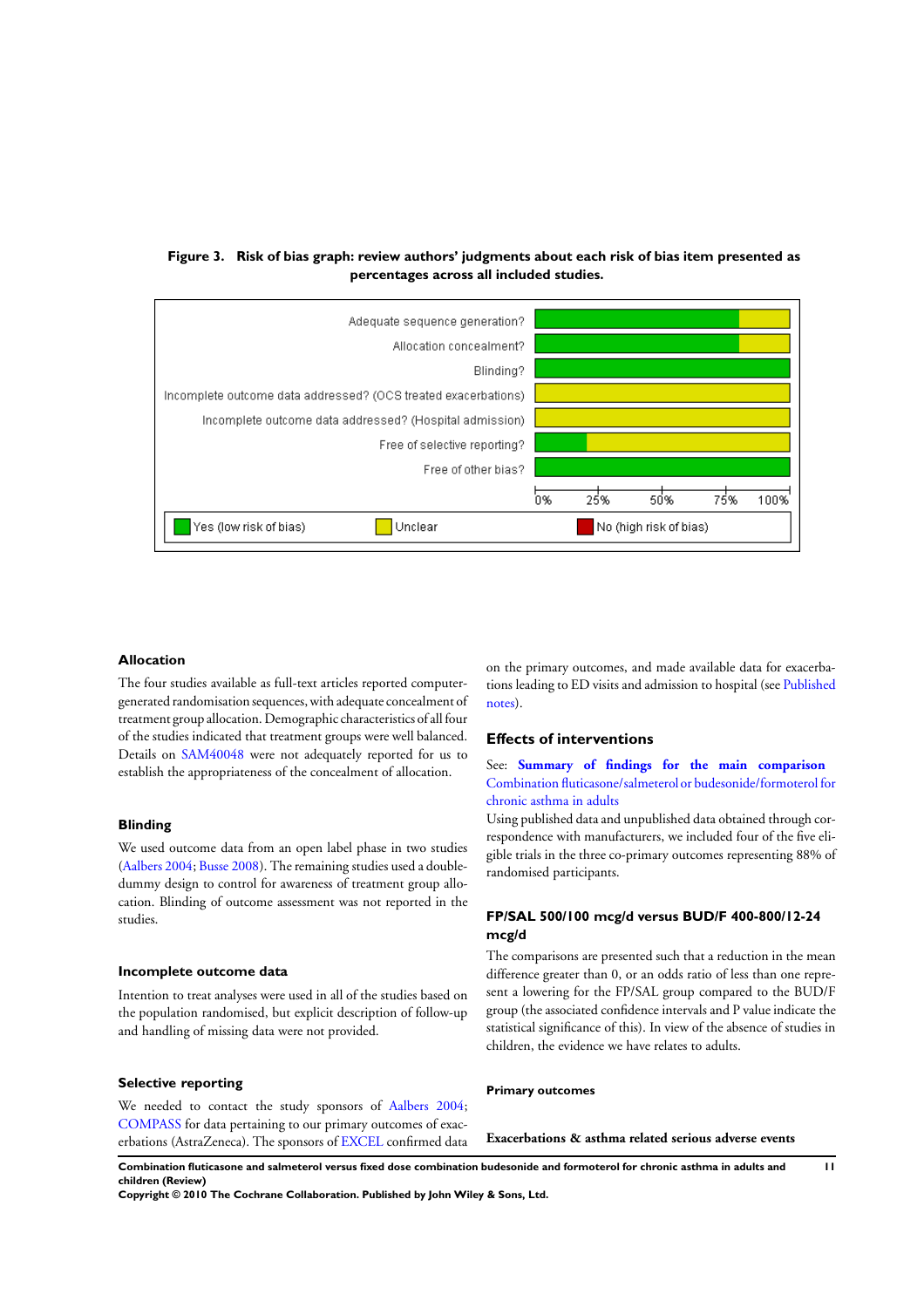There was no significant difference in the risk of experiencing an exacerbation requiring oral-steroid treatment (four studies, OR 0.89; 95% CI 0.74 to 1.07, N = 4515 Figure 4).

# **Figure 4. Forest plot of comparison: 1 Combination fluticasone/salmeterol versus budesonide/formoterol, outcome: 1.1 Participants experiencing exacerbations requiring oral steroid treatment.**

|                                                                      | <b>FP/SAL</b> |      | <b>BUD</b> F |      |                                  | <b>Odds Ratio</b>         | <b>Odds Ratio</b>            |
|----------------------------------------------------------------------|---------------|------|--------------|------|----------------------------------|---------------------------|------------------------------|
| Study or Subgroup                                                    | Events        |      |              |      | <b>Total Events Total Weight</b> | <b>M-H, Fixed, 95% CI</b> | <b>M-H, Fixed, 95% CI</b>    |
| Aalbers 2004                                                         | 30.           | 219  | 33           | 215  | 12.2%                            | $0.88$ [0.51, 1.49]       |                              |
| Busse 2008                                                           | 37            | 404  | 37           | 422  | 13.9%                            | 1.05 [0.65, 1.69]         |                              |
| <b>COMPASS</b>                                                       | 109           | 1199 | 108          | 1099 | 43.5%                            | 0.92 [0.69, 1.21]         |                              |
| <b>EXCEL</b>                                                         | 63            | 694  | 79           | 697  | 30.4%                            | $0.78$ [0.55, 1.11]       |                              |
| Total (95% CI)                                                       |               | 2516 |              | 2433 | 100.0%                           | 0.89 [0.74, 1.07]         |                              |
| Total events                                                         | 239           |      | 257          |      |                                  |                           |                              |
| Heterogeneity: Chi <sup>2</sup> = 1.04, df = 3 (P = 0.79); $P = 0\%$ |               |      |              |      |                                  |                           | 0.5<br>10<br>በ 1             |
| Test for overall effect: $Z = 1.24$ (P = 0.22)                       |               |      |              |      |                                  |                           | Favours FP/SAL Favours BUD/F |

Exacerbations resulting in admission to hospital were not significantly different between FP/SAL and BUD/F (four studies, OR 1.29; 95% CI 0.68 to 2.47, N = 4053 Figure 5).

# **Figure 5. Forest plot of comparison: 1 Combination fluticasone/salmeterol versus budesonide/formoterol, outcome: 1.2 Participants experiencing exacerbations requiring admission to hospital.**

|                                                                      | <b>FP/SAL</b> | <b>BUD</b> <sup>F</sup> |      |        | <b>Odds Ratio</b>   | <b>Odds Ratio</b>               |
|----------------------------------------------------------------------|---------------|-------------------------|------|--------|---------------------|---------------------------------|
| <b>Study or Subgroup</b>                                             | Events        | Events Total<br>Total   |      | Weight | M-H, Fixed, 95% CI  | M-H, Fixed, 95% CI              |
| Aalbers 2004                                                         | 0             | 219                     | 215  | 9.2%   | $0.33$ [0.01, 8.04] |                                 |
| Busse 2008                                                           | 2             | 404                     | 422  | 5.9%   | 2.09 [0.19, 23.19]  |                                 |
| <b>COMPASS</b>                                                       | 15.           | 1123<br>13.             | 1105 | 78.8%  | 1.14 [0.54, 2.40]   |                                 |
| <b>EXCEL</b>                                                         | 4             | 694                     | 697  | 6.0%   | 4.03 [0.45, 36.19]  |                                 |
| Total (95% CI)                                                       |               | 2440                    | 2439 | 100.0% | 1.29 [0.68, 2.47]   |                                 |
| Total events                                                         | 21            | 16                      |      |        |                     |                                 |
| Heterogeneity: Chi <sup>2</sup> = 2.01, df = 3 (P = 0.57); $P = 0\%$ |               |                         |      |        |                     | 1000<br>0.001<br>n 1<br>10      |
| Test for overall effect: $Z = 0.79$ (P = 0.43)                       |               |                         |      |        |                     | Favours FP/SAL<br>Favours BUD/F |

The risk of an asthma-related serious adverse event did not differ significantly between treatments (three studies, OR 1.47; 95% CI 0.75 to 2.86,  $N = 4879$  [Figure 6\)](#page-15-0).

**Copyright © 2010 The Cochrane Collaboration. Published by John Wiley & Sons, Ltd.**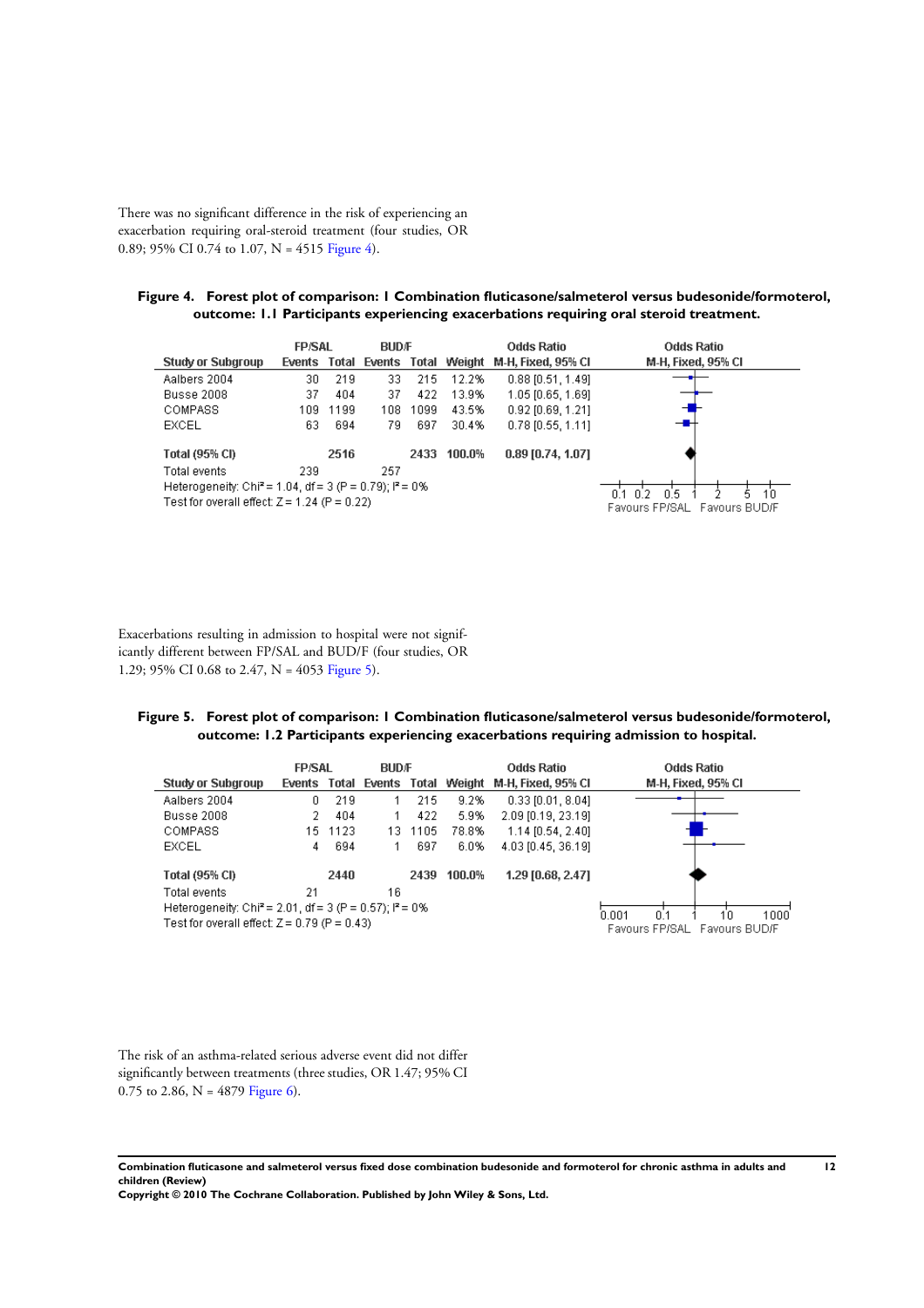<span id="page-15-0"></span>

|                                                                       | <b>FP/SAL</b> |      | <b>BUD</b> F |      |        | <b>Odds Ratio</b>                                   | <b>Odds Ratio</b>               |
|-----------------------------------------------------------------------|---------------|------|--------------|------|--------|-----------------------------------------------------|---------------------------------|
| <b>Study or Subgroup</b>                                              |               |      |              |      |        | Events Total Events Total Weight M-H, Fixed, 95% CI | <b>M-H, Fixed, 95% CI</b>       |
| Aalbers 2004                                                          | 0.            | 224  |              | 215  | 10.6%  | $0.32$ [0.01, 7.86]                                 |                                 |
| <b>COMPASS</b>                                                        | 15.           | 1119 | 12           | 1099 | 82.6%  | 1.23 [0.57, 2.64]                                   |                                 |
| <b>EXCEL</b>                                                          | 6.            | 697  |              | 700  | 6.8%   | 6.07 [0.73, 50.55]                                  |                                 |
| Total (95% CI)                                                        |               | 2040 |              | 2014 | 100.0% | 1.47 [0.75, 2.86]                                   |                                 |
| Total events                                                          | 21            |      | 14           |      |        |                                                     |                                 |
| Heterogeneity: Chi <sup>2</sup> = 2.80, df = 2 (P = 0.25); $P = 29\%$ |               |      |              |      |        |                                                     | 1000<br>0.001<br>0.1<br>10      |
| Test for overall effect: $Z = 1.12$ (P = 0.26)                        |               |      |              |      |        |                                                     | Favours FP/SAL<br>Favours BUD/F |

The Summary of Findings table conveys the results of these outcomes as absolute effects and our assessment of the strength of the evidence [\(Summary of findings for the main comparison\)](#page-5-0).

#### **Secondary outcomes**

# **Exacerbations requiring ED visit/hospital admission (composite)**

There was no statistically significant difference in the odds of ED visit/admission to hospital between the treatments (four studies, OR 1.3; 95% CI 0.94 to 1.8, N = 4861, [Analysis 1.4](#page-35-0)).

#### **Diary card peak flow**

There was no significant difference between treatments in mean change in morning (five studies, 2.24 L/min, 95% CI -0.24 to 4.73,  $N = 5101$ ) or evening peak flow (four studies, 0.25 L/min; 95% CI -0.80 to 1.30, N = 4299).

#### **FEV1**

There was no significant difference in the change from baseline between treatments (three studies, 0 Litres; 95% CI -0.02 to 0.02,  $N = 4845$ .

#### **Symptoms & rescue medication use**

There was no significant difference between treatments in the mean change in symptom scores (three studies, -0.02; 95% CI - 0.6 to 0.03,  $N = 3464$ ). There was also no significant difference in change in rescue medication (three studies -0.06 puffs per day; 95% CI -0.13 to 0.02, N = 3469).

#### **Withdrawals and tolerability**

Study withdrawals were not significantly more frequent with either treatment in terms of overall discontinuations [\(Analysis 1.13](#page-40-0)), or when withdrawal due to adverse events or lack of efficacy were considered [Analysis 1.14;](#page-41-0) [Analysis 1.15.](#page-41-0) Headache, upper respiratory tract infection, dysphonia and throat irritation did not differ significantly between treatments ([Analysis 1.17;](#page-42-0) [Analysis 1.20;](#page-44-0) [Analysis 1.19](#page-43-0); [Analysis 1.22](#page-45-0)).

A summary of findings table has been incorporated to this version of the review. This outlines our assessment of the overall quality of the evidence based on the risk of bias assessments, availability of data, imprecision of our analyses, and size and direction of the results ([Summary of findings for the main comparison](#page-5-0)). In view of the absence of studies in children, the findings of the review are directly relevant to adults with asthma.

# **D I S C U S S I O N**

This review has collected data from five well-designed studies randomising over 5000 patients. No studies recruited children under the age of 12 years. The dose comparisons across the studies were similar, except for [SAM40048](#page-17-0) where the dose of budesonide was half of that in the other studies. Based on UK recommendations, the BUD/F dose was the maximum licensed dosing for asthma in the UK, and the FP/SAL dose is the medium dose recommended in the UK for asthma [\(BNF 2007](#page-17-0)). We identified three co-primary outcomes, two pertaining to different severities of asthma exacerbation (those requiring oral steroid treatment, and those leading to hospitalisation), and one relating to asthma-related serious adverse events. None of the results were statistically significant. Our assessment of the quality of the evidence for these outcomes was moderate. Findings from these three endpoints will be considered first.

Requirement for a course of oral steroid treatment is a treatmentdriven rather than symptom-driven definition, but gives some in-

**Combination fluticasone and salmeterol versus fixed dose combination budesonide and formoterol for chronic asthma in adults and 13 children (Review)**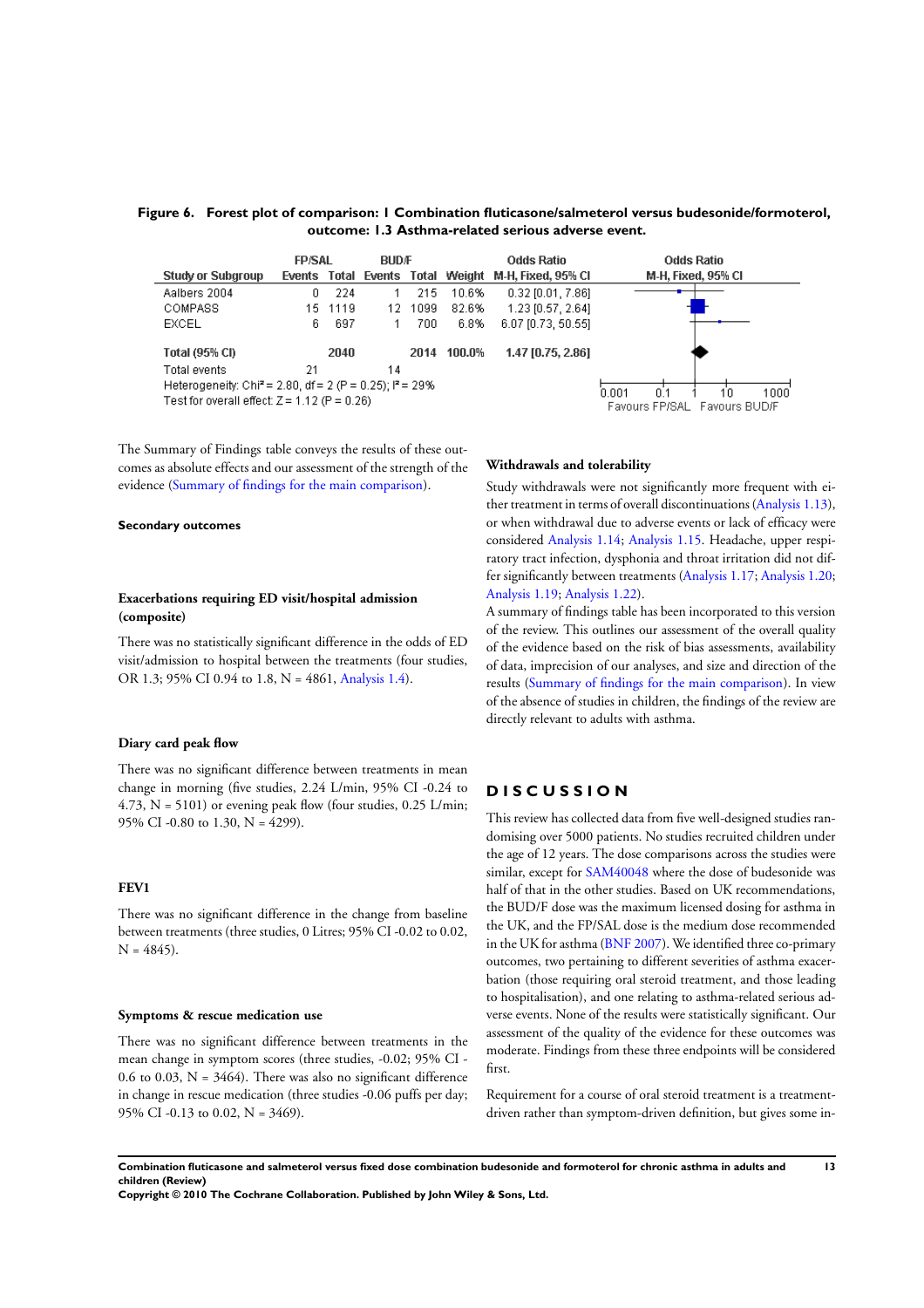dication as to whether maintenance therapy reduces inflammation sufficiently to prevent requirement for additional steroid. The ratio of such events was close to 1 in the three studies, and the BUD/ F event rate was similar between the trials ([Aalbers 2004](#page-17-0): 15%; [Busse 2008](#page-17-0): 9%; [EXCEL](#page-17-0): 11%; [COMPASS:](#page-17-0) 10%). The lack of a statistically significant difference may reflect the effectiveness of combination therapy in reducing exacerbations when added to monotherapy ICS ([Greenstone 2005\)](#page-17-0).

The risk of hospitalisation did not differ significantly between therapies, although the confidence interval was wide and further evidence is necessary before a conclusion of no difference could be drawn definitively. The morbidity associated with hospital admission is considerable, and may indicate severe uncontrolled disease as well as predict future hospitalisation and mortality ([Suissa](#page-17-0) [2001](#page-17-0)). Superiority of FP over BUD in dose ratio comparisons of 1: 1 and 1:2 has been demonstrated for lung function endpoints, but not exacerbation rate data ([Adams 2007\)](#page-17-0). Our composite analysis of ED visit/hospitalisation did not show a significant difference between the treatments in contrast to a previous meta-analysis [\(Edwards 2007\)](#page-17-0). The data for that analysis were in part based upon hospitalisation data from [EXCEL](#page-17-0) and not additional ED visits from that study. Given that the data we obtained from GSK suggested parity between these event rates, we consider our data to represent a more complete assessment of the evidence available.

Based on evidence of harm, the use of LABAs as monotherapy is not recommended with serious adverse event data from previous studies implicating the bronchodilatory effects of LABAs as a possible mask for under-treated deterioration in underlying airway inflammation [\(Walters 2007](#page-17-0); [Cates 2008a](#page-17-0); [Cates 2008b](#page-17-0)). Serious adverse events did not occur with sufficient frequency in the studies to give precision to the results of our meta-analysis. The relative effects of either treatment in terms of serious harms remain to be fully elucidated. Based on evidence drawn from other comparisons involving adding LABA to ICS preparations, these therapies are well-tolerated ([Greenstone 2005](#page-17-0); [Ni Chroinin 2005\)](#page-17-0).

Neither lung function parameters, symptom scores nor rescue medication use identified statistically significant differences between treatments. Adverse event data indicated that the drugs were equally well-tolerated.

There are several limitations of the review. We limited our analyses to parallel studies on the assumption that optimum washout in steroid trials is uncertain, and that our primary outcome of exacerbations was best measured in long-term studies with a betweenpatient design. We have assumed that requirement for oral steroids and admission to hospital are independent, although it is reasonable to expect that poor asthma control associated with lack of adherence to maintenance inhaled steroids is likely to predict both [\(Williams 2004](#page-17-0)). Assessment of patient severity was confined to GINA defined control status, and this may not be sensitive enough to discern between severities of asthma. The major limitation of the studies themselves is the absence of data in children under the age of 12 years.

# **A U T H O R S ' C O N C L U S I O N S Implications for practice**

The confidence intervals for our estimates in our primary outcomes include no statistically significant difference. However, the width of the confidence intervals for these endpoints also include possibly meaningful differences between the treatments in either direction and as such more evidence would help to improve their precision. Serious adverse events were too infrequent to generate findings which could be easily interpreted. Our analyses could not detect significant differences between these drugs in terms of lung function and symptoms. These observations pertain to adults and adolescents whose asthma is not adequately controlled with high doses of inhaled steroids.

#### **Implications for research**

The findings of our review would be strengthened by more data on exacerbations from further trials, in particular trials that include visits to emergency departments and hospitalisation. Evidence is required to establish the ratio of serious adverse events between these two drugs. Evidence for the effects of these drugs in children is also required.

# **A C K N O W L E D G E M E N T S**

We thank Susan Hansen for assistance in designing a search strategy and for electronic literature searching, and Veronica Stewart for assistance in retrieving the papers. We are grateful to René Aalbers, Jeff Fletcher and Steve Edwards from AZ in our efforts to obtain data for the [Aalbers 2004](#page-17-0) and [COMPASS.](#page-17-0) We are grateful to Pim Kon and Richard Fellows from GSK for assisting us in obtaining ED visit data for [EXCEL](#page-17-0).

**Combination fluticasone and salmeterol versus fixed dose combination budesonide and formoterol for chronic asthma in adults and 14 children (Review)**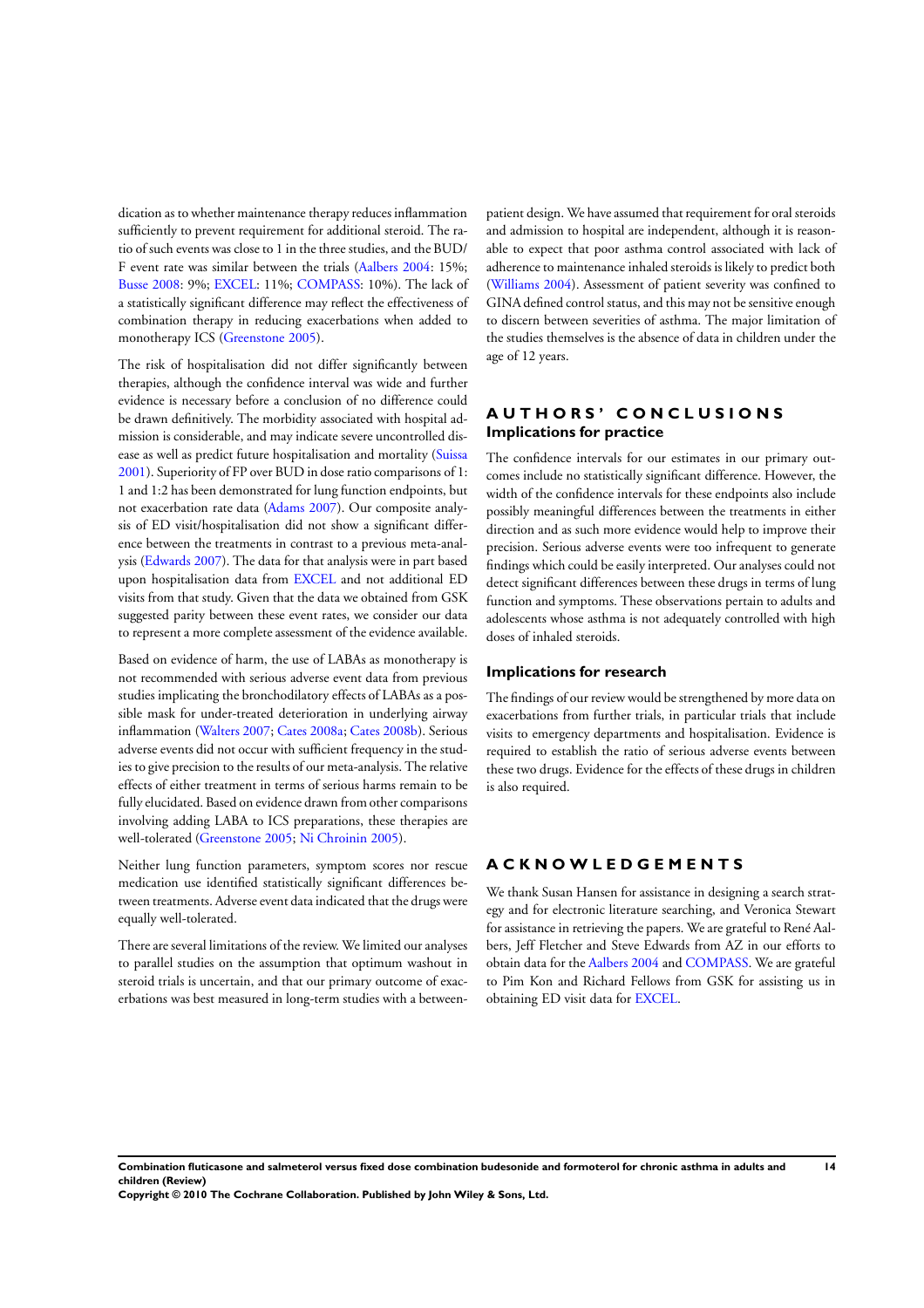#### **R E F E R E N C E S**

#### <span id="page-17-0"></span>**References to studies included in this review**

#### **Aalbers 2004** *{published and unpublished data}*

<sup>∗</sup> Aalbers R, Backer V, Kava TT, Omenaas ER, Sandstrom T, Jorup C, et al.Adjustable maintenance dosing with budesonide/formoterol compared with fixed-dose salmeterol/fluticasone in moderate to severe asthma. *Current Medical Research & Opinion* 2004;**20**(2):225–40. Aalbers R, Backer V, Kava TT, Welte T, Omenaas ER, Bergqvist PBF, et al.Adjustable dosing with budesonide/ formoterol reduces the rate of asthma exacerbations compared with fixed dosing salmeterol/fluticasone. European Respiratory Society. 2003. [: p–2–20] Aalbers R, Harris A, Naya I. Adjustable dosing with budesonide/formoterol achieves sustained guideline 'wellcontrolled asthma' following step down in treatment. *European Respiratory Journal* 2005;**26**(Suppl 49):50s. Aalbers R, Welte T, Jorup C. Adjustable maintenance dosing (AMD) with budesonide/formoterol (B/F) meets guideline-defined management goals more effectively than fixed dosing (FD) with B/F or salmeterol/fluticasone (S/ FL). *European Respiratory Journal* 2004;**24**(Suppl 48):311s. Astrazenca (SD-039-0686). A randomized, doubledummy, double-blind/open, parallel-group, phase-III, multicentre, 7-month study to assess the efficacy and safety of Symbicort® Turbuhaler® (budesonide/formoterol; 160/ 4.5 mcg delivered dose) given either as standard therapy (2 inhalations bid) or with an adjustable dosing regimen (1, 2 or 4 inhalations bid) versus Seretide™ Diskus™ (salmeterol/fluticasone; 50/250 mcg metered dose) given as standard therapy (1 inhalation bid) in adult and adolescent asthmatic patients. AstraZeneca Clinical Trials Register issue http://www.astrazenecaclinicaltrials.com/Article/ 512577.aspx [Accessed 19/10/2007]. Welte T, Aalbers R, Naya I. Budesonide/formoterol adjustable maintenance dosing (B/F AMD) reduces the burden of asthma more effectively than fixed-dosing (FD) with B/F or salmeterol/fluticasone (S/FL). *European Respiratory Journal* 2004;**24**(Suppl 48):508s.

#### **Busse 2008** *{published and unpublished data}*

Ambrose H, Lawrance R, Goldman M. Beta-adrenergic receptor for Gly16Arg variation: Effect on response to Budesonide/Formoterol or Fluticasone/Salmeterol in asthma patients. Chest 2007:478s.

AstraZeneca (D5896C00005). A two-stage randomized, open-label, parallel group, phase III, multicenter, 7 month study to assess the efficacy and safety of Symbicort pMDI administered either as fixed or as an adjustable regimen versus a fixed regimen of Advair in subjects 12 years of age and older with asthma. AstraZeneca Clinical Trials Register (http://www.astrazenecaclinicaltrials.com) 2006 (accessed 13th March 2008).

Bleecker E, Postma DS, Lawrance RM, Meyers DA, Ambrose HJ, Goldman M. Effect of ADRB2 polymorphisms on response to long-acting  $\beta$ 2-agonist therapy: a pharmacogenetic analysis of two randomised studies. *Lancet* 2008;**370**(9605):2118–25.

Bleecker ER, Lawrance R, Ambrose H, Goldman M. Beta2 adrenergic receptor Gly16Arg variation: effect on response to budesonide/formoterol (BUD/FM) or budesonide (BUD; post-formoterol) in children and adolescents with asthma [Abstract]. American Thoracic Society International Conference, May 16-21. 2008.

Busse WW, Shah SR, Somerville L, Martin P, Goldman M. Comparison of asthma exacerbations and lung function with adjustable-dose Budesonide/Formoterol pressurized metered-dose inhaler (BUD/FM pMDI), fixed-dose BUD/FM pMDI, and fixed-dose Fluticasone/ Salmeterol dry powder inhaler (FP/SM DPI). http:// www.abstracts2view.com/ats07 (accessed 13th March 2008) 2007:A191.

Busse WW, Shah SR, Somerville L, Parasuraman B, Martin P, Goldman M. Comparison of adjustable- and fixed-dose budesonide/formoterol pressurized metered-dose inhaler and fixed-dose fluticasone propionate/salmeterol dry powder inhaler in asthma patients. Journal of Allergy and Clinical Immunology 2008; Vol. 121, issue 6:1407–14. O'Connor RD, Patrick DL, Parasuraman MB, Martin P, Goldman M. Patient satisfaction during treatment with adjustable dose budesonide/formoterol pressurized metered dose inhaler (BUD/FM pMDI) fixed dose BUD/FM pMDI and fixed dose fluticasone/salmeterol dry powder inhaler (FP/SM DPI) [Abstract]. American Thoracic Society International Conference, May 16-21, 2008, Toronto. 2008:A609.

Shah SR, Busse WW, Somerville L, Martin P, Goldman M. Asthma control with adjustable- and fixed-dose Budesonide/ Formoterol pressurized metered-dose inhaler (BUD/FM pMDI) and fixed-dose Fluticasone/Salmeterol dry powder inhaler (FP/SM DPI). http://www.abstracts2view.com/ ats07 (accessed 13th March 2008) 2007:A192. Somerville L, Busse WW, Shah SR, Martin P, Goldman M. Safety of adjustable-dose Budesonide (BUD)/Formoterol (FM) pressurized metered-dose inhaler (pMDI), fixeddose BUD/FM pMDI, and fixed-dose Fluticasone (FP)/ Salmeterol (SM) dry powder inhaler (DPI) in asthma patients. http://www.abstracts2view.com/ats07 (accessed 13th March 2008) 2007:A191.

#### **COMPASS** *{published and unpublished data}*

AstraZeneca. SD-039-0735. Comparison of the efficacy and safety of one inhalation of Symbicort® Turbuhaler® 160/4.5 µg bid plus as-needed with two inhalations of SeretideTM EvohalerTM 25/125 µg bid plus Terbutaline Turbuhaler® 0.4 mg as-needed, and one inhalation of Symbicort® Turbuhaler® 320/9 µg bid plus Terbutaline Turbuhaler® 0.4 mg as-needed. A 6-month, randomised, double-blind, double-dummy, parallel-group, activecontrolled, multicentre, phase IIIB study in adult and adolescent asthmatic patients.. AstraZeneca Clinical Trials

**Combination fluticasone and salmeterol versus fixed dose combination budesonide and formoterol for chronic asthma in adults and 15 children (Review)**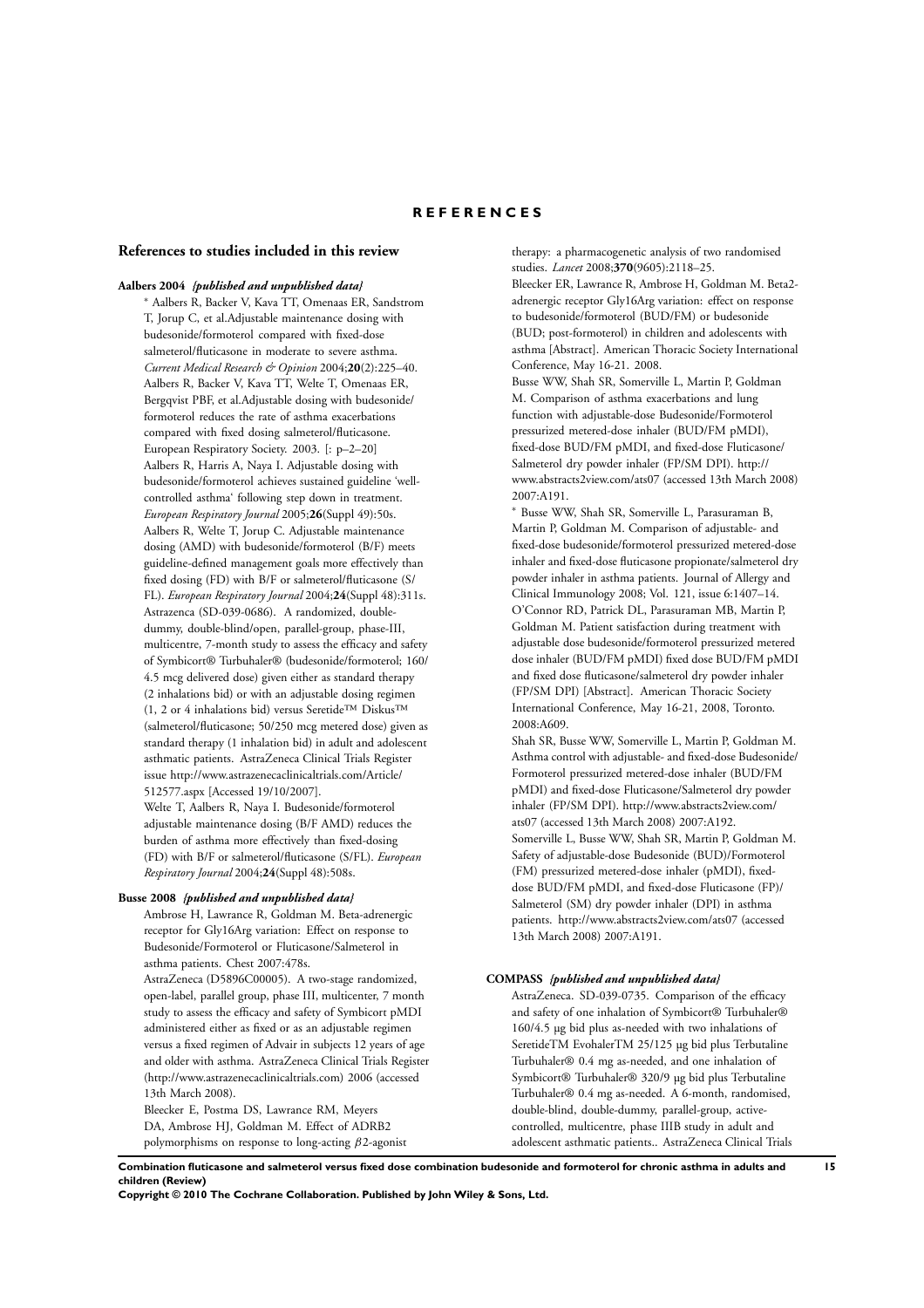# **References to studies excluded from this review**

#### 2009.

AstraZeneca. SYM/050/DEC2007. Data on File. Bleecker ER, Postma DS, Lawrance R, Meyers DA, Ambrose H, Goldman M. Effect of polymorphisms in the beta2-adrenergic receptor gene (ADRB2) on response to long-acting beta2-agonist (LABA) therapy. *Journal Allergy and Clinical Immunology* 2007;**119**(2):523. Buhl R, Kuna P. Does the choice of ICS/LABA regimen

influence exacerbation rates in asthma patients with high as needed use? [Abstract]. *European Respiratory Journal* 2007; **30**(Suppl 51):617s.

Kuna P, Peters MJ, Manjra AI, Jorup C, Naya IP, Martinez-Jimenez NE, et al.Effect of budesonide/formoterol maintenance and reliever therapy on asthma exacerbations. *International Journal of Clinical Practice* 2007;**61**(5): 725–36.

Price D, Wiren A, Kuna P. Cost-effectiveness of budesonide/ formoterol for maintenance and reliever asthma therapy. *Allergy* 2007;**62**(10):1189–98.

#### **EXCEL** *{published and unpublished data}*

Dahl OR, Chuchalin A, Lindberg A, Jones M, Aggarwal K, Gor D. EXCEL regular maintenance therapy with salmeterol/fluticasone propionate combination (SFC) reduces exacerbations more effectively than the formoterol/ budesonide combination (FBC). *European Respiratory Journal* 2004;**24**(Suppl 48):309s.

<sup>∗</sup> Dahl R, Chuchalin A, Gor D, Yoxall S, Sharma R. EXCEL: A randomised trial comparing salmeterol/fluticasone propionate and formoterol/budesonide combinations in adults with persistent asthma. *Respiratory Medicine* 2006; **100**(7):1152–62.

Dahl R, Chuchalin A, Ringdal N, Gor D, Jones M. Salmeterol/fluticasone (SFC) reduces moderate/severe exacerbations more effectively than formoterol/budesonide 9FBC) with sustained maintenance therapy EXCEL. American Thoracic Society International Conference; May 20-25; San Diego, California. 2005:Poster: F68. GlaxoSmithKline (SAM40040). A twenty-four week, randomised, double-dummy, double-blind, parallel group study to compare the rate of asthma exacerbations between SERETIDE DISKUS 50/250ìg 1 inhalation bd and formoterol/budesonide Breath-Actuated Dry Powder Inhaler (BADPI) 4.5/160ìg 2 inhalations bd in subjects with moderate to severe asthma. GlaxoSmithKline Clinical Trials Register issue http://ctr.gsk.co.uk/Summary/ fluticasone˙salmeterol/IV˙SAM40040.pdf [Accessed 19/10/ 2007].

# **SAM40048** *{unpublished data only}*

GlaxoSmithKline (SAM40048). Randomised, doubleblind, parallel group study on the efficacy and tolerability of the salmeterol 50 mcg/fluticasone 250 mcg combination Diskus compared to the formoterol 6mcg/budesonide 200mcg combination turbohaler administered twice daily in patients with moderate bronchial asthma. GlaxoSmithKline Clinical Trial Register 2005, issue http://ctr.gsk.co.uk/ Summary/fluticasone˙salmeterol/IV˙SAM40048.pdf [Accessed 19/10/2007].

# **Adachi 2008** *{published data only}*

Adachi M, Aizawa H, Ishihara K, Ohta K, Sano Y, Taniguchi H, et al.Comparison of salmeterol/fluticasone propionate (FP) combination with FP+sustained release theophylline in moderate asthma patients. *Respiratory Medicine* 2008;**102**  $(7):1055-64.$ 

#### **AHEAD** *{published data only}*

AstraZeneca. Efficacy and safety of Symbicort ® Turbuhaler® 160/4.5 µg/inhalation, two inhalations twice daily plus as-needed compared with Seretide™ Diskus™ 50/500 µg/inhalation, one inhalation twice daily plus terbutaline Turbuhaler 0.4 mg/inhalation as-needed - a 6 month, randomised, double-blind, parallel-group, active controlled, multinational phase IIIB study in adult and adolescent patients with persistent asthma (AHEAD). www.clinicaltrials.gov 2005.

AstraZeneca (D5890C00002). Efficacy and safety of Symbicort® Turbuhaler® 160/4.5 mcg/inhalation, two inhalations twice daily plus as-needed compared with Seretide Diskus 50/500 mcg/inhalation, one inhalation twice daily plus terbutaline Turbuhaler 0.4 mg/inhalation as-needed - a 6-month, randomised, double-blind, parallelgroup, active controlled, multinational phase IIIB study in adult and adolescent patients with persistent asthma.. http: //www.astrazenecaclinicaltrials.com (accessed 12th May 2008) 2007.

Bousquet J, Boulet L-P. Budesonide/formoterol as maintenance and reliever therapy in uncontrolled asthma compared with high dose salmeterol/fluticasone: the AHEAD double blind study [Abstract]. *European Respiratory Journal* 2007;**30**(Suppl 51):358s.

<sup>∗</sup> Bousquet J, Boulet L-P, Peters MJ, Magnussen H, Quiralte J, Martinez-Aguilar NE, Carlsheimer A. Budesonide/ formoterol for maintenance and relief in uncontrolled asthma versus high-dose salmeterol/fluticasone. *Respiratory Medicine* 2007;**101**(12):2437–46.

Bousquet J, Miravitlles M, Wiren A. Budesonide / formoterol provides better efficacy at a lower or similar cost as compared to high dose salmeterol fluticasone treatment [Abstract]. *European Respiratory Journal* 2007;**30**(Suppl 51):193s.

#### **ALLIANCE** *{published data only}*

<sup>∗</sup> Molimard M, Le Gros V, Bourdeix I. Efficacy of formoterol and beclomethasone dry powder capsules in asthmatic patients sub-optimally controlled with fixed combination formoterol-budesonide ALLIANCE study. *European Respiratory Journal* 2004;**24**(Suppl 48):261s.

### **Ambrose 2007** *{published data only}*

Ambrose H, Lawrance R, Goldman M. Beta-adrenergic receptor gly16arg variation: effect on response to budesonide/formoterol or budesonide (post-formoterol) in asthma patient. *Chest* 2007;**132**(4):436a.

**Combination fluticasone and salmeterol versus fixed dose combination budesonide and formoterol for chronic asthma in adults and 16 children (Review)**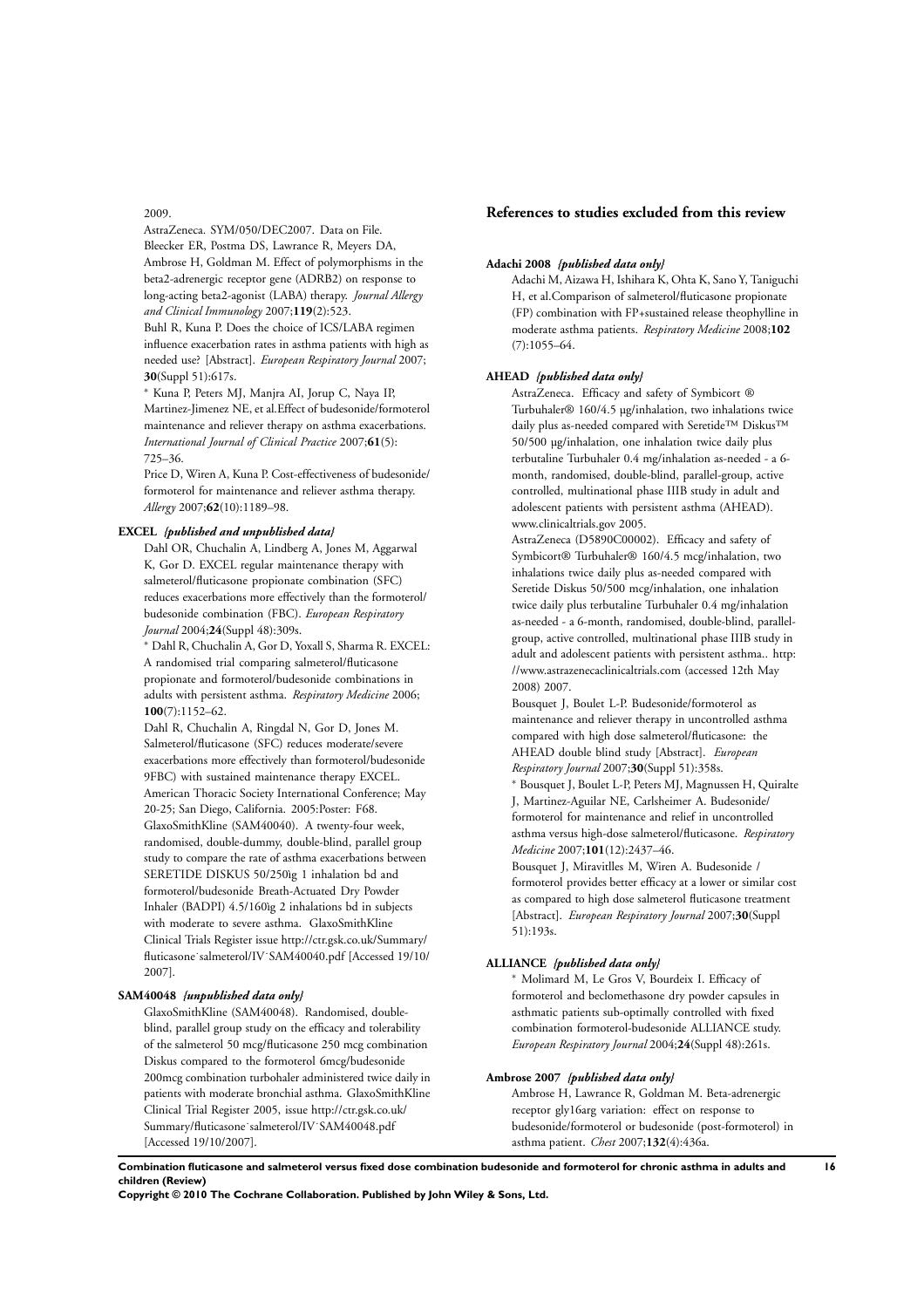#### **Bleecker 2007** *{published data only}*

Bleecker E, Yancey S, Ortega H, Anderson W. Arginine 16 genotype does not modulate clinical response to salmeterol in subjects with asthma. *Chest* 2007;**132**(4):436.

#### **Brambilla 2003** *{published data only}*

Brambilla C, Le Gros V, Bourdeix I, Efficacy of Foradil in Asthma (EFORA) French Study Group. Formoterol 12 microg BID administered via single-dose dry powder inhaler in adults with asthma suboptimally controlled with salmeterol or on-demand salbutamol: a multicenter, randomized, open-label, parallel-group study. *Clinical Therapeutics* 2003;**25**(7):2022–36.

#### **CONCEPT** *{published data only}*

Fitzgerald JM, Boulet LP, Follows R. Improved control of symptoms, exacerbations and quality of life with stable dose treatment with salmeterol/fluticasone (SFC) compared with adjustable maintenance dosing with formoterol/budesonide. XIX World Allergy Organization Congress, June 26-July 1, Munich, Germany. 2005:Abstract 289.

<sup>∗</sup> FitzGerald JM, Boulet LP, Follows RMA. The CONCEPT trial: A 1-year, multicenter, randomized, double-blind, double-dummy comparison of a stable dosing regimen of salmeterol/fluticasone propionate with an adjustable maintenance dosing regimen of formoterol/ budesonide in adults with persistent asthma. *Clinical Therapeutics* 2005; **27**(4):393–406.

Fitzgerald M, Boulet LP, Pieters WR. Improved control of symptoms and exacerbations with stable dose treatment with salmeterol/fluticasone propionate (SFC) compared with adjustable maintenance dosing with formoterol/ budesonide (FBC). European Respiratory Journal 2005; Vol. 26, issue Suppl 49:Abstract No. 2765.

GlaxoSmithKline (SAM40056). A randomised, doubleblind, double-dummy, 52 week, parallel group study of a standard dosing regimen with salmeterol/fluticasone combination 50/250mcg bid (via the DISKUS/ ACCUHALER inhaler) versus a symptom-driven, variable dosing regimen with formoterol/budesonide combination 6/200mcg (via a breath-actuated dry powder reservoir inhaler) in adult asthmatics. GlaxoSmithKline Clinical Trial Register 2005, issue http://ctr.gsk.co.uk/Summary/ fluticasone˙salmeterol/IV˙SAM40056.pdf [Accessed 19/10/ 2007].

Price DB, Williams AE, Yoxall S. Salmeterol/fluticasone stable-dose treatment compared with formoterol/ budesonide adjustable maintenance dosing: impact on health-related quality of life. *Respiratory Research* 2007;**8**:46.

#### **Creemers 2002** *{published data only}*

Creemers JP, Bantje T, Eliraz A, Ekstrom T, Buhl R. Budesonide/formoterol in a single inhaler once or twice daily provides better control than inhaled fluticasone or budesonide alone in patients with moderate persistent asthma. *European Respiratory Journal* 2002;**20**(Suppl 38): 387s.

#### **EDICT** *{published data only}*

Alonso JF, Badiola C, Kielhorn A. Economic evaluation of salmeterol/fluticasone combination versus budesonide plus

formoterol in Spain. *European Respiratory Journal* 2001;**18** (Suppl 33):49s.

Chuchalin AG, Chovan L, Ringdal N, Whitehead PJ. Advair/seretide (250/50µg bid) shows nocturnal benefit over budesonide 800µg + formoterol 12µg bid in moderatesevere asthma. American Journal of Respiratory and Critical Care Medicine. 2001; Vol. 163, issue Suppl 5:A866. Jenkins C, Wilson J, Rutherford C, Perry AS, Whitehead PJ. Asthma management costs are lower with combination fluticasone/salmeterol (25/50 mcg BD) in a single inhaler than with budesonide (800 mcg BD) plus eformoterol (12 mcg BD) via separate inhalers. *Respirology* 2002;**7**(Suppl): A20.

Martin AA, Whitehead PJ, McCarthy TP. Asthma costs with salmeterol/fluticasone combination 50/250mcg bd compared to budesonide 800mcg bd plus formoterol 12mcg bd [Abstract]. American Thoracic Society 99th International Conference. 2003:D034 Poster C43. Price MJ, Karia N, Whitehead P. Comparison of asthma treatment costs of salmeterol/fluticasone combination product 50/250mcg bid with budesonide 800mcg plus formoterol 12mcg bid. *European Respiratory Journal* 2000; **16**(Suppl 31):353s.

Ringdal N, Chovan L, Chuchalin AG, Whitehead PJ. Advair/seretide (250µg/50µg bid) shows exacerbation benefit over budesonide 800µg + formoterol 12µg in moderate-severe asthma. *American Journal of Respiratory and Critical Care Medicine* 2001;**163**(Suppl 5):A866.

<sup>∗</sup> Ringdal N, Chuchalin A, Chovan L, Tudoric N, Maggi E, Whitehead PJ, et al.Evaluation of different inhaled combination therapies (EDICT): A randomised, doubleblind comparison of Seretide (50/250 mug bd Diskus vs. formoterol (12 mug bd) and budesonide (800 mug bd) given concurrently (both via Turbuhaler) in patients with moderate-to-severe asthma. *Respiratory Medicine* 2002;**96** (11):851–61.

SAS40002 (SERL05). A randomised, double-blind, double-dummy, parallel-group comparison of Seretide (Diskus/Accuhaler) 250/50 µg bid with Budesonide 800 µg bid plus Formoterol 12.0 µg bid (both via breath-actuated dry powder inhaler) in adolescent and adult moderatesevere asthmatics. GlaxoSmithKline Clinical Trials Register issue http://ctr.gsk.co.uk/Summary/fluticasone˙salmeterol/ III˙SAS40002.pdf [Accessed 19/10/2007].

#### **Hampel 2007** *{published data only}*

Hampel FC, Martin P, Mezzanotte WS. Early bronchodilatory effects of budesonide/formoterol pMDI compared with fluticasone/salmeterol DPI and albuterol pMDI: 2 randomized controlled trials in adults with persistent asthma previously treated with inhaled corticosteroids. *Journal of Asthma* 2008;**45**(4):265–72. Hampel Jr FC, Martin P, Mazzanotte WS. Early bronchodilatory effects of budesonide formoterol pressurized metered dose inhaler (pMDI) compared with fluticasone propionate salmeterol dry powder inhaler (DPI) and albuterol pMDI in adults with asthma [Abstract]. *Journal of Allergy and Clinical Immunology* 2008;**121**(2

**Combination fluticasone and salmeterol versus fixed dose combination budesonide and formoterol for chronic asthma in adults and 17 children (Review)**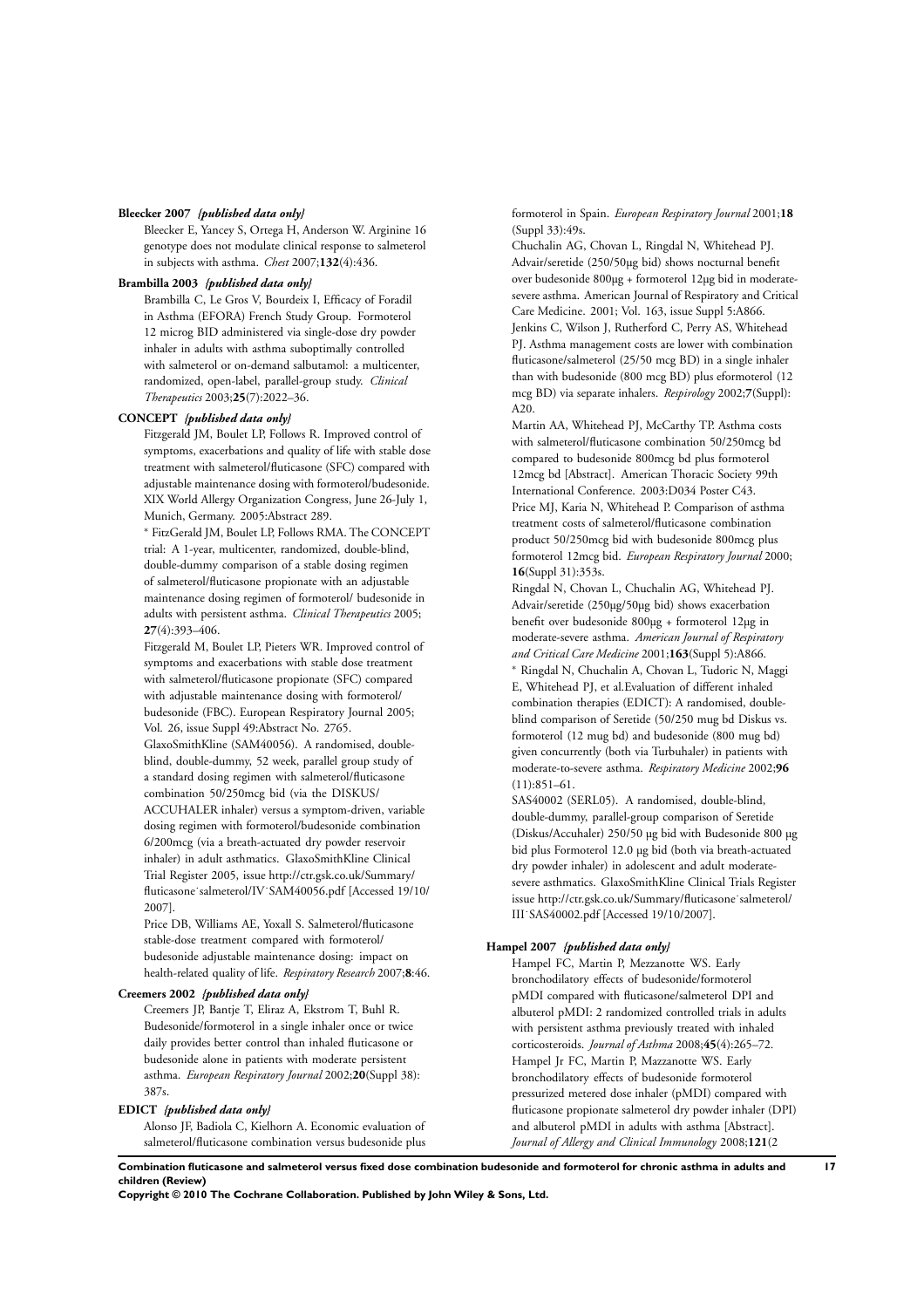Suppl 1):S220.

#### **Jenkins 2000** *{published and unpublished data}*

Becker I, Kielborn A, Price MJ, Volmer T, Lloyd AC. Costeffectiveness of salmeterol/fluticasone combination product and budesonide in asthma patients in Germany. European Respiratory Society; 1999 Oct 9-13; Madrid, Spain. 1999: 854.

∗ Jenkins C, Woolcock AJ, Saarelainen P, Lundbaack B James MH. Salmeterol /fluticasone propionate combination therapy 50/250mcgs twice daily is more effective than budesonide 800 twice daily in treating moderate to severe asthma.. *Repiratory Medicine* 2000;**94**:715–23. Jenkins C, Woolcock A James M. Superior overall control of moderate to severe asthma with salmeterol/fluticasone propionate (FP) combination (50/250 mcg bd) compared with three-fold-higher dose of budesonide (800mcg bd). European Respiratory Journal. 2000; Vol. 16, issue Suppl

31:456s. Lundback B, Jenkins C, Price MJ, Thwaites RM. Cost-effectiveness of salmeterol/fluticasone propionate combination product 50/250 microg twice daily and budesonide 800 microg twice daily in the treatment of adults and adolescents with asthma. *Respiratory Medicine* 2000;**94**(7):724–32.

Lundback B, Ronmark E, Jonsson AC, et al.Treatment effectiveness and exacerbations during one year with Seretide compared to fluticasone propionate and salmeterol in mild to moderate asthma. European Respiratory Journal 2001; Vol. 18, issue Suppl 33:176s.

SAS40006. A randomised, double-blind, double-dummy, parallel group comparison of Seretide Diskus/Accuhaler (50/250µg strength) b.i.d. with Budesonide 800µg b.i.d. in adolescents and adults with reversible airways obstruction. http://www.clinicalstudyresults.org issue http://ctr.gsk.co.uk/Summary/fluticasone˙salmeterol/ IV˙SAS40006.pdf [Accessed 19/10/2007].

#### **Kaik 2002** *{published data only}*

Kaik G, Kottakis I, Anagnostopoulou O, Sichletidis L, Bachlitzanakis N, D'Amato M, et al.Sequential flexible therapy with formoterol (Foradil®) plus budesonide (Miflonide®) versus a fixed combination of salmeterol and fluticasone (Seretide®) in asthma self-management. European Respiratory Society Annual Congress. 2002: abstract nr: P2407.

#### **Lee 2003** *{published data only}*

<sup>∗</sup> Lee DK, Jackson CM, Currie GP, Cockburn WJ, Lipworth B J. Comparison of combination inhalers versus inhaled corticosteroids alone in moderate persistent asthma. *British Journal of Clinical Pharmacology* 2003;**56**(5):494–500. Lee DKC, Currie GP, Cockburn WJ, Lipworth BJ. Budesonide/formoterol and fluticasone/salmeterol combination inhalers delay immediate albuterol recovery following acute bronchoconstriction. *Journal of Allergy and Clinical Immunology* 2003;**111**(Suppl 2):202s. Lee DKC, Currie GP, Cockburn WJ, Lipworth BJ.

Comparison of budesonide/formoterol versus fluticasone/ salmeterol combination inhalers in moderate persistent

asthma. American Thoracic Society 99th International Conference. 2003:D094 Poster 613.

#### **Lotväll 2002** *{published data only}*

Lötvall J, van der Woude HJ, Palmqvist M, Arvidsson P, Beckman O, Boorsma M, et al.More rapid onset of action of budesonide/formoterol (Symbicort®) than salmeterol/ fluticasone (seretide™). *American Journal of Respiratory and Critical Care Medicine* 2002;**165**(Suppl 8):A567.

#### **Palmqvist 2001** *{published data only}*

AstraZeneca (SD-039-0617). Onset of Action of Symbicort Turbuhaler® compared with Seretide Diskus™ in asthmatic patients. http://www.astrazenecaclinicaltrials.com/article/ 512581.aspx [Accessed 19/10/2007].

<sup>∗</sup> Palmqvist M, Arvidsson P, Beckman O, Peterson S, Lotvall J. Onset of bronchodilation of budesonide/formoterol versus salmeterol/fluticasone in single inhalers. *Pulmonary Pharmacology & Therapeutics* 2001;**14**(1):29–34.

#### **SAM40042** *{unpublished data only}*

GlaxoSmithKline (SAM40042). A double-blind, doubledummy, randomised, cross-over study to compare the bronchodilator effect of SERETID ACCUHALER 50/ 100mcg and formoterol/budesonide combination breathactuated dry powder inhaler 6/200mcg in subjects with asthma following a single dose and after 4 weeks of regular treatment. GlaxoSmithKline Clinical Trial Register issue http://ctr.gsk.co.uk/Summary/fluticasone˙salmeterol/ IV˙SAM40042.pdf [Accessed 19/10/2007].

#### **SAM40047** *{unpublished data only}*

GlaxoSmithKline (SAM40047). Duration of action of single inhalations of the salmeterol/fluticasone combination product (50/250µg) in comparison with the formoterol/ budesonide combination product (4.5/160µg) in patients with moderate asthma - a randomised, double-blind, double-dummy, crossover study. GlaxoSmithKline Clinical Trial Register issue http://ctr.gsk.co.uk/Summary/ fluticasone˙salmeterol/IV˙SAM40047.pdf [Accessed 19/10/ 2007].

#### **SAM40062** *{published data only}*

GlaxoSmithKline (SAM40062). A single-centre, singledose, double-blind, double-dummy, placebo-controlled, randomised, three-way crossover study to compare the duration of action of SERETIDE DISKUS 50/100mcg versus formoterol/budesonide combination 4.5/160mcg breath-actuated dry powder inhaler (BADPI) in subjects with asthma. GlaxoSmithKline Clinical Trial Register 2005, issue http://ctr.gsk.co.uk/Summary/fluticasone˙salmeterol/ IV˙SAM40062.pdf [Accessed 19/10/2007].

#### **Vogelmeier 2005** *{published data only}*

D'Urzo A, Vogeimeier C, Jaspal M, Merino JM, Boulet S. Symbicort (budesonide/formoterol) for both maintenance and relief reduces the exacerbation burden compared with titration of seretide (salmeterol/fluticasone) in patients with asthma, a real life study. American Thoracic

**Combination fluticasone and salmeterol versus fixed dose combination budesonide and formoterol for chronic asthma in adults and 18 children (Review)**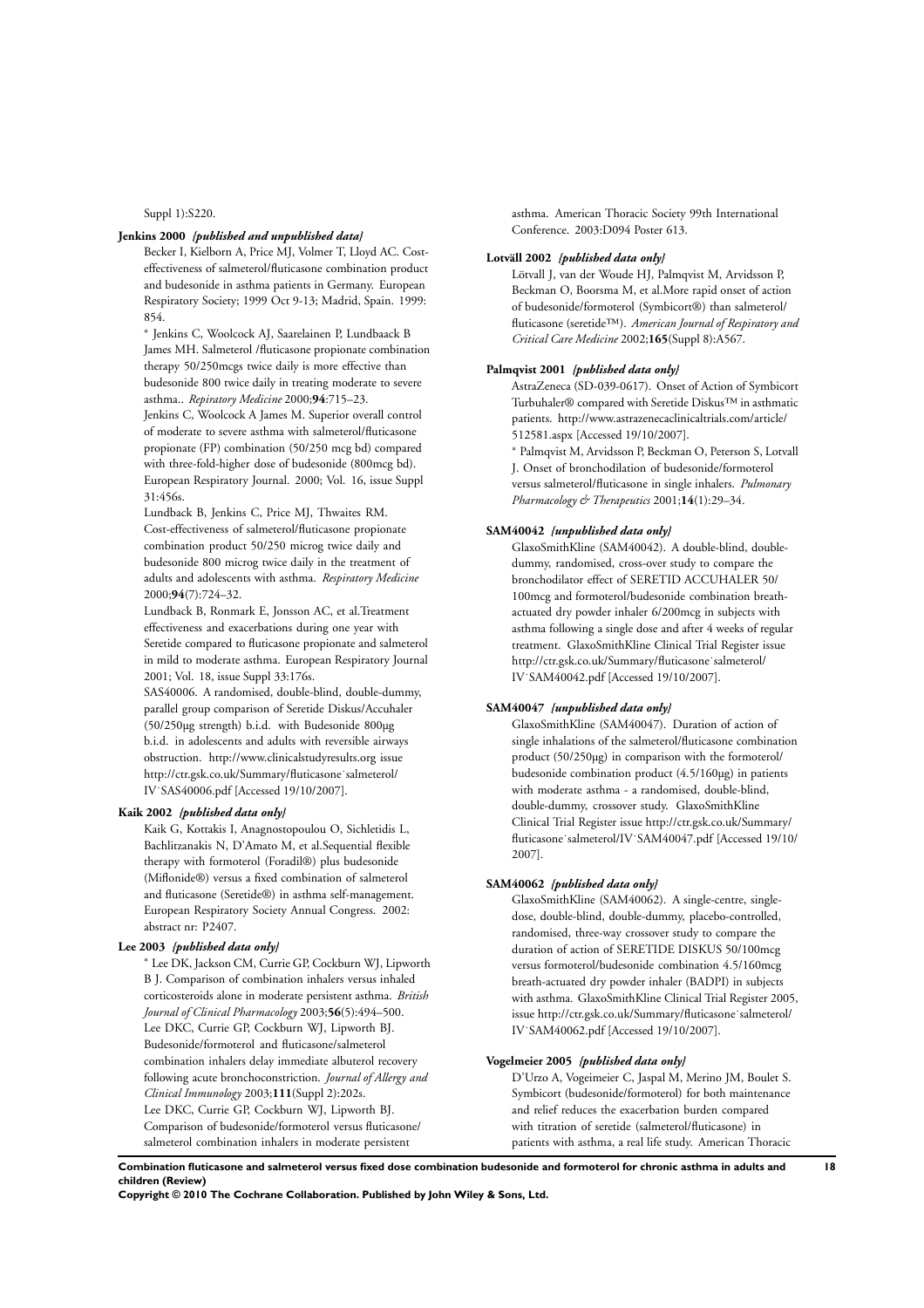Society International Conference; May 20-25; San Diego, California. 2005:Poster G24.

Johansson G, Andreasson EB, Larsson PE, Vogelmeier CF. Cost effectiveness of budesonide/formoterol for maintenance and reliever therapy versus salmeterol/ fluticasone plus salbutamol in the treatment of asthma. *Pharmacoeconomics* 2006;**24**(7):695–708. Miller E, Sears MR, McIvor A, Liovas A. Canadian economic evaluation of budesonide-formoterol as maintenance and reliever treatment in patients with moderate to severe asthma. *Canadian Respiratory Journal* 2007;**14**(5):269–75. Vogelmeier C, D'Urzo A. Maintenance plus as-needed budesonide/formoterol vs salmeterol/fluticasone in a reallife setting. European Respiratory Journal 2006; Vol. 26, issue Suppl 49:Ab no: 2770.

<sup>∗</sup> Vogelmeier C, D'Urzo A, Pauwels R, Merino JM, Jaspal M, Boutet S, et al.Budesonide/formoterol maintenance and reliever therapy: An effective asthma treatment option?. *European Respiratory Journal* 2005;**26**(5):819–28.

# **Additional references**

#### **Adams 2007**

Adams N, Bestall JM, Lasserson TJ, Jones PW. Fluticasone versus beclomethasone or budesonide for chronic asthma in adults and children. *Cochrane Database of Systematic Reviews* 2007, Issue 4. [Art. No.: CD002310. DOI: 10.1002/ 14651858.CD002310.pub4]

#### **Adams 2008**

Adams NP, Bestall JC, Lasserson TJ, Jones PW, Cates CJ. Fluticasone versus placebo for chronic asthma in adults and children. *Cochrane Database of Systematic Reviews* 2008, Issue 4. [Art. No.: CD003135. DOI: 10.1002/ 14651858.CD003135.pub4]

#### **BNF 2007**

British National Formulary. www.bnf.org 2007, issue 53.

#### **Cates 2008a**

Cates CJ, Cates MJ. Regular treatment with salmeterol for chronic asthma: serious adverse events. *Cochrane Database of Systematic Reviews* 2008, Issue 3. [DOI: 10.1002/ 14651858.CD006363.pub2]

#### **Cates 2008b**

Cates CJ, Cates MJ, Lasserson TJ. Regular treatment with formoterol for chronic asthma: serious adverse events.. *Cochrane Database of Systematic Reviews* 2008, Issue 4. [DOI: 10.1002/14651858.CD006923.pub2.]

#### **Cazzola 2002**

Cazzola M, Grella E, Matera MG, Mazzarella G, Marsico SA. Onset of action following formoterol Turbuhaler and salbutamol pMDI in reversible chronic airway obstruction. *Pulmponary Pharmacology and Therapeutics* 2002;**15**(2): 97–102.

#### **Edwards 2007**

Edwards SJ, Gruffydd-Jones K, Ryan DP. Systematic review and meta-analysis of budesonide/formoterol in a single inhaler. *Current Medical Research and Opinion* 2007;**23**(8): 1809–20.

#### **Gibson 2005**

Gibson PG, Powell H, Ducharme F. Long-acting beta2 agonists as an inhaled corticosteroid-sparing agent for chronic asthma in adults and children. *Cochrane Database of Systematic Reviews* 2005, Issue 4. [Art. No.: CD005076. DOI: 10.1002/14651858.CD005076.pub2]

#### **GINA**

From the Global Strategy for Asthma Management and Prevention, Global Initiative for Asthma (GINA). http:// www.ginasthma.org 2006.

#### **Greenstone 2005**

Greenstone IR, Ni Chroinin MN, Masse V, Danish A, Magdalinos H, Zhang X, et al.Combination of inhaled long-acting beta2-agonists and inhaled steroids versus higher dose of inhaled steroids in children and adults with persistent asthma. *Cochrane Database of Systematic Reviews* 2005, Issue 4. [Art. No.: CD005533. DOI: 10.1002/ 14651858.CD005533]

# **Handbook 2005**

Higgins JPT, Green S, editors. Assessment of study quality. *Cochrane Handbook for Systematic Reviews of Interventions 4.2.5 [updated May 2005] http://www.cochrane.org/ resources/handbook/hbook.htm (accessed 25th January 2007)*. Chichester: John Wiley & Sons Ltd, 2005.

# **Higgins 2003**

Higgins JPT, Thompson SG, Deeks JJ, Altman DG. Measuring inconsistency in meta-analyses. *British Medical Journal* 2003;**327**:557–60.

#### **Ni Chroinin 2005**

Ni Chroinin M, Greenstone IR, Danish A, Magdolinos H, Masse V, Zhang X, et al.Long-acting beta2-agonists versus placebo in addition to inhaled corticosteroids in children and adults with chronic asthma. *Cochrane Database of Systematic Reviews* 2005, Issue 4. [Art. No.: CD005535. DOI: 10.1002/14651858.CD005535]

#### **Palmqvist 1997**

Palmqvist M, Persson G, Lazer L, Rosenborg J, Larsson P, Lotvall J. Inhaled dry-powder formoterol and salmeterol in asthmatic patients: onset of action, duration of effect and potency. *European Respiratory Journal* 1997;**10**(11):2484–9.

#### **Suissa 2001**

Suissa S, Ernst P. Inhaled corticosteroids: impact on asthma morbidity and mortality. *Journal of Allergy and Clinical Immunology* 2001;**107**(6):937–44.

#### **van Noord 1996**

van Noord J, Smeets JJ, Raaijmakers JA, Bommer AM, Maesen FP. Salmeterol versus formoterol in patients with moderately severe asthma: onset and duration of action. *European Respiratory Journal* 1996;**9**:1684–8.

#### **Walters 2007**

Walters EH, Gibson PG, Lasserson TJ, Walters JA. Longacting beta2-agonists for chronic asthma in adults and children where background therapy contains varied or no inhaled corticosteroid. *Cochrane Database of Systematic*

**Combination fluticasone and salmeterol versus fixed dose combination budesonide and formoterol for chronic asthma in adults and 19 children (Review)**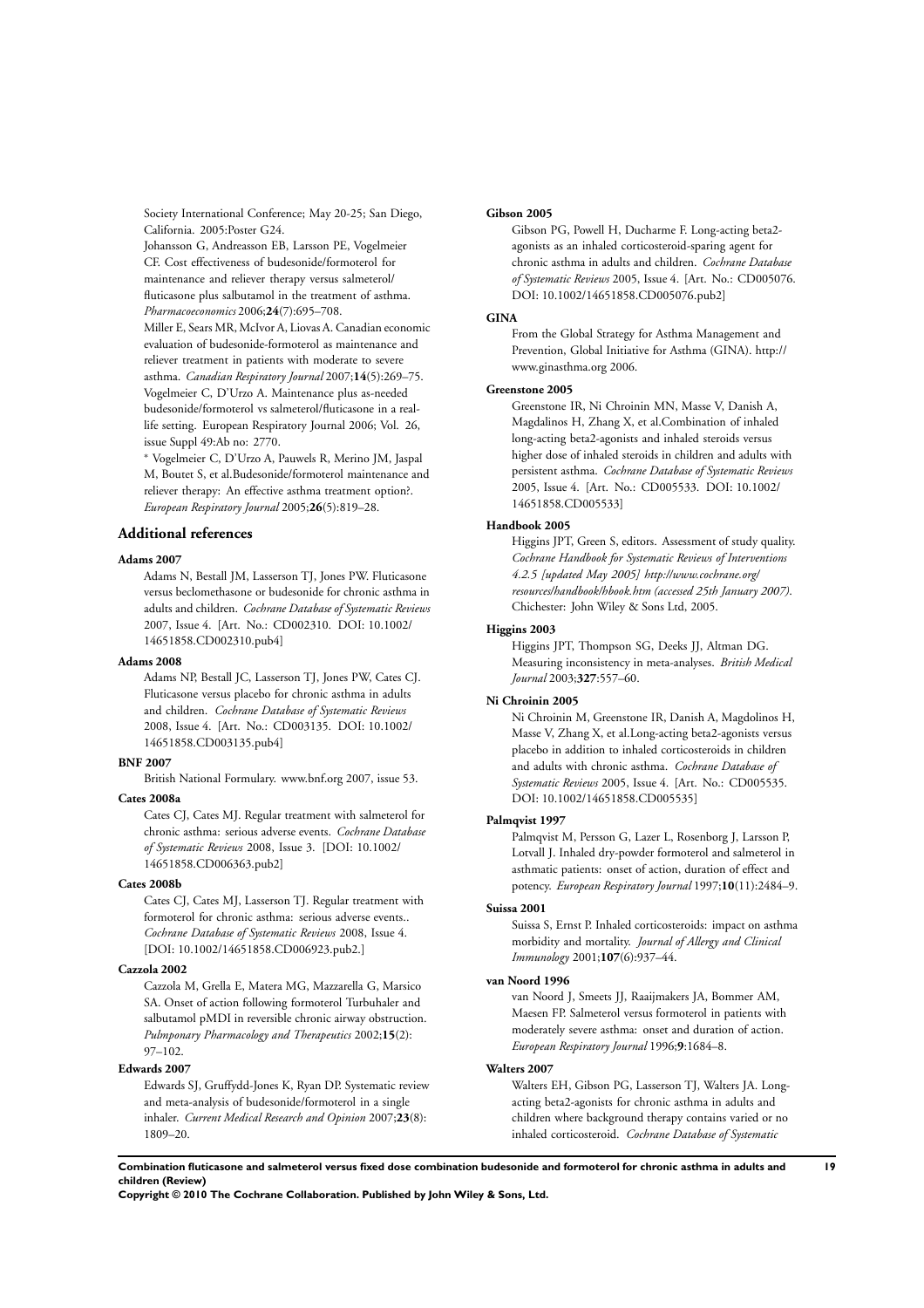*Reviews* 2007, Issue 1. [Art. No.: CD001385. DOI: 10.1002/14651858.CD001385.pub2]

# **Williams 2004**

Williams LK, Pladevall M, Xi H, Peterson EL, Joseph C, Lafata JE, et al.Relationship between adherence to inhaled corticosteroids and poor outcomes among adults with asthma. *Journal of Allergy and Clinical Immunology* 2004; **114**(6):1288–93.

### **www.nntonline.net**

Cates C. Visual Rx. www.nntonline.net 2001. ∗ *Indicates the major publication for the study*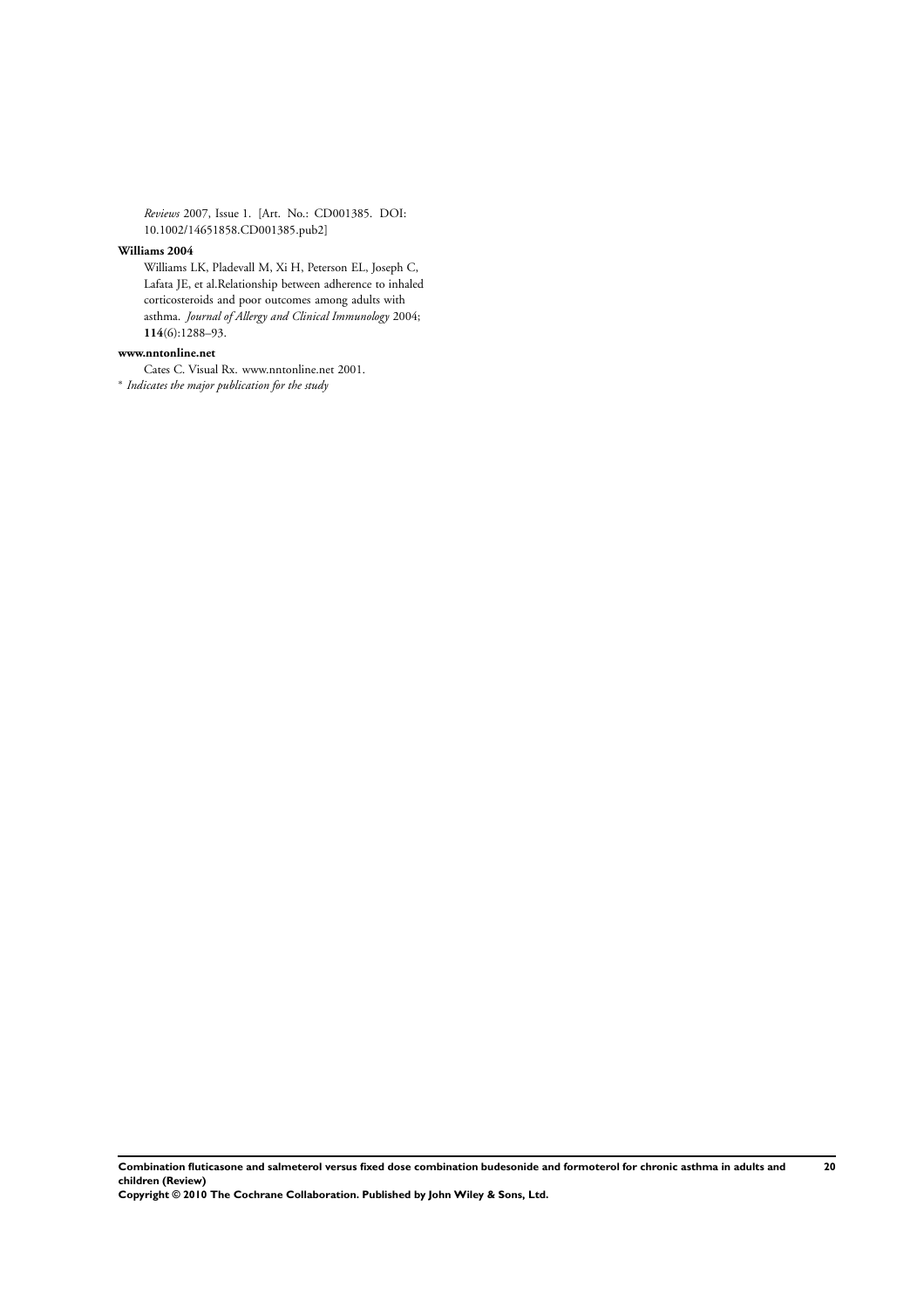# <span id="page-23-0"></span>**CHARACTERISTICS OF STUDIES**

# **Characteristics of included studies** *[ordered by study ID]*

# **Aalbers 2004**

| Methods       | Randomised, parallel group trial. Open label design with adjustable dosing criteria<br>93 centres in Denmark, Finland, Germany, Norway, Sweden, Netherlands<br>Description of withdrawals:<br>Stated.                                                                                                                                                                                                                                                                                                                                                                                                                                                                                                                                                                                                                                                                                                                                                                                                                                           |
|---------------|-------------------------------------------------------------------------------------------------------------------------------------------------------------------------------------------------------------------------------------------------------------------------------------------------------------------------------------------------------------------------------------------------------------------------------------------------------------------------------------------------------------------------------------------------------------------------------------------------------------------------------------------------------------------------------------------------------------------------------------------------------------------------------------------------------------------------------------------------------------------------------------------------------------------------------------------------------------------------------------------------------------------------------------------------|
| Participants  | N SCREENED: Not reported (1044 enrolled in run-in period)<br>N RANDOMISED: 658: FPS fixed dose: 224; BDF fixed dose: 215; BDF adjustable<br>maintenance dose: 219 (not included in this review)<br>N COMPLETED: 383<br>$M = 205$<br>$F = 234$<br><b>MEAN AGE: 46</b><br><b>BASELINE CHARACTERISTICS:</b><br>FEV1 % predicted: 84; PEF L/min: 468; % combination LABA/ICS treatment at entry:<br>45; asthma duration: 12; Average ICS dose (BDP equivalent): 735<br>GINA status: mild persistent<br><b>INCLUSION CRITERIA:</b><br>>12 years; minimum 6 months asthma duration (ATS definition); FEV1 predicted >50%;<br>ICS use > 3 months; stable dose +/- LABA;<br>Post-run-in entry criteria: symptom score >1 on at least 4 of last 7 days of run-in period;<br>mean PEF of 50-85% predicted; use of PEF meter to record DC data<br><b>EXCLUSION CRITERIA:</b><br>Respiratory infection <4 weeks prior to study entry; smoking history >10 pack years; use<br>of systemic steroids within 4 weeks of study entry; significant co-morbidities |
| Interventions | 1. Combination fluticasone and salmeterol 250/50 mcg bid (double-blind phase); 250/<br>50 bid fixed (open label phase). BDP equivalent 1000 mcg<br>2. Combination budesonide and formoterol 400/12mcg bid (double-blind phase); 400/<br>12 bid fixed (open label phase). BDP equivalent 800 mcg<br>3. Combination budesonide and formoterol 320/9 mcg bid (double-blind phase); 320/9<br>bid or 160/4.5 bid plus temporary increase if needed (open label period). BDP equivalent<br>800 mcg<br>DELIVERY DEVICE:<br>BUD/F: Turbuhaler; FP/SAL: Diskus<br>TREATMENT PERIOD:<br>Double-blind fixed dose period: 4 weeks; open label period: 24 weeks<br>RUN-IN: 10-14 days on ICS only<br>RESCUE: Terbutaline or salbutamol as preferred                                                                                                                                                                                                                                                                                                          |
| Outcomes      | Primary outcome: Well controlled asthma week<br>Secondary outcomes:<br>Am PEF; pm PEF; FEV1; rescue medication use; symptoms; exacerbations (requiring<br>OCS treatment on >3 days; hospitalisation or ER treatment)                                                                                                                                                                                                                                                                                                                                                                                                                                                                                                                                                                                                                                                                                                                                                                                                                            |

**Combination fluticasone and salmeterol versus fixed dose combination budesonide and formoterol for chronic asthma in adults and 21 children (Review)**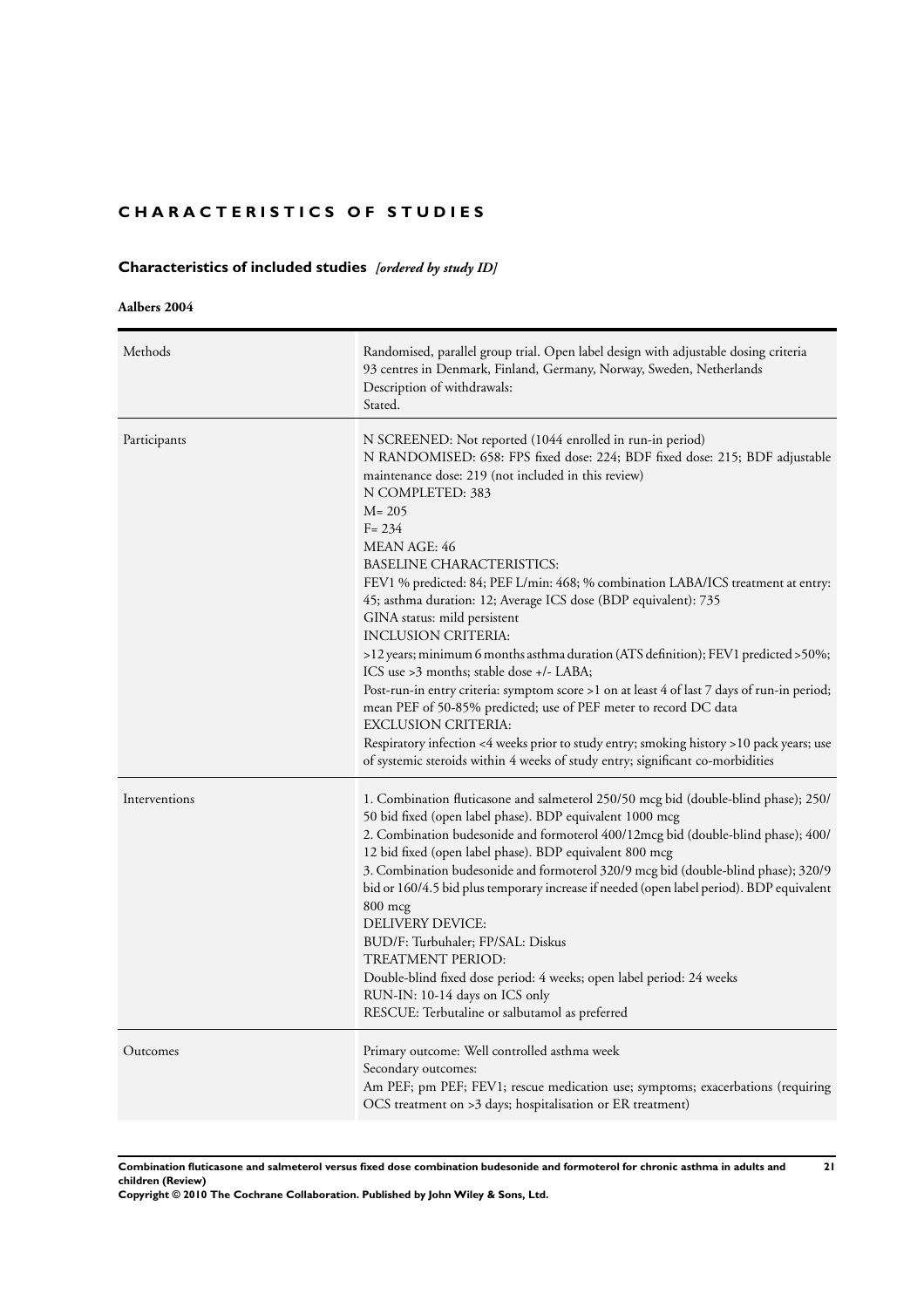# **Aalbers 2004** (*Continued)*

| <b>Notes</b> | DOSE ADJUSTMENT CRITERIA: Step down to one inhalation bid if symptoms<br>controlled for last week of double-blind period; increase to up to four inhalations bid<br>(for 7-14 days) of symptomatic over last week of double-blind period |
|--------------|------------------------------------------------------------------------------------------------------------------------------------------------------------------------------------------------------------------------------------------|
|              | Study sponsors: AstraZeneca                                                                                                                                                                                                              |

# *Risk of bias*

| Item                                                            | Authors' judgement | Description                                                                                                                                                                                                                                    |
|-----------------------------------------------------------------|--------------------|------------------------------------------------------------------------------------------------------------------------------------------------------------------------------------------------------------------------------------------------|
| Adequate sequence generation?                                   | Yes                | The randomisation schedule was gener-<br>ated using a computer programme by a<br>statistician () Patients were consecutively<br>allocated to the lowest available patient<br>number and were randomised strictly se-<br>quentially in blocks.' |
| Allocation concealment?                                         | Yes                | Third party not involved with primary<br>study.                                                                                                                                                                                                |
| Blinding?<br>OCS treated exacerbations & hospitalisa-<br>tion   | Yes                | Open label study design not a threat to pri-<br>mary outcomes in this review                                                                                                                                                                   |
| Incomplete outcome data addressed?<br>OCS treated exacerbations | Unclear            | ITT analysis described; no explicit details<br>on how withdrawals were handled                                                                                                                                                                 |
| Incomplete outcome data addressed?<br>Hospital admission        | Unclear            | ITT analysis described; no explicit details<br>on how withdrawals were handled                                                                                                                                                                 |
| Free of selective reporting?                                    | Unclear            | Unable to ascertain this reliably                                                                                                                                                                                                              |
| Free of other bias?                                             | Yes                |                                                                                                                                                                                                                                                |

#### **Busse 2008**

| Methods      | Randomised, parallel group open label design with adjustable dosing criteria (from<br>month 2 onwards). Participants randomised 2:1 to receive fixed dose BUD/F or FP/<br>SAL. Subsequently BUD/F treated participants were re-randomised to continue with<br>fixed dose regimen or adjustable maintenance dosing<br>145 centres in USA<br>Description of withdrawals: stated |
|--------------|-------------------------------------------------------------------------------------------------------------------------------------------------------------------------------------------------------------------------------------------------------------------------------------------------------------------------------------------------------------------------------|
| Participants | N SCREENED: 2080<br>N RANDOMISED: 1225<br>N COMPLETED: 1052<br>$M = 490$<br>$F = 735$<br>MEAN AGE: 39                                                                                                                                                                                                                                                                         |

**Combination fluticasone and salmeterol versus fixed dose combination budesonide and formoterol for chronic asthma in adults and 22 children (Review)**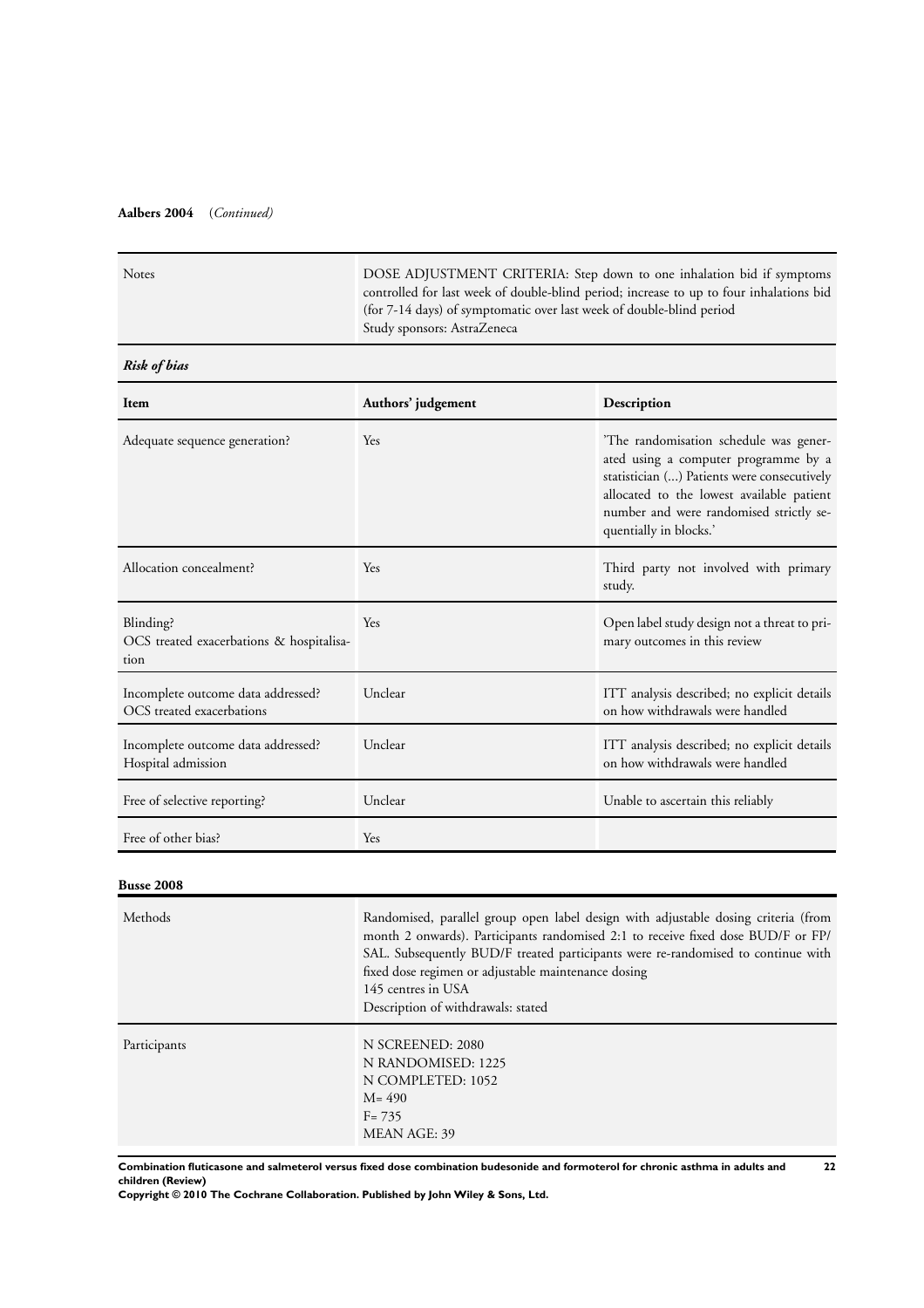# **Busse 2008** (*Continued)*

|               | BASELINE CHARACTERISTICS: FEV1 79% predicted<br>INCLUSION CRITERIA: >12 years; ATS defined asthma for 6 months; stable condi-<br>tion; pre-bronchodilator FEV1 $\ge$ /=50% predicted; maintained on a daily medium-dose<br>ICS or ICS/LABA combination for 12 weeks or longer before screening<br>EXCLUSION CRITERIA: Systemic corticosteroid use within 30 days; 20 pack-year<br>or longer smoking history; significant disease, respiratory tract infection, or illness that<br>might interfere with lung function/study participation |
|---------------|------------------------------------------------------------------------------------------------------------------------------------------------------------------------------------------------------------------------------------------------------------------------------------------------------------------------------------------------------------------------------------------------------------------------------------------------------------------------------------------------------------------------------------------|
| Interventions | 1. Combination fluticasone and salmeterol 250/50 mcg BID<br>2. Combination budesonide and formoterol 400/12mcg BID<br>DELIVERY DEVICE: BUD/F: MDI; FP/SAL: DPI<br>TREATMENT PERIOD: 7 months<br>RUN-IN: 10-14 days<br>RESCUE: prn SABA                                                                                                                                                                                                                                                                                                   |
| Outcomes      | Primary outcome: Time to first exacerbation<br>Secondary outcomes: Exacerbations requiring OCS; hospitalisation; ED visits; FEV1;<br>am PEF; symptoms; rescue medication use; adverse events; withdrawals                                                                                                                                                                                                                                                                                                                                |
| <b>Notes</b>  | Study sponsors: AstraZeneca                                                                                                                                                                                                                                                                                                                                                                                                                                                                                                              |

*Risk of bias*

| Item                                                            | Authors' judgement | Description                                                                                                                                                                                                                                                                    |
|-----------------------------------------------------------------|--------------------|--------------------------------------------------------------------------------------------------------------------------------------------------------------------------------------------------------------------------------------------------------------------------------|
| Adequate sequence generation?                                   | Yes                | Computer generated randomisation se-<br>quence.                                                                                                                                                                                                                                |
| Allocation concealment?                                         | Yes                | Third party not involved with primary<br>study                                                                                                                                                                                                                                 |
| Blinding?<br>OCS treated exacerbations & hospitalisa-<br>tion   | Yes                | Open label study design not a threat to pri-<br>mary outcomes in this review                                                                                                                                                                                                   |
| Incomplete outcome data addressed?<br>OCS treated exacerbations | Unclear            | Intention to treat population described as:<br>'Efficacy analyses included randomized pa-<br>tients who received 1 or more doses of ran-<br>domized study medication and contributed<br>data sufficient to calculate 1 or more pri-<br>mary or secondary efficacy end points.' |
| Incomplete outcome data addressed?<br>Hospital admission        | Unclear            | Intention to treat population described as:<br>'Efficacy analyses included randomized pa-<br>tients who received 1 or more doses of ran-<br>domized study medication and contributed<br>data sufficient to calculate 1 or more pri-<br>mary or secondary efficacy end points.' |

**Combination fluticasone and salmeterol versus fixed dose combination budesonide and formoterol for chronic asthma in adults and 23 children (Review)**

**Copyright © 2010 The Cochrane Collaboration. Published by John Wiley & Sons, Ltd.**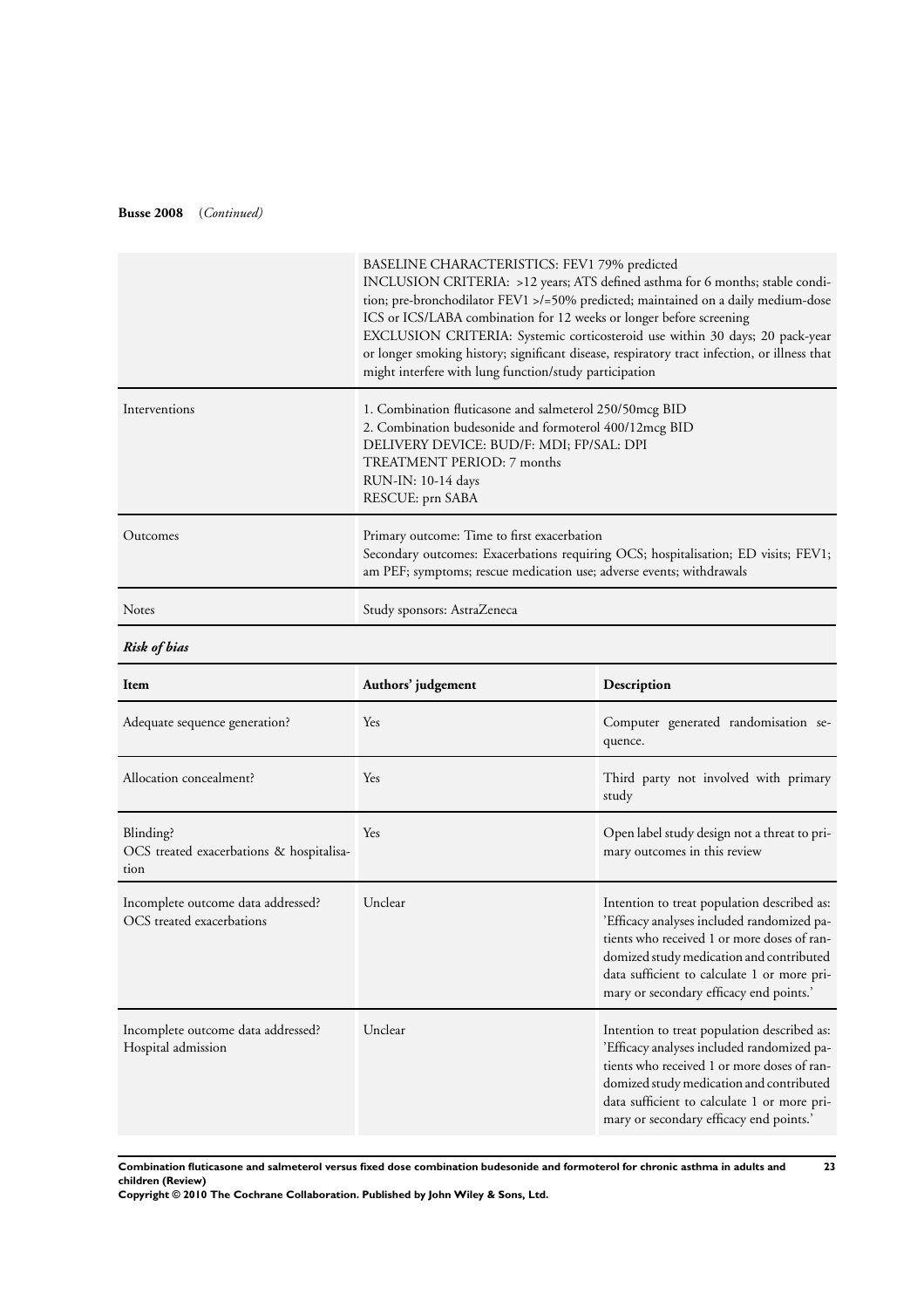# **Busse 2008** (*Continued)*

| Free of selective reporting? | Unclear                                                                                                                                                                                                                                                                                                                                                                                                                                                                                                                                                                                                                                                                                                                                                                                                                                                                                                                    | Unable to ascertain this reliably.                                                                                                                                                                                                                            |  |
|------------------------------|----------------------------------------------------------------------------------------------------------------------------------------------------------------------------------------------------------------------------------------------------------------------------------------------------------------------------------------------------------------------------------------------------------------------------------------------------------------------------------------------------------------------------------------------------------------------------------------------------------------------------------------------------------------------------------------------------------------------------------------------------------------------------------------------------------------------------------------------------------------------------------------------------------------------------|---------------------------------------------------------------------------------------------------------------------------------------------------------------------------------------------------------------------------------------------------------------|--|
| Free of other bias?          | Yes                                                                                                                                                                                                                                                                                                                                                                                                                                                                                                                                                                                                                                                                                                                                                                                                                                                                                                                        |                                                                                                                                                                                                                                                               |  |
| <b>COMPASS</b>               |                                                                                                                                                                                                                                                                                                                                                                                                                                                                                                                                                                                                                                                                                                                                                                                                                                                                                                                            |                                                                                                                                                                                                                                                               |  |
| Methods                      | 235 centres in 16 countries.<br>Description of withdrawals: Stated                                                                                                                                                                                                                                                                                                                                                                                                                                                                                                                                                                                                                                                                                                                                                                                                                                                         | Randomised, parallel group trial. Double-blind, treble-dummy design                                                                                                                                                                                           |  |
| Participants                 | N SCREENED: Not reported (4399 enrolled)<br>N RANDOMISED: 2228 (two treatment groups: FPS: 1123; BDF: 1105; one treatment<br>group not considered by this review: BDF (plus BDF as needed): 1107).<br>N COMPLETED: 2120<br>$M = 932$<br>$F = 1296$<br>MEAN AGE: 38 (N 12-17 years: 424; >18 years: 1696)<br><b>BASELINE CHARACTERISTICS:</b><br>FEV1 predicted: 73%; mean ICS consumption at baseline: 747mcg/d;<br><b>INCLUSION CRITERIA:</b><br>>12 years; ATS defined asthma for >6 months; use of ICS >3 months (500mcg/d FP<br>or equivalent); >50% predicted FEV1; >1 exacerbation in previous 12 months; use of<br>reliever medication >5 days of previous 7 during run-in.<br><b>EXCLUSION CRITERIA:</b><br>>puffs/d rescue medication on any day of run-in; asthma exacerbation during run-in;<br>use of systemic corticosteroids/respiratory infection affecting asthma control within 30<br>days of study entry |                                                                                                                                                                                                                                                               |  |
| Interventions                | DELIVERY DEVICE: FPS: MDI; BDF: DPI<br>TREATMENT PERIOD: 24 weeks<br>RUN-IN: 2 weeks - regular ICS therapy plus terbutaline prn<br>RESCUE: Terbutaline                                                                                                                                                                                                                                                                                                                                                                                                                                                                                                                                                                                                                                                                                                                                                                     | 1. Combination fluticasone and salmeterol 250/50 mcg bid. BDP equivalent 1000 mcg<br>2. Combination budesonide and formoterol 400/12 mcg bid. BDP equivalent 800 mcg<br>3. Combination budesonide/formoterol 200/6mcg bid (plus additional puffs as required) |  |
| Outcomes                     | Primary outcome: Time to first severe exacerbation<br>ication use; symptom scores"                                                                                                                                                                                                                                                                                                                                                                                                                                                                                                                                                                                                                                                                                                                                                                                                                                         | Secondary outcomes: Exacerbations; lung function (FEV1; diary card PEF); rescue med-                                                                                                                                                                          |  |
| <b>Notes</b>                 | Dose adjustment criteria: Symptoms and rescue medication use determined whether<br>treatment should be increased. If absence of symptoms & rescue medication use (>/= 6<br>puffs/d or nocturnal symptoms) then maintenance treatment was stepped down<br>Study sponsors: AstraZeneca                                                                                                                                                                                                                                                                                                                                                                                                                                                                                                                                                                                                                                       |                                                                                                                                                                                                                                                               |  |
| <b>Risk of bias</b>          |                                                                                                                                                                                                                                                                                                                                                                                                                                                                                                                                                                                                                                                                                                                                                                                                                                                                                                                            |                                                                                                                                                                                                                                                               |  |
| Item                         | Authors' judgement                                                                                                                                                                                                                                                                                                                                                                                                                                                                                                                                                                                                                                                                                                                                                                                                                                                                                                         | Description                                                                                                                                                                                                                                                   |  |

**Combination fluticasone and salmeterol versus fixed dose combination budesonide and formoterol for chronic asthma in adults and 24 children (Review)**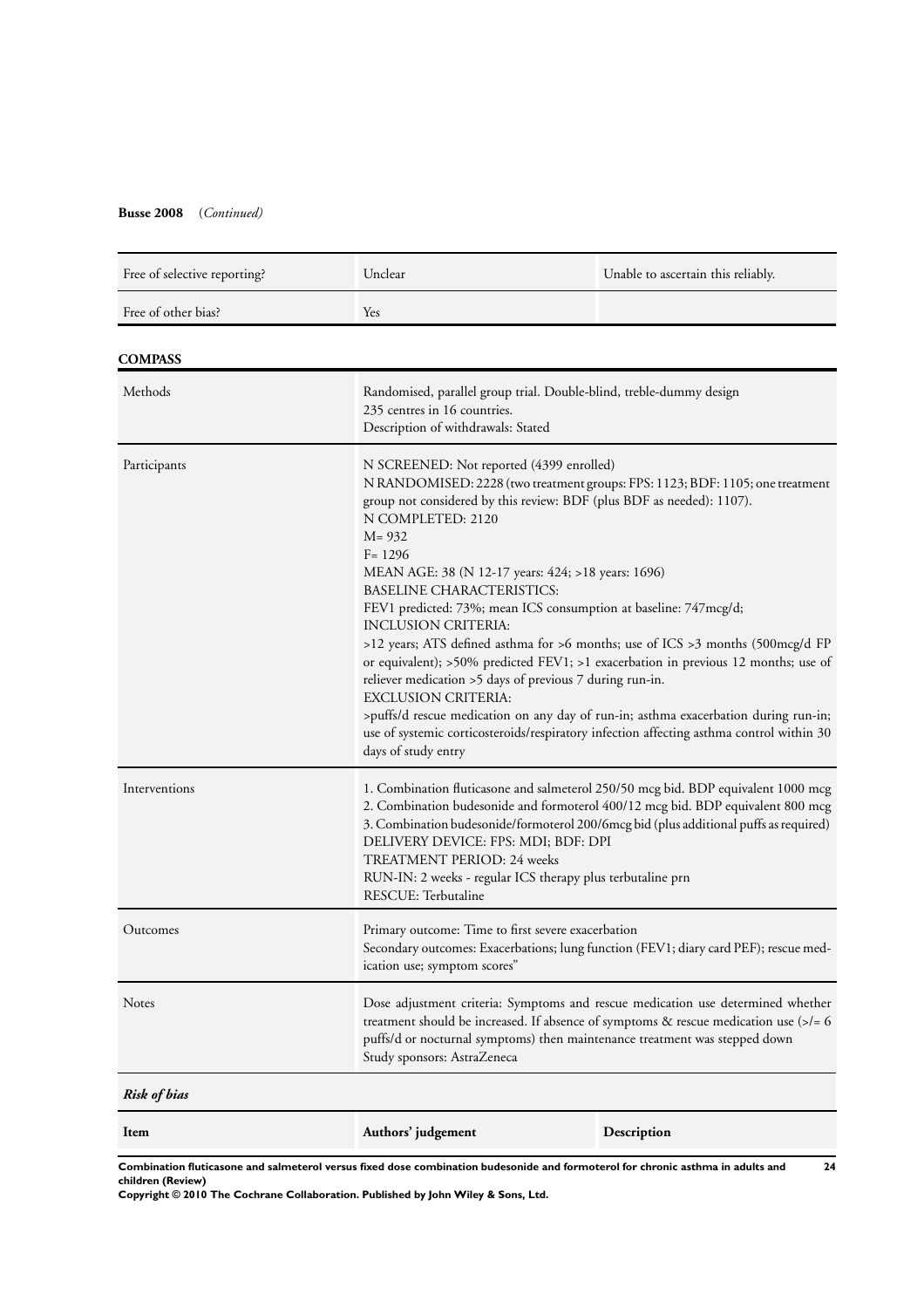# **COMPASS** (*Continued)*

| Adequate sequence generation?                                   | Yes     | 'The randomisation schedule was com-<br>puter-generated at AstraZeneca Research<br>and Development, Charnwood, UK.<br>Within each centre, patients were ran-<br>domised strictly sequentially as they be-<br>came eligible.'                                                        |
|-----------------------------------------------------------------|---------|-------------------------------------------------------------------------------------------------------------------------------------------------------------------------------------------------------------------------------------------------------------------------------------|
| Allocation concealment?                                         | Yes     | Third party not involved in the primary<br>study.<br>'Individual treatment codes and code en-<br>velopes<br>(indicating the treatment allocation for<br>each<br>randomised patient) were provided, but<br>code envelopes were to be opened only in<br>case of medical emergencies.' |
| Blinding?<br>OCS treated exacerbations & hospitalisa-<br>tion   | Yes     | Participants and investigators blinded to<br>treatment group assignment. Blinding<br>achieved with treble-dummy design; par-<br>ticipants given three devices (two matched<br>for maintenance administration of drug<br>and one as reliever)                                        |
| Incomplete outcome data addressed?<br>OCS treated exacerbations | Unclear | ITT analysis described. Explicit details of<br>how withdrawals handled were not de-<br>scribed                                                                                                                                                                                      |
| Incomplete outcome data addressed?<br>Hospital admission        | Unclear | ITT analysis described. Explicit details of<br>how withdrawals handled were not de-<br>scribed                                                                                                                                                                                      |
| Free of selective reporting?                                    | Yes     | Unable to ascertain this reliably.                                                                                                                                                                                                                                                  |
| Free of other bias?                                             | Yes     |                                                                                                                                                                                                                                                                                     |
|                                                                 |         |                                                                                                                                                                                                                                                                                     |

**EXCEL**

| Methods      | Randomised, parallel group trial. Double-blind, double-dummy design<br>178 centres in 18 countries.<br>Description of withdrawals:<br>Stated |
|--------------|----------------------------------------------------------------------------------------------------------------------------------------------|
| Participants | N SCREENED: 1769<br>N RANDOMISED: 1397 (FPS: 694; BDF: 697)<br>N COMPLETED: 1258<br>$M = 595$<br>$F = 796$                                   |

**Combination fluticasone and salmeterol versus fixed dose combination budesonide and formoterol for chronic asthma in adults and 25 children (Review)**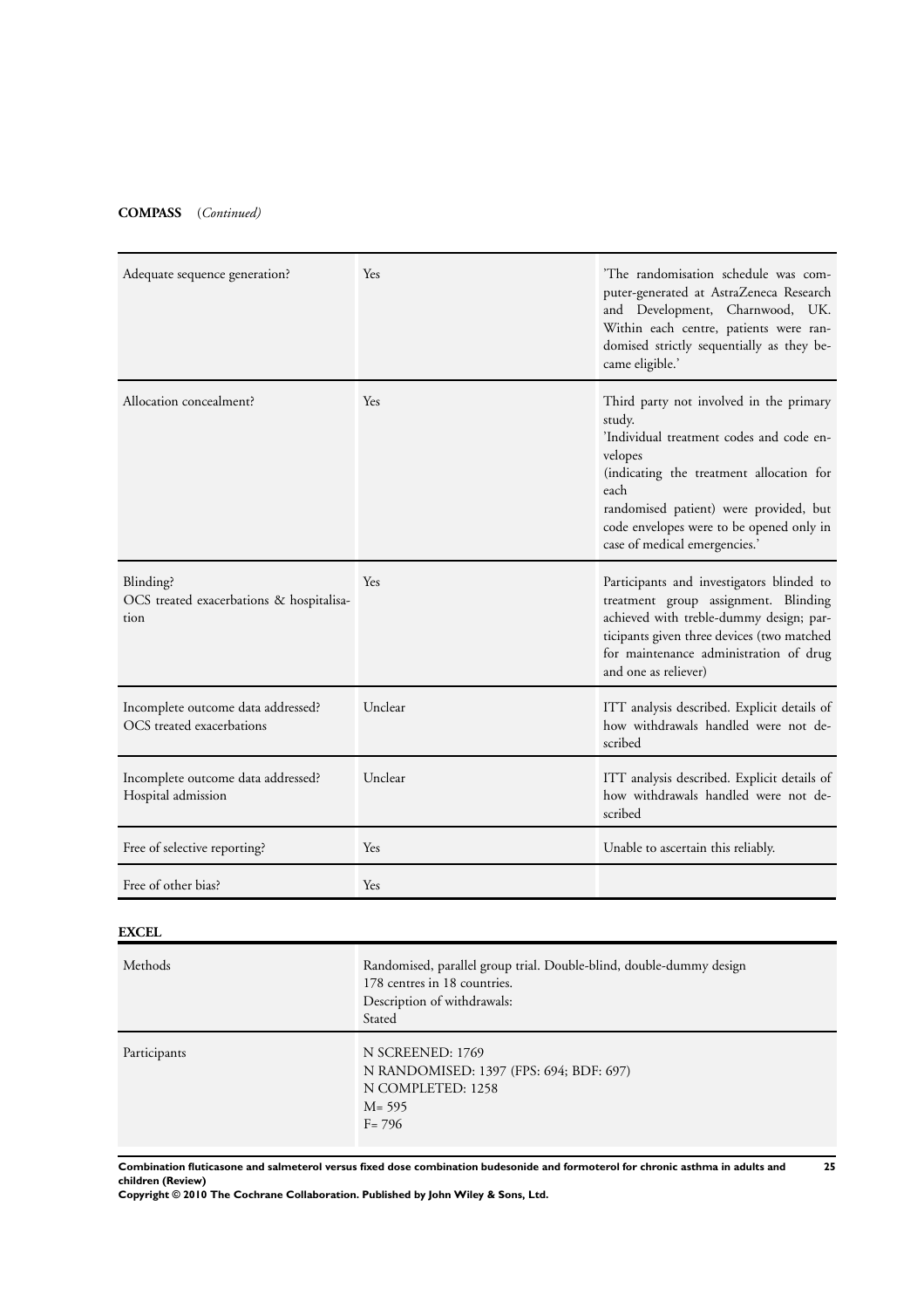# **EXCEL** (*Continued)*

|               | MEAN AGE: 46<br><b>BASELINE CHARACTERISTICS:</b><br>FEV1 predicted: 79%; 353 L/min am PEF<br><b>INCLUSION CRITERIA:</b><br>>18 years; clinical history of asthma (>6 months); 1000-2000mcg/d BDP equivalent;<br>reversibility of 12% & 200mL or more post SABA; 2 or more episodes of asthma during<br>day/night on 4 of last 7 days of run-in.<br><b>EXCLUSION:</b><br>Upper/lower RTI; hospitalisation with asthma in 4 weeks prior to baseline visit; oral<br>steroids within 4 weeks/depot steroids within 12 weeks of baseline visit; FEV1 <50%<br>predicted; smoking history of >10 pack years |
|---------------|------------------------------------------------------------------------------------------------------------------------------------------------------------------------------------------------------------------------------------------------------------------------------------------------------------------------------------------------------------------------------------------------------------------------------------------------------------------------------------------------------------------------------------------------------------------------------------------------------|
| Interventions | 1. Combination fluticasone and salmeterol 250/50 mcg bid (+ placebo turbuhaler). BDP<br>equivalent 1000 mcg<br>2. Combination budesonide and formoterol 400/12 mcg bid (+ placebo Diskus). BDP<br>equivalent 800 mcg<br>DELIVERY: FPS: Diskus; BDF: Turbuhaler<br><b>TREATMENT PERIOD: 24 weeks</b><br>RUN-IN:<br>ICS + salbutamol prn (2 weeks)<br>RESCUE: Salbutamol                                                                                                                                                                                                                               |
| Outcomes      | Primary outcome: rate of exacerbations<br>Secondary outcomes:<br>Exacerbations (use of oral steroids; hospitalisations); asthma symptoms; rescue medica-<br>tion use; am PEF; pm PEF; FEV1; withdrawals; adverse events                                                                                                                                                                                                                                                                                                                                                                              |
| <b>Notes</b>  | Study sponsors: GSK                                                                                                                                                                                                                                                                                                                                                                                                                                                                                                                                                                                  |

# *Risk of bias*

| Item                                                          | Authors' judgement | Description                                                                                                                                                                                                                                    |
|---------------------------------------------------------------|--------------------|------------------------------------------------------------------------------------------------------------------------------------------------------------------------------------------------------------------------------------------------|
| Adequate sequence generation?                                 | Yes                | 'Patients were assigned to study treatment<br>in accordance with the randomisation<br>schedule from the Interactive Voice<br>Recognition System, which was part of the<br><b>GSK</b><br>System for the Central Allocation of Med-<br>ication.' |
| Allocation concealment?                                       | Yes                | Third party not involved with primary<br>study                                                                                                                                                                                                 |
| Blinding?<br>OCS treated exacerbations & hospitalisa-<br>tion | Yes                | All treatment packs contained both Diskus/<br>Accuhaler and Turbuhaler devices (ei-<br>ther active Diskus/Accuhaler+placebo Tur-<br>buhaler, or active Turbuhaler+placebo<br>Diskus/Accuhaler) and looked identical                            |

**Combination fluticasone and salmeterol versus fixed dose combination budesonide and formoterol for chronic asthma in adults and 26 children (Review)**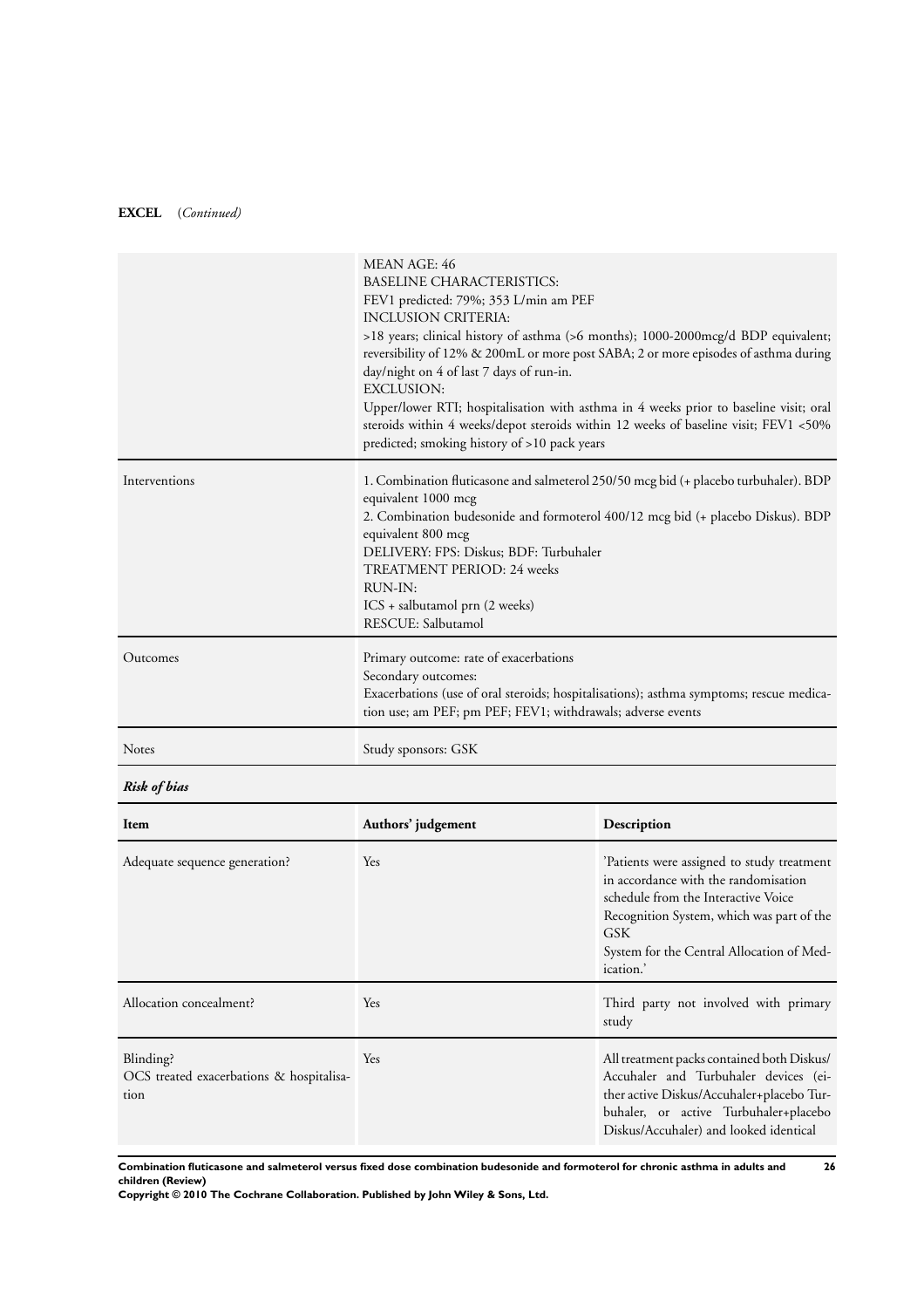# **EXCEL** (*Continued)*

| Incomplete outcome data addressed?<br>OCS treated exacerbations | Unclear                                                                                                                                                         | ITT analysis described. Explicit details of<br>how withdrawals handled were not de-<br>scribed |
|-----------------------------------------------------------------|-----------------------------------------------------------------------------------------------------------------------------------------------------------------|------------------------------------------------------------------------------------------------|
| Incomplete outcome data addressed?<br>Hospital admission        | Unclear                                                                                                                                                         | ITT analysis described. Explicit details of<br>how withdrawals handled were not de-<br>scribed |
| Free of selective reporting?                                    | Unclear                                                                                                                                                         | Unable to ascertain this reliably                                                              |
| Free of other bias?                                             | Yes                                                                                                                                                             |                                                                                                |
| <b>SAM40048</b>                                                 |                                                                                                                                                                 |                                                                                                |
| Methods                                                         | Randomised, parallel group trial. Double-blind, double dummy design<br>27 centres in Germany.<br>Description of withdrawals:<br>Stated                          |                                                                                                |
| Participants                                                    | N SCREENED: Not reported<br>N RANDOMISED: 248 (ITT population: 241)<br>N COMPLETED: 235<br>$M = 102$ (based on ITT)<br>$F = 139$ (based on ITT)<br>MEAN AGE: 48 |                                                                                                |

| BASELINE CHARACTERISTICS: FEV1 predicted: 65%; am PEF 310 L/min                   |
|-----------------------------------------------------------------------------------|
| <b>INCLUSION CRITERIA:</b>                                                        |
| 'Moderate' asthma; >18 years; FEV1 50-80% predicted; >15% reversibility; ICS dose |
|                                                                                   |

| 1000 mcg/d (BDP equivalent); symptomatic (symptom score of 1 on 7 days of the run- |
|------------------------------------------------------------------------------------|
| in period).                                                                        |
| EXCLUSION CRITERIA: Exacerbations/emergency visits during 4-week pre-study         |
| period; smoking (>20 cigarettes/d)                                                 |
|                                                                                    |

| Interventions | 1. Combination fluticasone and salmeterol 250/50 mcg bid + placebo Turbohaler. BDP<br>equivalent 1000 mcg<br>2. Combination budesonide and formoterol 200/6mcg bid + placebo Diskus inhaler.<br>BDP equivalent 400 mcg<br>DELIVERY DEVICE: FPS: Diskus; BDF: Turbohaler<br><b>TREATMENT PERIOD: 12 weeks</b><br>RUN-IN: 2 weeks (treatment not clear)<br>RESCUE: Not reported |
|---------------|-------------------------------------------------------------------------------------------------------------------------------------------------------------------------------------------------------------------------------------------------------------------------------------------------------------------------------------------------------------------------------|
| Outcomes      | Primary outcome: FEV1 predicted<br>Secondary outcomes: Morning PEF; evening PEF; daytime and evening asthma symp-<br>toms; symptom-free days; rescue medication-free days; safety                                                                                                                                                                                             |
| <b>Notes</b>  | Study sponsors: GSK                                                                                                                                                                                                                                                                                                                                                           |

**Combination fluticasone and salmeterol versus fixed dose combination budesonide and formoterol for chronic asthma in adults and 27 children (Review)**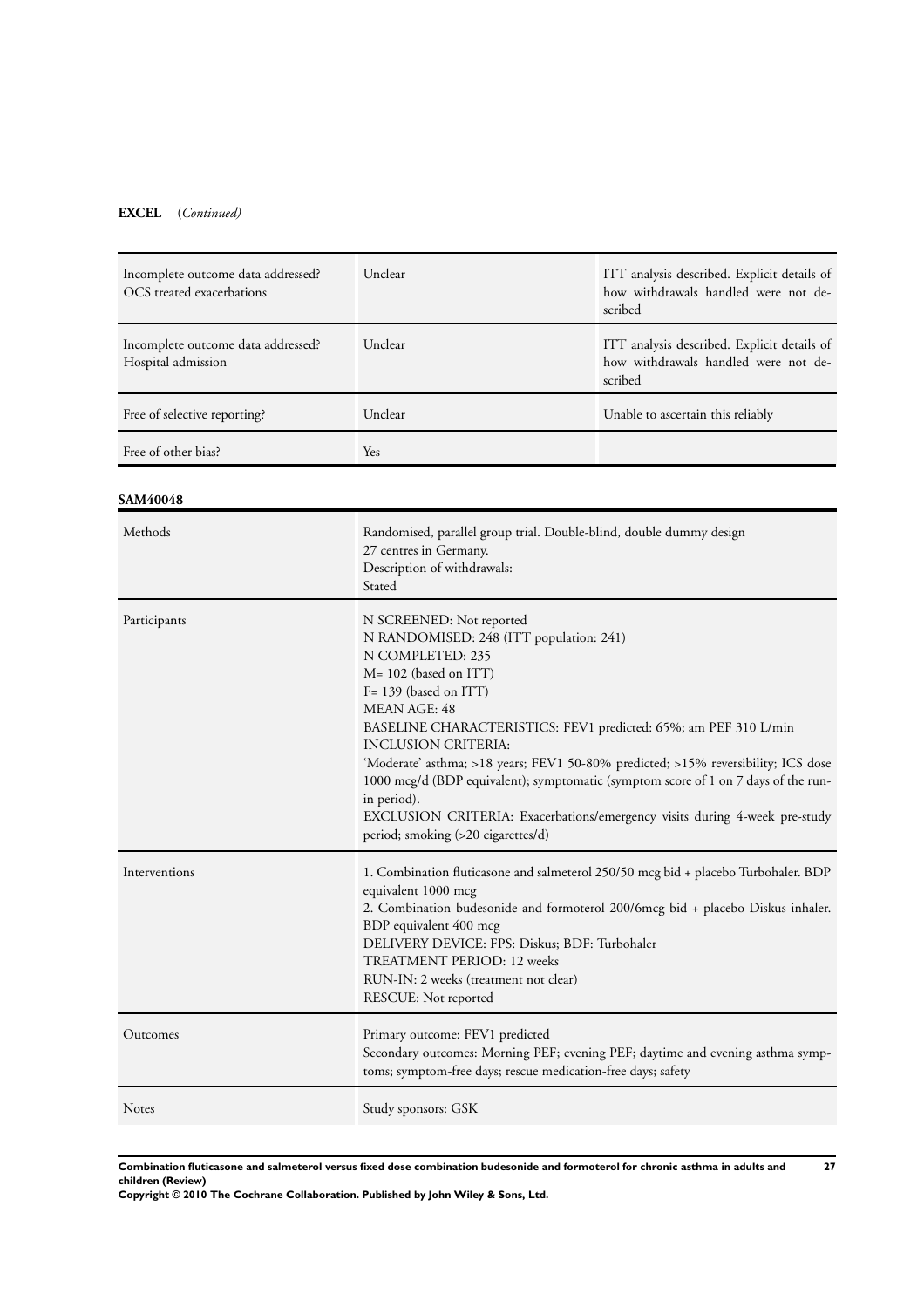# <span id="page-30-0"></span>**SAM40048** (*Continued)*

| <b>Risk of bias</b>                                             |                    |                                                                                                      |
|-----------------------------------------------------------------|--------------------|------------------------------------------------------------------------------------------------------|
| Item                                                            | Authors' judgement | Description                                                                                          |
| Adequate sequence generation?                                   | Unclear            | Information not available.                                                                           |
| Allocation concealment?                                         | Unclear            | Not reported                                                                                         |
| Blinding?<br>OCS treated exacerbations & hospitalisa-<br>tion   | Yes                | Participants and investigators blinded to<br>treatment group allocation with double-<br>dummy design |
| Incomplete outcome data addressed?<br>OCS treated exacerbations | Unclear            | ITT analysis described. Explicit details of<br>how withdrawals handled were not de-<br>scribed       |
| Incomplete outcome data addressed?<br>Hospital admission        | Unclear            | ITT analysis described. Explicit details of<br>how withdrawals handled were not de-<br>scribed       |
| Free of selective reporting?                                    | Unclear            | Unable to ascertain this reliably                                                                    |
| Free of other bias?                                             | Yes                |                                                                                                      |

ATS: American Thoracic Society; BDF: budesonide/formoterol; BDP: Beclomethasone; BID: twice daily; DPI: Dry powder inhaler; FEV1: Forced expiratory volume in 1 second; FPS: Fluticasone/salmeterol combination; ICS: inhaled corticosteroid; MDI: metered dose inhaler; PEF: peak expiratory flow; RTI: Respiratory tract infection; SABA: Short-acting beta-agonist.

# **Characteristics of excluded studies** *[ordered by study ID]*

| Study           | Reason for exclusion                                                     |
|-----------------|--------------------------------------------------------------------------|
| Adachi 2008     | Study compared combination FP/SAL with FP and theophylline.              |
| AHEAD           | Study comparing FP/SAL with BUD/F as an adjustable dosing strategy       |
| <b>ALLIANCE</b> | Combinations assessed not relevant to this review.                       |
| Ambrose 2007    | Study compared different doses of BUD/F. No comparison with FP/SAL       |
| Bleecker 2007   | Study randomised participants to FP/SAL or SAL. No comparison with BUD/F |
| Brambilla 2003  | Separate inhalers: Formoterol versus Salmeterol as add on to ICS         |

**Combination fluticasone and salmeterol versus fixed dose combination budesonide and formoterol for chronic asthma in adults and 28 children (Review)**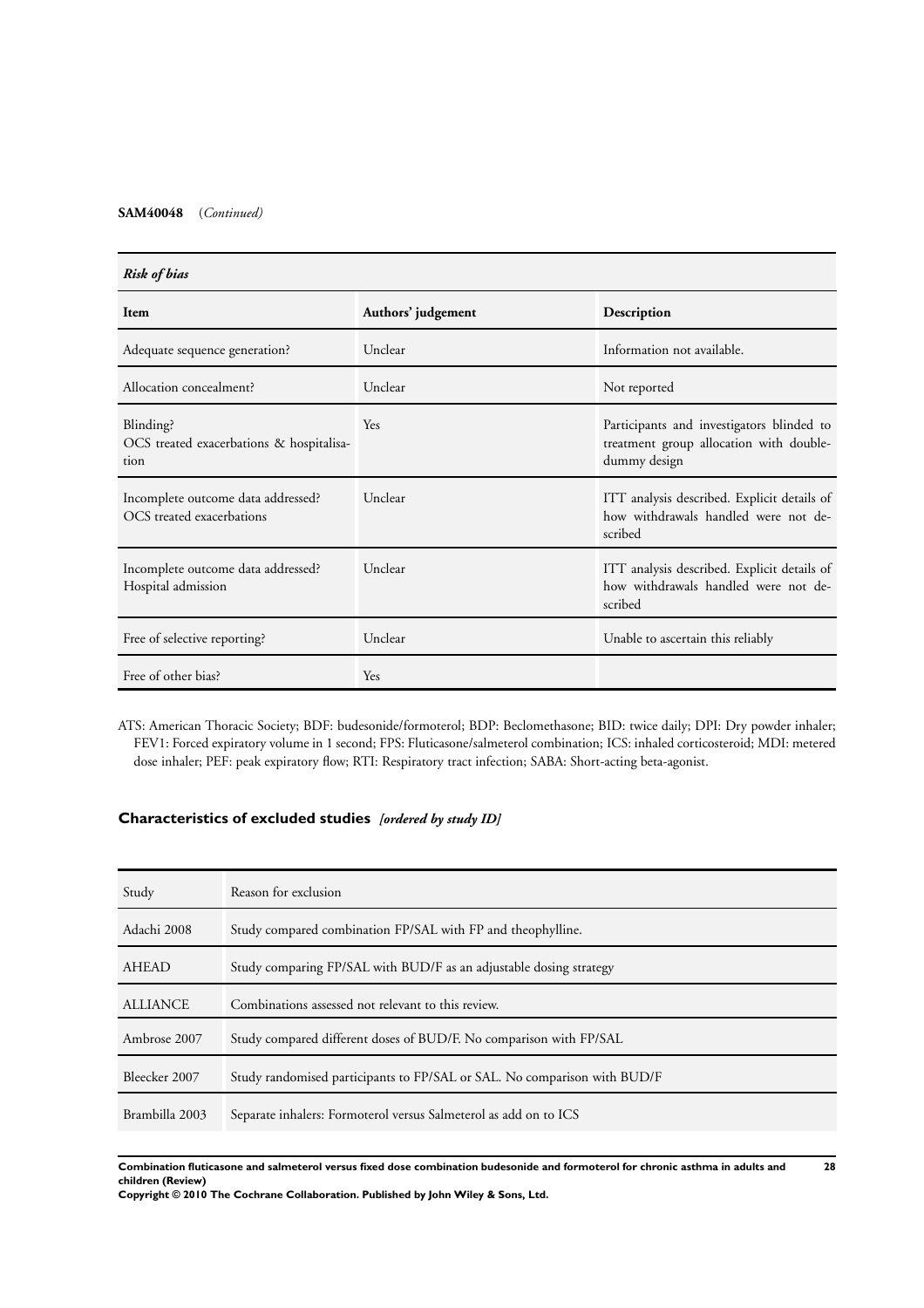# (*Continued)*

| <b>CONCEPT</b>   | Assessment of combination FP/SAL against BUD/F given as an adjustable dosing strategy |
|------------------|---------------------------------------------------------------------------------------|
| Creemers 2002    | Study summarised data from two studies comparing BDF with ICS alone                   |
| <b>EDICT</b>     | Combination FPS versus BUD/F given via separate inhalers.                             |
| Hampel 2007      | Report of two crossover studies: ineligible design.                                   |
| Jenkins 2000     | Study assessed FPS with ICS alone.                                                    |
| <b>Kaik 2002</b> | Separate F and BUD preparations versus combination FPS.                               |
| Lee 2003         | Crossover design.                                                                     |
| Lotväll 2002     | Summary of two crossover studies.                                                     |
| Palmqvist 2001   | Crossover design.                                                                     |
| SAM40042         | Crossover design.                                                                     |
| SAM40047         | Crossover design.                                                                     |
| SAM40062         | Crossover design.                                                                     |
| Vogelmeier 2005  | Comparison of FP/SAL with BUD/F as maintenance and relief.                            |

**Combination fluticasone and salmeterol versus fixed dose combination budesonide and formoterol for chronic asthma in adults and 29 children (Review)**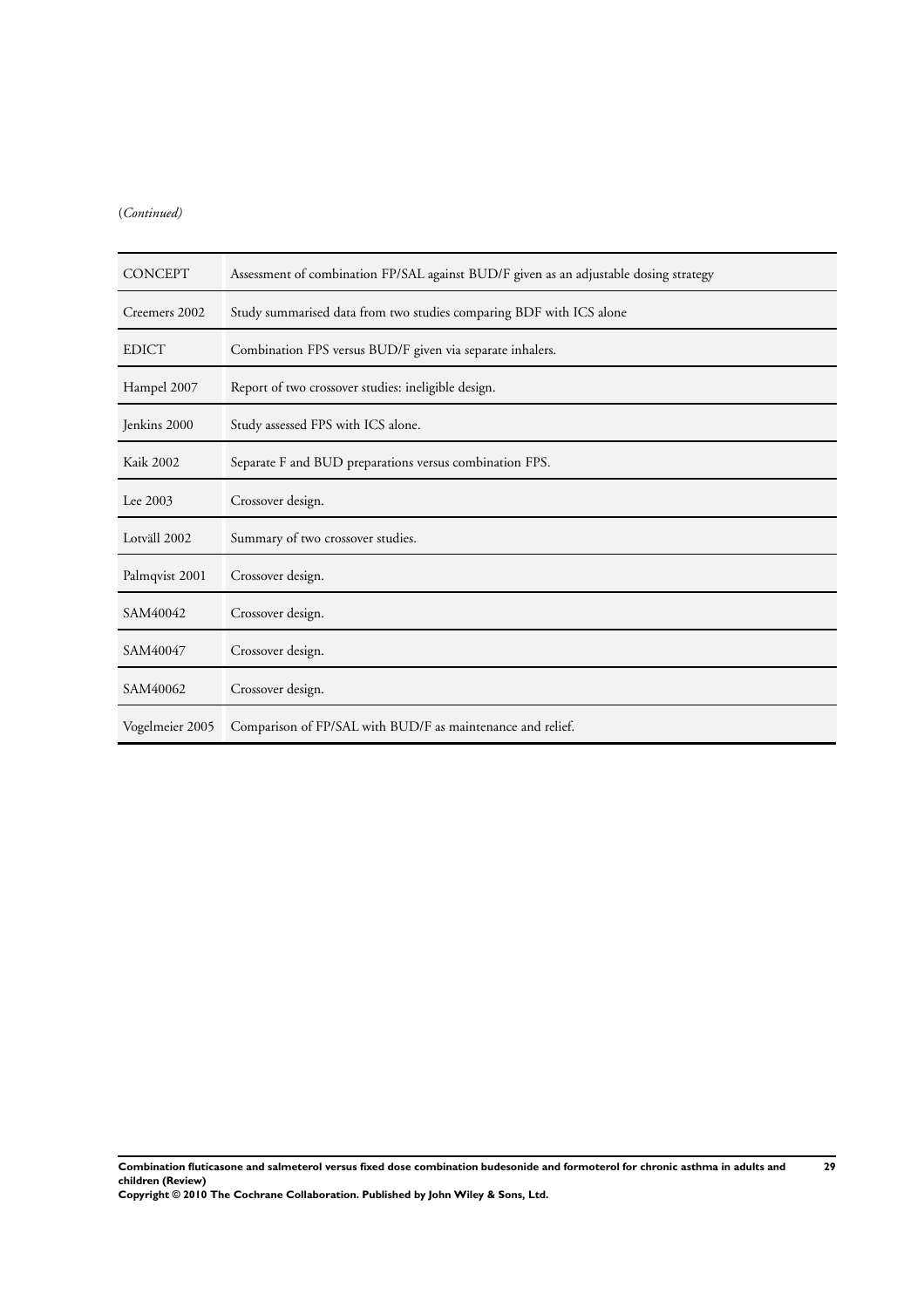# **D A T A A N D A N A L Y S E S**

# **Comparison 1. Combination fluticasone/salmeterol versus budesonide/formoterol**

| Outcome or subgroup title                                                          | No. of<br>studies | No. of<br>participants | Statistical method                  | <b>Effect</b> size           |
|------------------------------------------------------------------------------------|-------------------|------------------------|-------------------------------------|------------------------------|
| 1 Participants experiencing<br>exacerbations requiring oral<br>steroid treatment   | $\overline{4}$    | 4949                   | Odds Ratio (M-H, Fixed, 95% CI)     | $0.89$ [0.74, 1.07]          |
| 2 Participants experiencing<br>exacerbations requiring<br>admission to hospital    | $\overline{4}$    | 4879                   | Odds Ratio (M-H, Fixed, 95% CI)     | $1.29$ [0.68, 2.47]          |
| 3 Asthma-related serious adverse<br>event                                          | 3                 | 4054                   | Odds Ratio (M-H, Fixed, 95% CI)     | 1.47 [0.75, 2.86]            |
| 4 Participants experiencing<br>exacerbations requiring ED<br>visit/hospitalisation | 4                 | 4861                   | Odds Ratio (M-H, Fixed, 95% CI)     | $1.30$ [0.94, 1.80]          |
| 5 Change in FEV1                                                                   | 4                 | 4845                   | L (Fixed, 95% CI)                   | Not estimable                |
| 6 Change in FEV1 predicted (%)                                                     | 1                 |                        | Mean Difference (IV, Fixed, 95% CI) | Totals not selected          |
| 7 Change in am PEF                                                                 | 5                 | 5101                   | L/min (Fixed, 95% CI)               | 2.24 [-0.24, 4.73]           |
| 8 Change in pm PEF                                                                 | 4                 | 4299                   | L/min (Fixed, $95\%$ CI)            | $0.25$ [-0.80, 1.30]         |
| 9 Change in daytime symptoms                                                       | $\mathfrak{Z}$    | 3464                   | Symptoms (Fixed, 95% CI)            | $-0.02$ [ $-0.06$ , $0.03$ ] |
| 10 Change in symptom-free days                                                     | $\overline{2}$    | 3027                   | Symptoms (Fixed, 95% CI)            | $1.25$ [-1.18, 3.67]         |
| 11 Change in nocturnal<br>awakenings                                               | $\mathbf{1}$      |                        | Symptoms (Fixed, 95% CI)            | Totals not selected          |
| 12 Change in rescue medication<br>use                                              | 3                 | 3469                   | Puffs/d (Fixed, 95% CI)             | $-0.06$ $[-0.13, 0.02]$      |
| 13 Withdrawals                                                                     | 5                 | 5082                   | Odds Ratio (M-H, Fixed, 95% CI)     | $0.97$ [0.78, 1.20]          |
| 14 Withdrawals (adverse events)                                                    | 5                 | 5082                   | Odds Ratio (M-H, Fixed, 95% CI)     | $0.94$ [0.60, 1.46]          |
| 15 Withdrawals (lack of efficacy)                                                  | 1                 |                        | Odds Ratio (M-H, Fixed, 95% CI)     | Totals not selected          |
| 16 Adverse events                                                                  | $\mathfrak{2}$    | 1644                   | Odds Ratio (M-H, Fixed, 95% CI)     | 1.08 [0.89, 1.31]            |
| 17 Headache                                                                        | 4                 | 2916                   | Odds Ratio (M-H, Fixed, 95% CI)     | 1.08 [0.82, 1.43]            |
| 18 Candidiasis                                                                     | $\mathfrak{2}$    | 1272                   | Odds Ratio (M-H, Fixed, 95% CI)     | $1.64$ [0.68, 4.00]          |
| 19 Dysphonia                                                                       | $\mathfrak{Z}$    | 2669                   | Odds Ratio (M-H, Fixed, 95% CI)     | 1.45 [0.87, 2.43]            |
| 20 Upper respiratory tract                                                         | $\mathfrak{2}$    | 1644                   | Odds Ratio (M-H, Fixed, 95% CI)     | $1.09$ [0.81, 1.47]          |
| infection                                                                          |                   |                        |                                     |                              |
| 21 Rhinitis                                                                        | 1                 |                        | Odds Ratio (M-H, Fixed, 95% CI)     | Totals not selected          |
| 22 Throat irritation                                                               | $\mathfrak{2}$    | 1644                   | Odds Ratio (M-H, Fixed, 95% CI)     | 1.39 [0.82, 2.35]            |
| 23 Cough                                                                           | 1                 |                        | Odds Ratio (M-H, Fixed, 95% CI)     | Totals not selected          |
| 24 Tremor                                                                          | 1                 |                        | Odds Ratio (M-H, Fixed, 95% CI)     | Totals not selected          |

**Combination fluticasone and salmeterol versus fixed dose combination budesonide and formoterol for chronic asthma in adults and 30 children (Review)**

**Copyright © 2010 The Cochrane Collaboration. Published by John Wiley & Sons, Ltd.**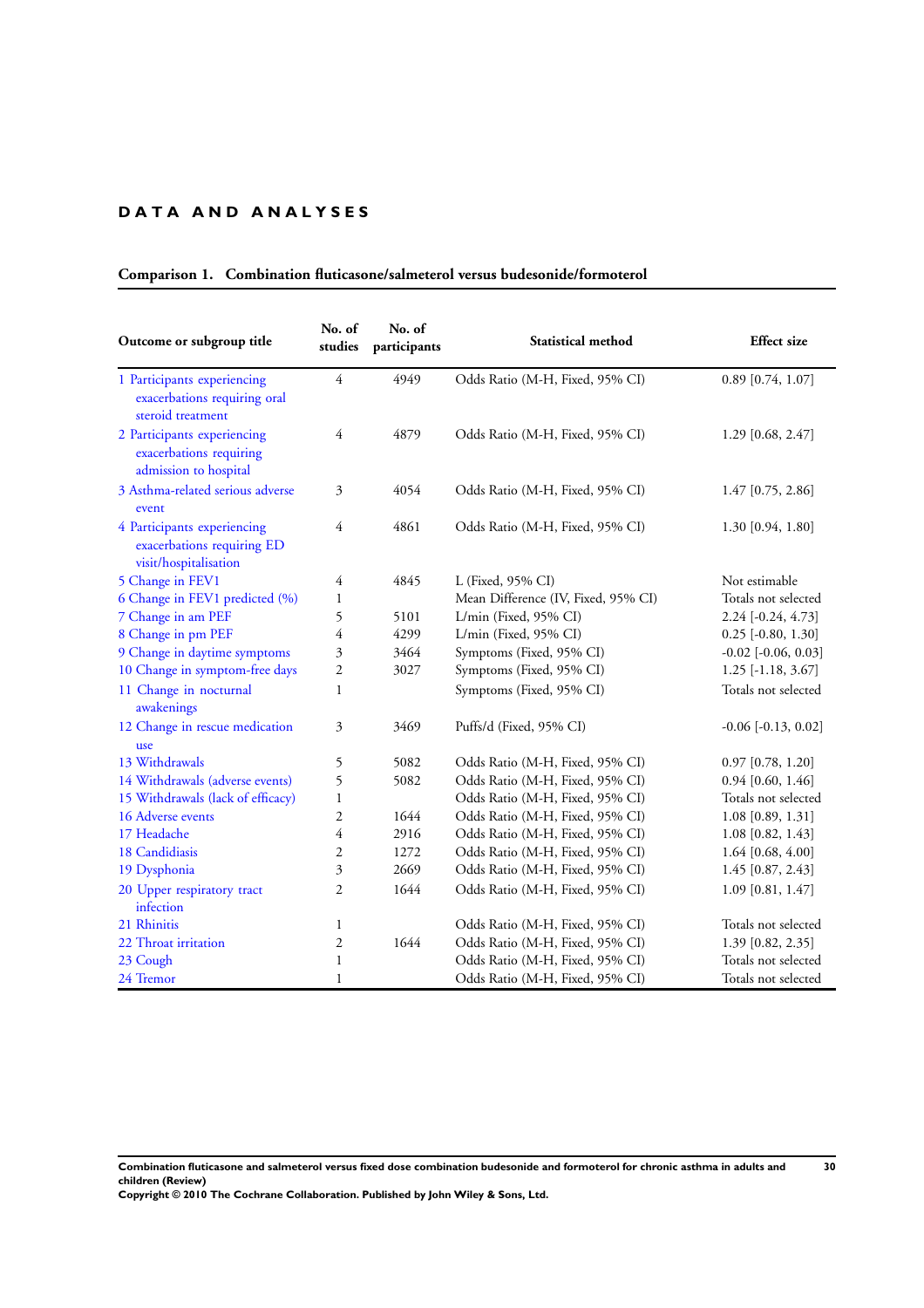# <span id="page-33-0"></span>**Analysis 1.1. Comparison 1 Combination fluticasone/salmeterol versus budesonide/formoterol, Outcome 1 Participants experiencing exacerbations requiring oral steroid treatment.**

Review: Combination fluticasone and salmeterol versus fixed dose combination budesonide and formoterol for chronic asthma in adults and children

Comparison: 1 Combination fluticasone/salmeterol versus budesonide/formoterol

Outcome: I Participants experiencing exacerbations requiring oral steroid treatment

l.

| Study or subgroup                                                      | FP/SAL   | <b>BUD/F</b> | Odds Ratio                                                 | Weight | Odds Ratio               |
|------------------------------------------------------------------------|----------|--------------|------------------------------------------------------------|--------|--------------------------|
|                                                                        | n/N      | n/N          | M-H, Fixed, 95% CI                                         |        | M-H, Fixed, 95% CI       |
| Aalbers 2004                                                           | 30/219   | 33/215       |                                                            | 12.2%  | $0.88$ $[0.51, 1.49]$    |
| <b>Busse 2008</b>                                                      | 37/404   | 37/422       |                                                            | 13.9%  | $1.05$ $[0.65, 1.69]$    |
| <b>COMPASS</b>                                                         | 109/1199 | 108/1099     |                                                            | 43.5 % | $0.92$ $[0.69, 1.21]$    |
| <b>EXCEL</b>                                                           | 63/694   | 79/697       |                                                            | 30.4 % | $0.78$ [ 0.55, 1.11 ]    |
| <b>Total (95% CI)</b>                                                  | 2516     | 2433         |                                                            | 100.0% | $0.89$ [ $0.74$ , 1.07 ] |
| Total events: 239 (FP/SAL), 257 (BUD/F)                                |          |              |                                                            |        |                          |
| Heterogeneity: Chi <sup>2</sup> = 1.04, df = 3 (P = 0.79); $1^2$ =0.0% |          |              |                                                            |        |                          |
| Test for overall effect: $Z = 1.24$ (P = 0.22)                         |          |              |                                                            |        |                          |
|                                                                        |          |              |                                                            |        |                          |
|                                                                        |          |              | 0.2<br>0.5<br>5<br>$\overline{10}$<br>0.1<br>$\mathcal{L}$ |        |                          |

Favours FP/SAL Favours BUD/F

# **Analysis 1.2. Comparison 1 Combination fluticasone/salmeterol versus budesonide/formoterol, Outcome 2 Participants experiencing exacerbations requiring admission to hospital.**

Review: Combination fluticasone and salmeterol versus fixed dose combination budesonide and formoterol for chronic asthma in adults and children

Comparison: 1 Combination fluticasone/salmeterol versus budesonide/formoterol

Outcome: 2 Participants experiencing exacerbations requiring admission to hospital

| Study or subgroup                                                       | FP/SAL  | <b>BUD/F</b> | Odds Ratio                                 | Weight | Odds Ratio                  |
|-------------------------------------------------------------------------|---------|--------------|--------------------------------------------|--------|-----------------------------|
|                                                                         | n/N     | n/N          | M-H, Fixed, 95% CI                         |        | M-H, Fixed, 95% CI          |
| Aalbers 2004                                                            | 0/219   | 1/215        |                                            | 9.2%   | $0.33$ $[0.01, 8.04]$       |
| <b>Busse 2008</b>                                                       | 2/404   | 1/422        |                                            | 5.9%   | 2.09 [0.19, 23.19]          |
| <b>COMPASS</b>                                                          | 15/1123 | 13/1105      |                                            | 78.8%  | $1.14$ $[0.54, 2.40]$       |
| <b>EXCEL</b>                                                            | 4/694   | 1/697        |                                            | 6.0%   | 4.03 [ 0.45, 36.19 ]        |
| <b>Total (95% CI)</b>                                                   | 2440    | 2439         |                                            | 100.0% | $1.29 \mid 0.68, 2.47 \mid$ |
| Total events: 21 (FP/SAL), 16 (BUD/F)                                   |         |              |                                            |        |                             |
| Heterogeneity: Chi <sup>2</sup> = 2.01, df = 3 (P = 0.57); $1^2$ = 0.0% |         |              |                                            |        |                             |
| Test for overall effect: $Z = 0.79$ (P = 0.43)                          |         |              |                                            |        |                             |
|                                                                         |         |              |                                            |        |                             |
|                                                                         |         |              | 0.0010.010.1<br>100 1000<br>$\overline{0}$ |        |                             |
|                                                                         |         |              | Favours FP/SAL<br>Favours BUD/F            |        |                             |

**Combination fluticasone and salmeterol versus fixed dose combination budesonide and formoterol for chronic asthma in adults and 31 children (Review)**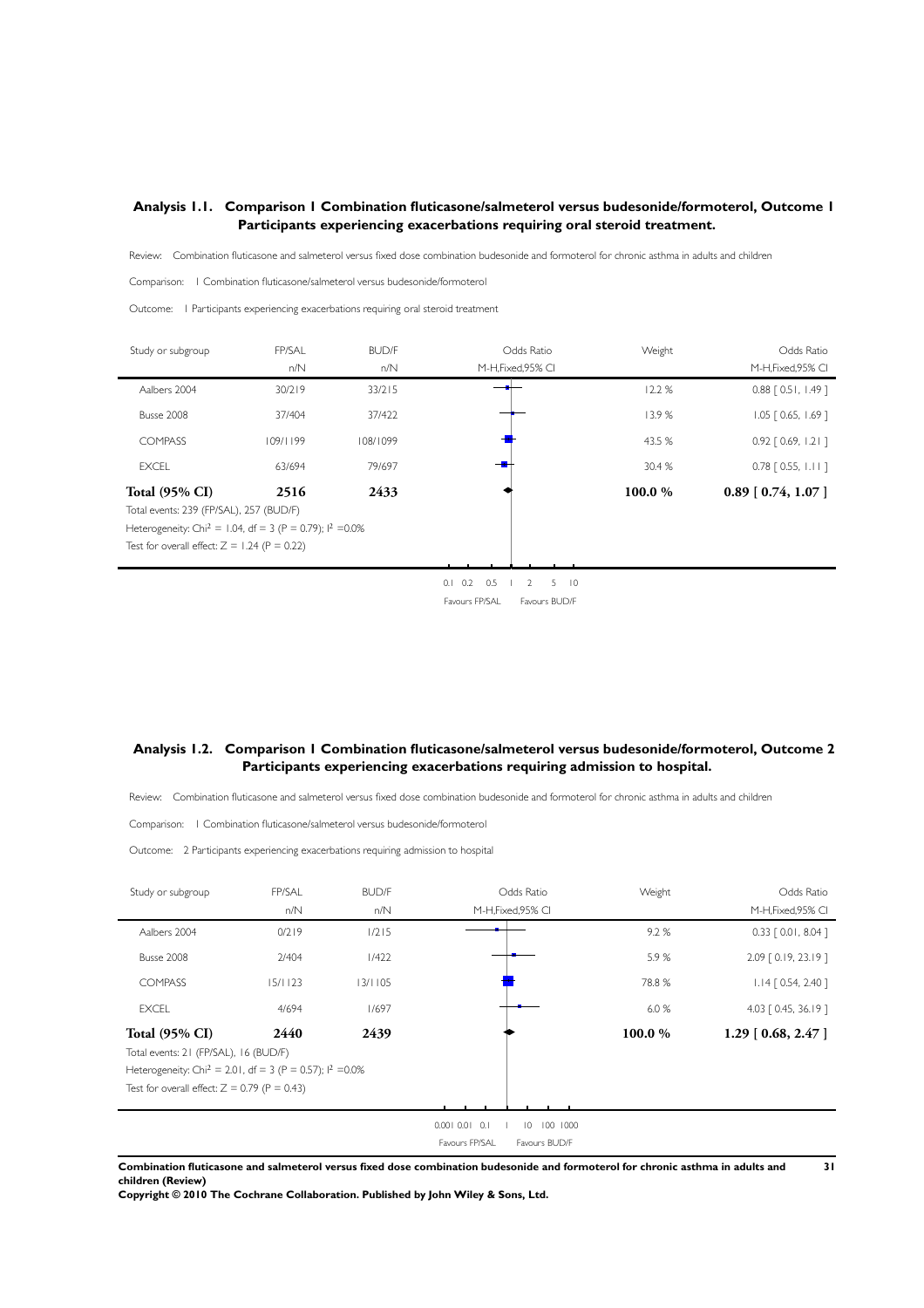# <span id="page-34-0"></span>**Analysis 1.3. Comparison 1 Combination fluticasone/salmeterol versus budesonide/formoterol, Outcome 3 Asthma-related serious adverse event.**

Review: Combination fluticasone and salmeterol versus fixed dose combination budesonide and formoterol for chronic asthma in adults and children

Comparison: 1 Combination fluticasone/salmeterol versus budesonide/formoterol

Outcome: 3 Asthma-related serious adverse event

| Study or subgroup                                                                                                                                                                          | FP/SAL  | <b>BUD/F</b> | Odds Ratio                                                             | Weight  | Odds Ratio               |
|--------------------------------------------------------------------------------------------------------------------------------------------------------------------------------------------|---------|--------------|------------------------------------------------------------------------|---------|--------------------------|
|                                                                                                                                                                                            | n/N     | n/N          | M-H, Fixed, 95% CI                                                     |         | M-H, Fixed, 95% CI       |
| Aalbers 2004                                                                                                                                                                               | 0/224   | 1/215        |                                                                        | 10.6 %  | $0.32$ [ $0.01$ , 7.86 ] |
| <b>COMPASS</b>                                                                                                                                                                             | 15/1119 | 12/1099      |                                                                        | 82.6 %  | $1.23$ [ 0.57, 2.64 ]    |
| <b>EXCEL</b>                                                                                                                                                                               | 6/697   | 1/700        |                                                                        | 6.8%    | 6.07 [ 0.73, 50.55 ]     |
| <b>Total (95% CI)</b><br>Total events: 21 (FP/SAL), 14 (BUD/F)<br>Heterogeneity: Chi <sup>2</sup> = 2.80, df = 2 (P = 0.25); $1^2$ = 29%<br>Test for overall effect: $Z = 1.12$ (P = 0.26) | 2040    | 2014         | $0.001$ $0.01$ $0.1$<br>10 100 1000<br>Favours FP/SAL<br>Favours BUD/F | 100.0 % | $1.47$ [ 0.75, 2.86 ]    |

**Combination fluticasone and salmeterol versus fixed dose combination budesonide and formoterol for chronic asthma in adults and 32 children (Review)**

**Copyright © 2010 The Cochrane Collaboration. Published by John Wiley & Sons, Ltd.**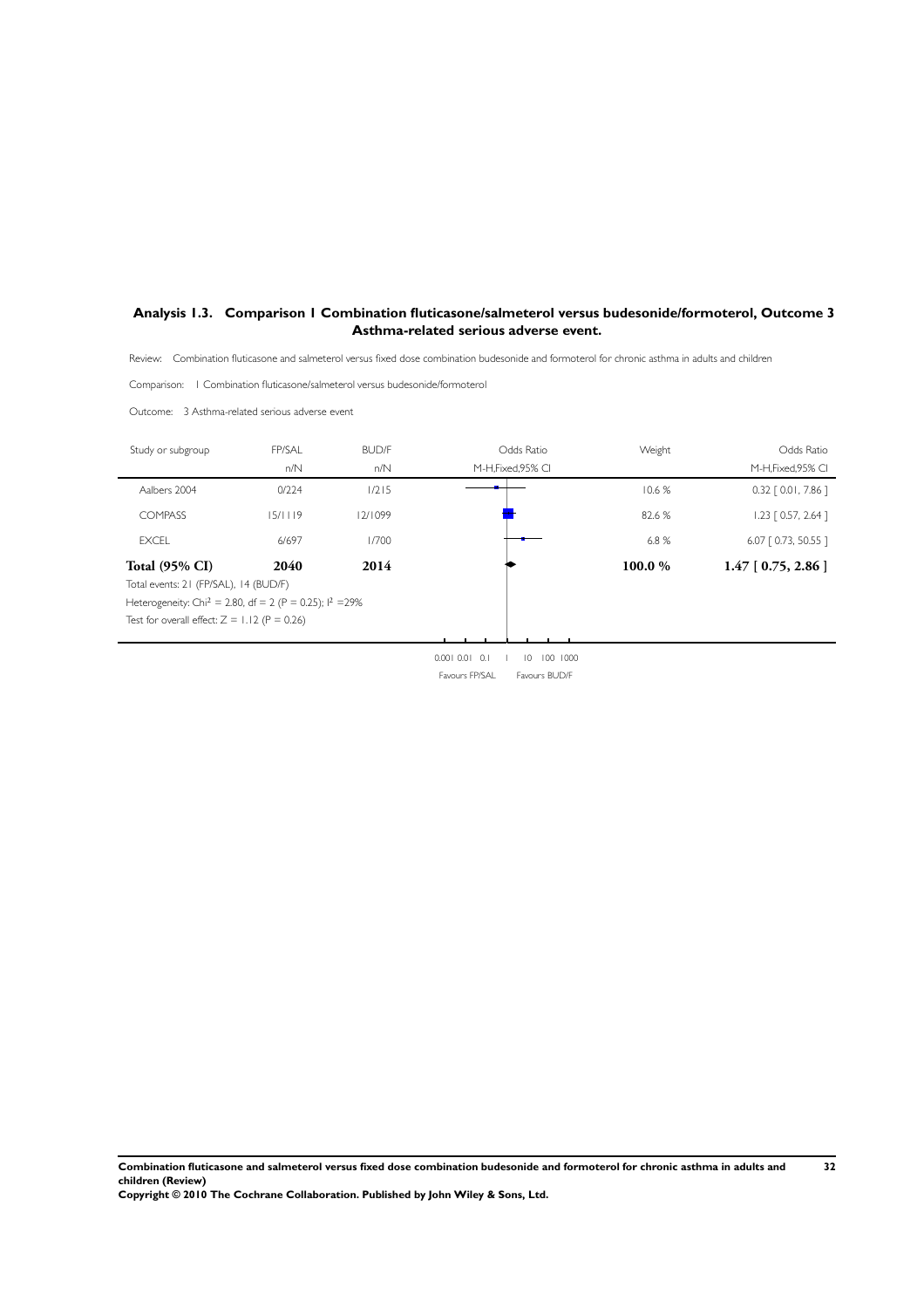# <span id="page-35-0"></span>**Analysis 1.4. Comparison 1 Combination fluticasone/salmeterol versus budesonide/formoterol, Outcome 4 Participants experiencing exacerbations requiring ED visit/hospitalisation.**

Review: Combination fluticasone and salmeterol versus fixed dose combination budesonide and formoterol for chronic asthma in adults and children

Comparison: 1 Combination fluticasone/salmeterol versus budesonide/formoterol

Outcome: 4 Participants experiencing exacerbations requiring ED visit/hospitalisation

| Study or subgroup                                                      | FP/SAL  | <b>BUD/F</b> | Odds Ratio                            | Weight  | Odds Ratio            |
|------------------------------------------------------------------------|---------|--------------|---------------------------------------|---------|-----------------------|
|                                                                        | n/N     | n/N          | M-H, Fixed, 95% CI                    |         | M-H, Fixed, 95% CI    |
| Aalbers 2004                                                           | 7/219   | 3/215        |                                       | 4.6 %   | 2.33 [ 0.60, 9.14 ]   |
| Busse 2008                                                             | 2/404   | 4/422        |                                       | 6.1%    | 0.52 [ 0.09, 2.85 ]   |
| <b>COMPASS</b>                                                         | 70/1123 | 50/1105      |                                       | 73.9%   | 1.40 [ 0.97, 2.04 ]   |
| <b>EXCEL</b>                                                           | 8/686   | 10/687       |                                       | 15.4 %  | $0.80$ $[0.31, 2.04]$ |
| Total (95% CI)                                                         | 2432    | 2429         |                                       | 100.0 % | 1.30 [0.94, 1.80]     |
| Total events: 87 (FP/SAL), 67 (BUD/F)                                  |         |              |                                       |         |                       |
| Heterogeneity: Chi <sup>2</sup> = 3.02, df = 3 (P = 0.39); $1^2 = 1\%$ |         |              |                                       |         |                       |
| Test for overall effect: $Z = 1.57$ (P = 0.12)                         |         |              |                                       |         |                       |
|                                                                        |         |              |                                       |         |                       |
|                                                                        |         |              | 0.1<br>200<br>0.005<br>$\overline{0}$ |         |                       |

Favours FP/SAL Favours BUD/F

# **Analysis 1.5. Comparison 1 Combination fluticasone/salmeterol versus budesonide/formoterol, Outcome 5 Change in FEV1.**

Review: Combination fluticasone and salmeterol versus fixed dose combination budesonide and formoterol for chronic asthma in adults and children

Comparison: 1 Combination fluticasone/salmeterol versus budesonide/formoterol

Outcome: 5 Change in FEV1

| Study or subgroup                                                                                                                                                                                 | FP/SAL      | <b>BUD/F</b> | L(SE)         |                                                                     | Weight  |                                     |
|---------------------------------------------------------------------------------------------------------------------------------------------------------------------------------------------------|-------------|--------------|---------------|---------------------------------------------------------------------|---------|-------------------------------------|
|                                                                                                                                                                                                   | $\mathbb N$ | $\mathbb N$  |               | IV, Fixed, 95% CI                                                   |         | IV, Fixed, 95% CI                   |
| Aalbers 2004                                                                                                                                                                                      | 224         | 215          | $-0.06(0.03)$ |                                                                     | 12.9%   | $-0.06$ $\lceil -0.12, 0.00 \rceil$ |
| Busse 2008                                                                                                                                                                                        | 391         | 396          | 0.02(0.0204)  |                                                                     | 28.0 %  | $0.02$ $\lceil -0.02, 0.06 \rceil$  |
| <b>COMPASS</b>                                                                                                                                                                                    | 1123        | 1105         | 0(0.0158)     |                                                                     | 46.6 %  | $0.0$ $\lceil -0.03, 0.03 \rceil$   |
| <b>EXCEL</b>                                                                                                                                                                                      | 694         | 697          | 0.02(0.0306)  |                                                                     | 12.4%   | $0.02$ $\lceil -0.04, 0.08 \rceil$  |
| <b>Total (95% CI)</b><br>Heterogeneity: Chi <sup>2</sup> = 5.39, df = 3 (P = 0.15); $1^2$ =44%<br>Test for overall effect: $Z = 0.03$ (P = 0.98)<br>Test for subgroup differences: Not applicable |             |              |               |                                                                     | 100.0 % | $0.00$ [ -0.02, 0.02 ]              |
|                                                                                                                                                                                                   |             |              |               | $-0.5$<br>$-0.25$<br>0.25<br>0.5<br>Favours BUD/F<br>Favours FP/SAL |         |                                     |

**Combination fluticasone and salmeterol versus fixed dose combination budesonide and formoterol for chronic asthma in adults and 33 children (Review)**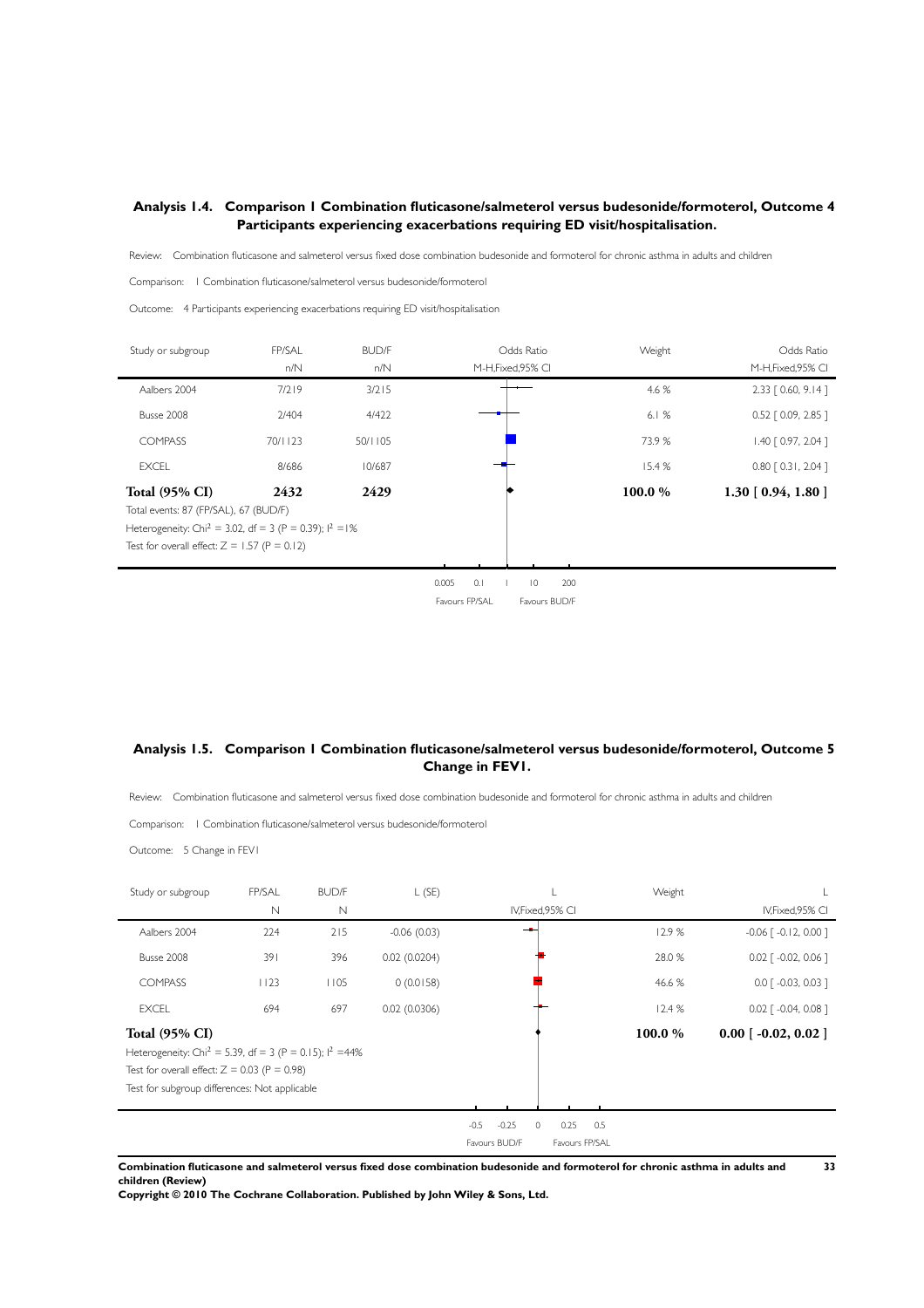# <span id="page-36-0"></span>**Analysis 1.6. Comparison 1 Combination fluticasone/salmeterol versus budesonide/formoterol, Outcome 6 Change in FEV1 predicted (%).**

Review: Combination fluticasone and salmeterol versus fixed dose combination budesonide and formoterol for chronic asthma in adults and children

Comparison: 1 Combination fluticasone/salmeterol versus budesonide/formoterol

Outcome: 6 Change in FEV1 predicted (%)



# **Analysis 1.7. Comparison 1 Combination fluticasone/salmeterol versus budesonide/formoterol, Outcome 7 Change in am PEF.**

Review: Combination fluticasone and salmeterol versus fixed dose combination budesonide and formoterol for chronic asthma in adults and children

Comparison: 1 Combination fluticasone/salmeterol versus budesonide/formoterol

Outcome: 7 Change in am PEF

| Study or subgroup                                                                                                                                                                                    | FP/SAL<br>$\mathbb N$ | <b>BUD/F</b><br>$\mathbb N$ | L/min(SE)     | L/min<br>IV, Fixed, 95% CI                                    | Weight  | L/min<br>IV, Fixed, 95% CI         |
|------------------------------------------------------------------------------------------------------------------------------------------------------------------------------------------------------|-----------------------|-----------------------------|---------------|---------------------------------------------------------------|---------|------------------------------------|
| Aalbers 2004                                                                                                                                                                                         | 224                   | 215                         | 0.9(3.74)     |                                                               | 11.5%   | $0.90$ $[-6.43, 8.23]$             |
| Busse 2008                                                                                                                                                                                           | 397                   | 405                         | 4.34 (3.2602) |                                                               | 15.2%   | 4.34 [ -2.05, 10.73 ]              |
| <b>COMPASS</b>                                                                                                                                                                                       | 1123                  | 1105                        | 2.5 (1.8878)  |                                                               | 45.2 %  | $2.50$ [ -1.20, 6.20 ]             |
| <b>EXCEL</b>                                                                                                                                                                                         | 694                   | 697                         | 0.4(2.4745)   |                                                               | 26.3 %  | $0.40$ $\lceil -4.45, 5.25 \rceil$ |
| SAM40048                                                                                                                                                                                             | 116                   | 125                         | 14.04(9.5714) |                                                               | 1.8%    | 14.04 [ -4.72, 32.80 ]             |
| <b>Total (95% CI)</b><br>Heterogeneity: Chi <sup>2</sup> = 2.64, df = 4 (P = 0.62); $1^2$ = 0.0%<br>Test for overall effect: $Z = 1.77$ (P = 0.077)<br>Test for subgroup differences: Not applicable |                       |                             |               |                                                               | 100.0 % | $2.24$ [ -0.24, 4.73 ]             |
|                                                                                                                                                                                                      |                       |                             |               | 50<br>$-25$<br>25<br>$-50$<br>Favours BUD/F<br>Favours FP/SAL |         |                                    |

**Combination fluticasone and salmeterol versus fixed dose combination budesonide and formoterol for chronic asthma in adults and 34 children (Review)**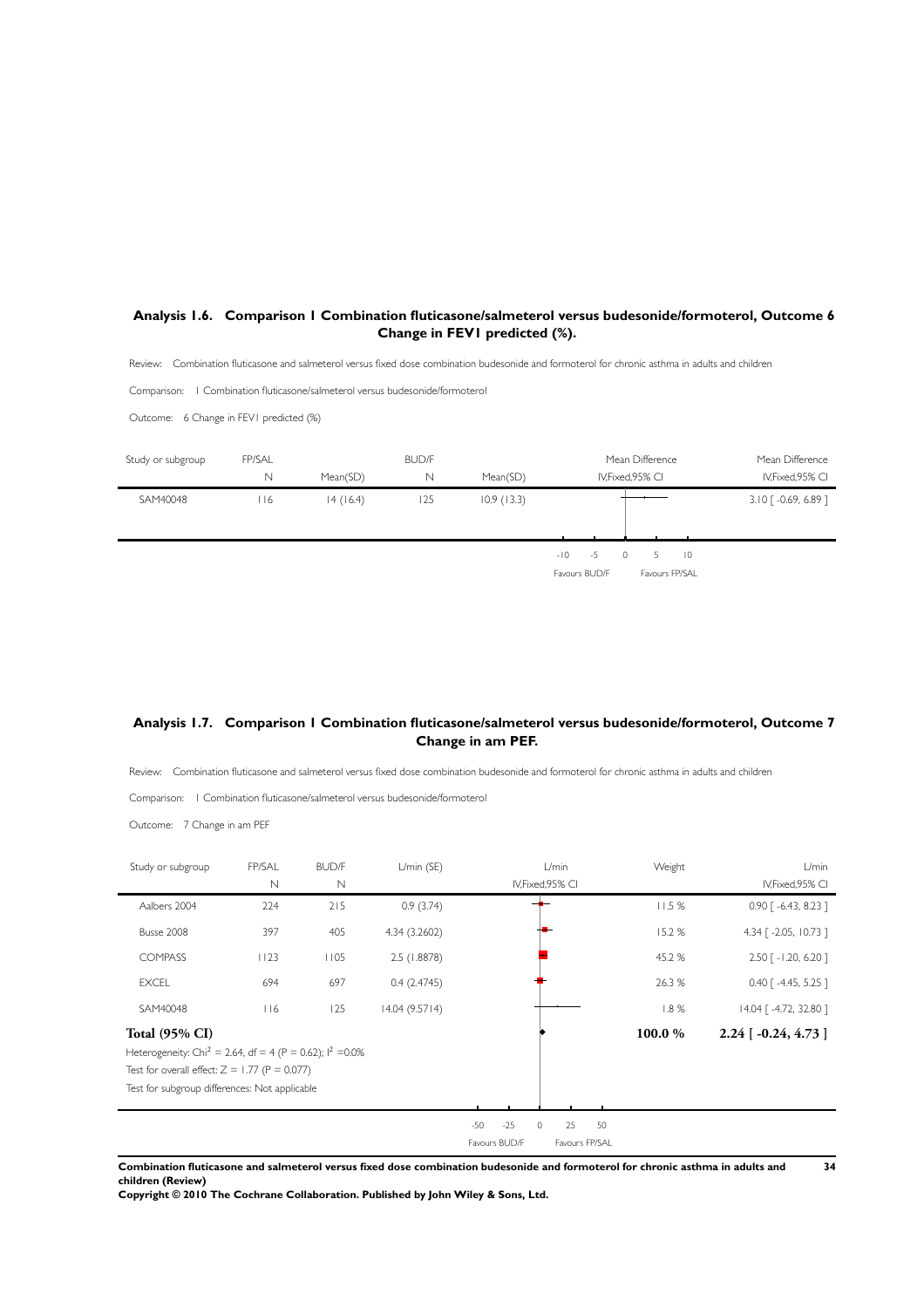# <span id="page-37-0"></span>**Analysis 1.8. Comparison 1 Combination fluticasone/salmeterol versus budesonide/formoterol, Outcome 8 Change in pm PEF.**

Review: Combination fluticasone and salmeterol versus fixed dose combination budesonide and formoterol for chronic asthma in adults and children

Comparison: 1 Combination fluticasone/salmeterol versus budesonide/formoterol

Outcome: 8 Change in pm PEF

| Study or subgroup                                                       | FP/SAL      | <b>BUD/F</b> | L/min(SE)      | L/min             | Weight | L/min                      |  |
|-------------------------------------------------------------------------|-------------|--------------|----------------|-------------------|--------|----------------------------|--|
|                                                                         | $\mathbb N$ | $\mathbb N$  |                | IV, Fixed, 95% CI |        | IV, Fixed, 95% CI          |  |
| Aalbers 2004                                                            | 224         | 215          | $-1.1(3.45)$   |                   | 2.4%   | $-1.10$ [ $-7.86$ , 5.66 ] |  |
| <b>COMPASS</b>                                                          | 1123        | 1105         | $0.7$ (1.8622) |                   | 8.2 %  | $0.70$ [ -2.95, 4.35 ]     |  |
| <b>EXCEL</b>                                                            | 694         | 697          | 0.2(0.5663)    |                   | 89.1%  | $0.20$ [ -0.91, 1.31 ]     |  |
| SAM40048                                                                | 116         | 125          | 14.42 (9.9642) |                   | 0.3%   | 14.42 [ -5.11, 33.95 ]     |  |
| <b>Total (95% CI)</b>                                                   |             |              |                |                   | 100.0% | $0.25$ [ -0.80, 1.30 ]     |  |
| Heterogeneity: Chi <sup>2</sup> = 2.24, df = 3 (P = 0.52); $1^2$ = 0.0% |             |              |                |                   |        |                            |  |
| Test for overall effect: $Z = 0.47$ (P = 0.64)                          |             |              |                |                   |        |                            |  |
| Test for subgroup differences: Not applicable                           |             |              |                |                   |        |                            |  |
|                                                                         |             |              |                |                   |        |                            |  |

 $-10$   $-5$  0 5 10 Favours BUD/F | Favours FP/SAL

**Combination fluticasone and salmeterol versus fixed dose combination budesonide and formoterol for chronic asthma in adults and 35 children (Review)**

**Copyright © 2010 The Cochrane Collaboration. Published by John Wiley & Sons, Ltd.**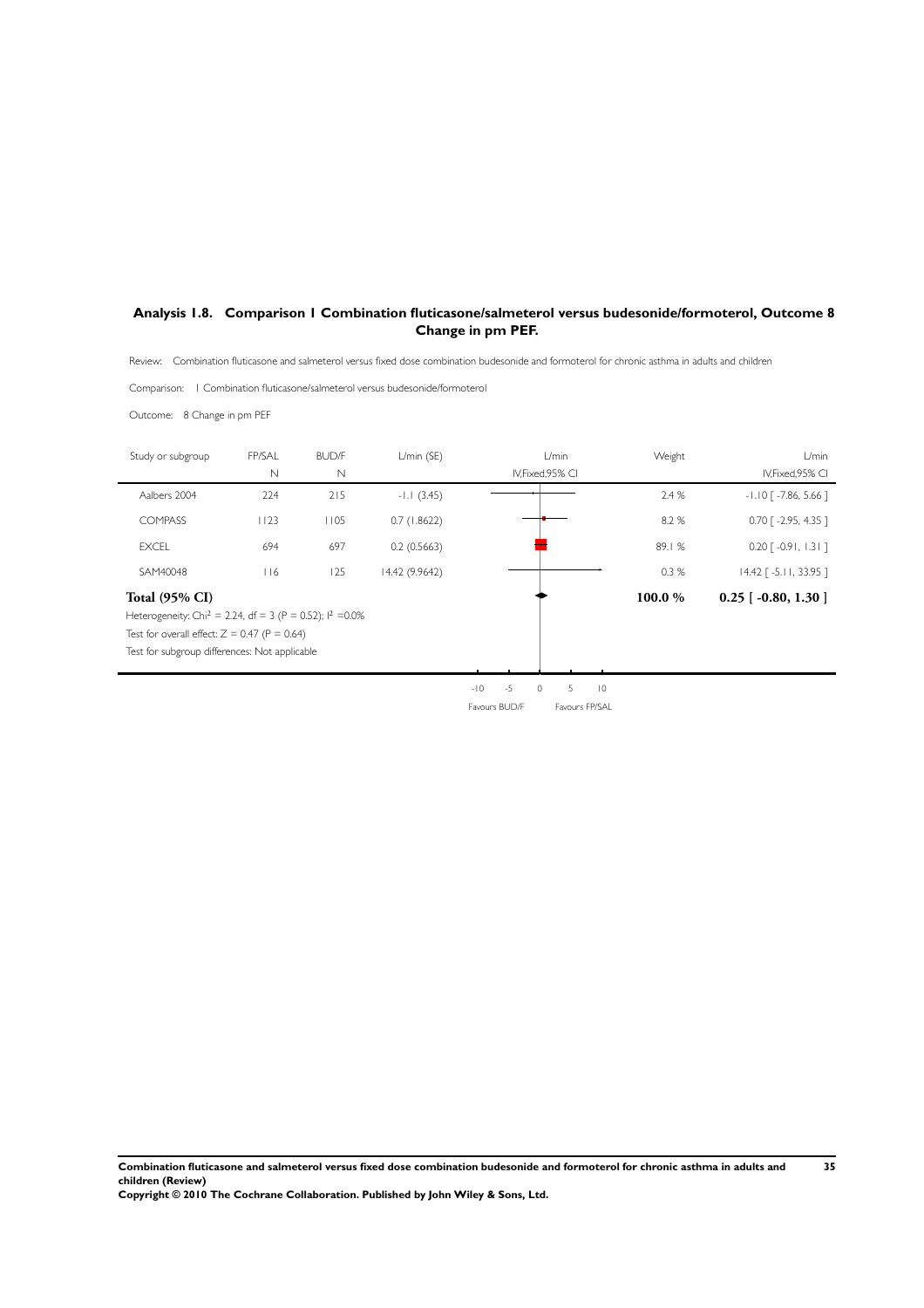# <span id="page-38-0"></span>**Analysis 1.9. Comparison 1 Combination fluticasone/salmeterol versus budesonide/formoterol, Outcome 9 Change in daytime symptoms.**

Review: Combination fluticasone and salmeterol versus fixed dose combination budesonide and formoterol for chronic asthma in adults and children

Comparison: 1 Combination fluticasone/salmeterol versus budesonide/formoterol

Outcome: 9 Change in daytime symptoms

| Study or subgroup                                                       | FP/SAL      | <b>BUD/F</b> | Symptoms (SE)   | Symptoms                          | Weight | Symptoms                            |
|-------------------------------------------------------------------------|-------------|--------------|-----------------|-----------------------------------|--------|-------------------------------------|
|                                                                         | $\mathbb N$ | $\mathbb N$  |                 | IV, Fixed, 95% CI                 |        | IV, Fixed, 95% CI                   |
| Aalbers 2004                                                            | 224         | 215          | $-0.05(0.06)$   |                                   | 14.1%  | $-0.05$ $\lceil -0.17, 0.07 \rceil$ |
| <b>Busse 2008</b>                                                       | 395         | 402          | 0.02(0.0357)    |                                   | 39.8 % | $0.02$ $\lceil -0.05, 0.09 \rceil$  |
| <b>COMPASS</b>                                                          | 1123        | 1105         | $-0.04(0.0332)$ |                                   | 46.1 % | $-0.04$ $\lceil -0.11, 0.03 \rceil$ |
| <b>Total (95% CI)</b>                                                   |             |              |                 |                                   | 100.0% | $-0.02$ [ $-0.06$ , 0.03 ]          |
| Heterogeneity: Chi <sup>2</sup> = 1.86, df = 2 (P = 0.40); $1^2$ = 0.0% |             |              |                 |                                   |        |                                     |
| Test for overall effect: $Z = 0.78$ (P = 0.44)                          |             |              |                 |                                   |        |                                     |
| Test for subgroup differences: Not applicable                           |             |              |                 |                                   |        |                                     |
|                                                                         |             |              |                 |                                   |        |                                     |
|                                                                         |             |              |                 | $-0.5$<br>0.5<br>$\Omega$<br>$-1$ |        |                                     |
|                                                                         |             |              |                 | Favours FP/SAL<br>Favours BUD/F   |        |                                     |
|                                                                         |             |              |                 |                                   |        |                                     |

# **Analysis 1.10. Comparison 1 Combination fluticasone/salmeterol versus budesonide/formoterol, Outcome 10 Change in symptom-free days.**

Review: Combination fluticasone and salmeterol versus fixed dose combination budesonide and formoterol for chronic asthma in adults and children

Comparison: 1 Combination fluticasone/salmeterol versus budesonide/formoterol

Outcome: 10 Change in symptom-free days

| Study or subgroup                                                                                                                                                                                   | FP/SAL<br>N | <b>BUD/F</b><br>$\mathbb N$ | Symptoms (SE) | Symptoms<br>IV, Fixed, 95% CI                                                      | Weight | Symptoms<br>IV, Fixed, 95% CI      |
|-----------------------------------------------------------------------------------------------------------------------------------------------------------------------------------------------------|-------------|-----------------------------|---------------|------------------------------------------------------------------------------------|--------|------------------------------------|
| Busse 2008                                                                                                                                                                                          | 395         | 404                         | 0.18(2.4821)  |                                                                                    | 24.9 % | $0.18$ $[-4.68, 5.04]$             |
| <b>COMPASS</b>                                                                                                                                                                                      | 1123        | 1105                        | 1.6(1.4286)   |                                                                                    | 75.1 % | $1.60$ $\lceil -1.20, 4.40 \rceil$ |
| <b>Total (95% CI)</b><br>Heterogeneity: Chi <sup>2</sup> = 0.25, df = 1 (P = 0.62); $1^2$ = 0.0%<br>Test for overall effect: $Z = 1.01$ (P = 0.31)<br>Test for subgroup differences: Not applicable |             |                             |               |                                                                                    | 100.0% | $1.25$ [ -1.18, 3.67 ]             |
|                                                                                                                                                                                                     |             |                             |               | $-5$<br>5<br>$-10$<br>$\overline{10}$<br>$\cap$<br>Favours BUD/F<br>Favours FP/SAL |        |                                    |

**Combination fluticasone and salmeterol versus fixed dose combination budesonide and formoterol for chronic asthma in adults and 36 children (Review)**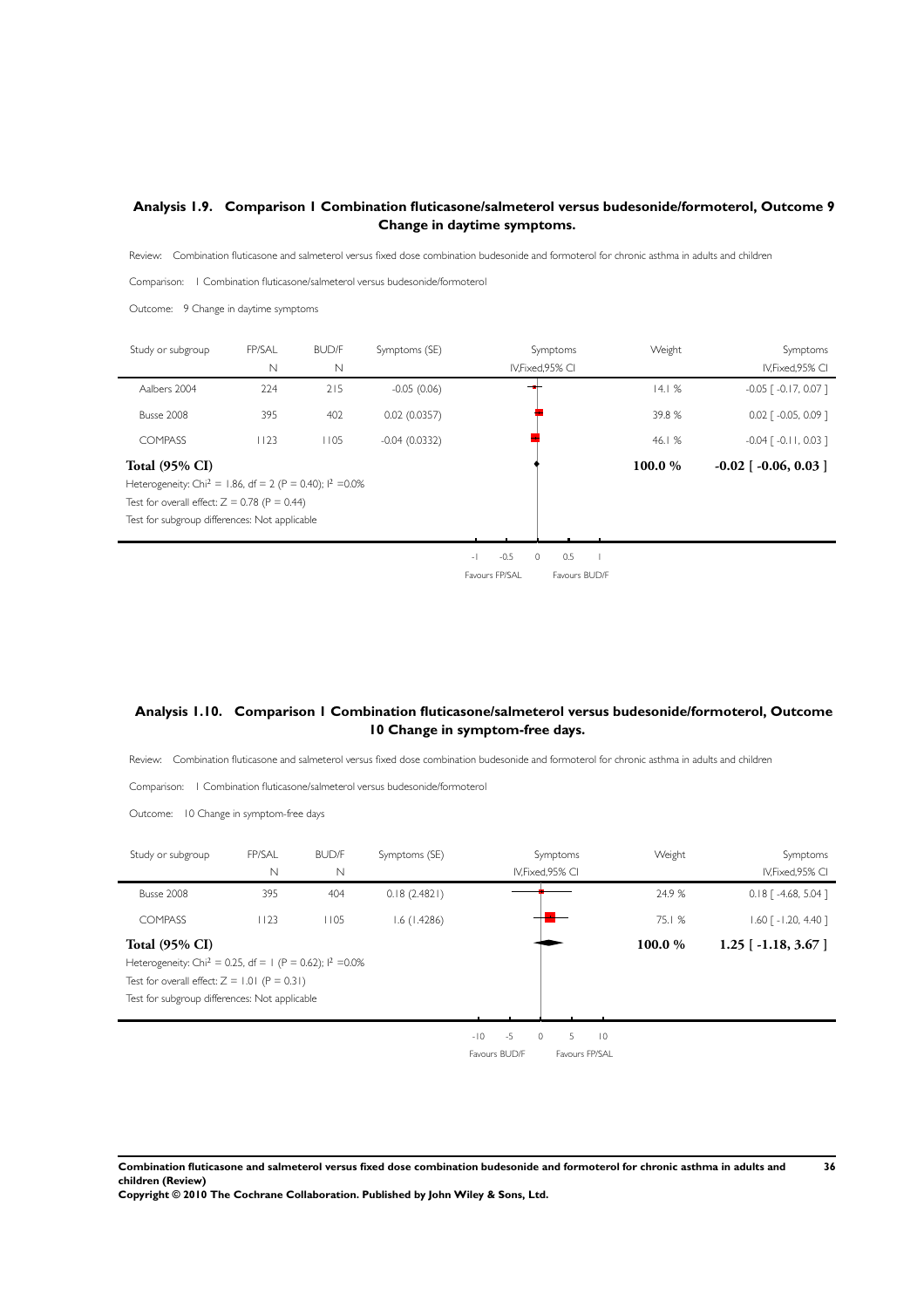# <span id="page-39-0"></span>**Analysis 1.11. Comparison 1 Combination fluticasone/salmeterol versus budesonide/formoterol, Outcome 11 Change in nocturnal awakenings.**

Review: Combination fluticasone and salmeterol versus fixed dose combination budesonide and formoterol for chronic asthma in adults and children

Comparison: 1 Combination fluticasone/salmeterol versus budesonide/formoterol

Outcome: 11 Change in nocturnal awakenings

| Study or subgroup | FP/SAL<br>$\mathsf{N}$ | <b>BUD/F</b><br>N | Symptoms (SE)   | Symptoms<br>IV, Fixed, 95% CI                                                                  | Symptoms<br>IV, Fixed, 95% CI       |
|-------------------|------------------------|-------------------|-----------------|------------------------------------------------------------------------------------------------|-------------------------------------|
| <b>COMPASS</b>    | 1123                   | 1105              | $-0.2$ (0.8163) |                                                                                                | $-0.20$ $\lceil -1.80, 1.40 \rceil$ |
|                   |                        |                   |                 | $-2$<br>$-4$<br>$\circ$<br>$\overline{2}$<br>$\overline{4}$<br>Favours FP/SAL<br>Favours BUD/F |                                     |

# **Analysis 1.12. Comparison 1 Combination fluticasone/salmeterol versus budesonide/formoterol, Outcome 12 Change in rescue medication use.**

| Comparison:   Combination fluticasone/salmeterol versus budesonide/formoterol                                                                                                                      |                                    |                             |                             |                                                               |            |                                                                            |
|----------------------------------------------------------------------------------------------------------------------------------------------------------------------------------------------------|------------------------------------|-----------------------------|-----------------------------|---------------------------------------------------------------|------------|----------------------------------------------------------------------------|
| Outcome: 12 Change in rescue medication use                                                                                                                                                        |                                    |                             |                             |                                                               |            |                                                                            |
| Study or subgroup                                                                                                                                                                                  | FP/SAL<br>$\mathbb N$              | <b>BUD/F</b><br>$\mathbb N$ | Puffs/d (SE)                | Puffs/d<br>IV, Fixed, 95% CI                                  | Weight     | Puffs/d<br>IV, Fixed, 95% CI                                               |
| Aalbers 2004                                                                                                                                                                                       | 224                                | 215                         | $-0.03(0.11)$               |                                                               | 12.0 %     | $-0.03$ $\lceil -0.25, 0.19 \rceil$                                        |
| Busse 2008                                                                                                                                                                                         | 396                                | 406                         | 0.07(0.0867)                |                                                               | 19.3%      | $0.07$ $\lceil -0.10, 0.24 \rceil$                                         |
| <b>COMPASS</b>                                                                                                                                                                                     | 1123                               | 1105                        | $-0.1(0.0459)$              |                                                               | 68.8%      | $-0.10$ $\lceil -0.19, -0.01 \rceil$                                       |
| <b>Total (95% CI)</b><br>Heterogeneity: Chi <sup>2</sup> = 3.08, df = 2 (P = 0.21); $1^2$ = 35%<br>Test for overall effect: $Z = 1.55$ (P = 0.12)<br>Test for subgroup differences: Not applicable |                                    |                             |                             | $-0.5$<br>0.5<br>0<br>$-1$<br>Favours FP/SAL<br>Favours BUD/F | $100.0 \%$ | $-0.06$ [ $-0.13$ , $0.02$ ]                                               |
| Little and a condition of the second                                                                                                                                                               | $\bf{d}$ and $\bf{d}$ and $\bf{d}$ |                             | والمنافي المستنبذة والمستنب | والمتقصد والمستحل ومستنقط والمتقاطر<br>$\overline{1}$ .       |            | المستحدث والمتلوث والمتاريخ والمتحاولة والمتحدث والمستحل والمتألف المتحافي |

Review: Combination fluticasone and salmeterol versus fixed dose combination budesonide and formoterol for chronic asthma in adults and children

**Combination fluticasone and salmeterol versus fixed dose combination budesonide and formoterol for chronic asthma in adults and 37 children (Review)**

**Copyright © 2010 The Cochrane Collaboration. Published by John Wiley & Sons, Ltd.**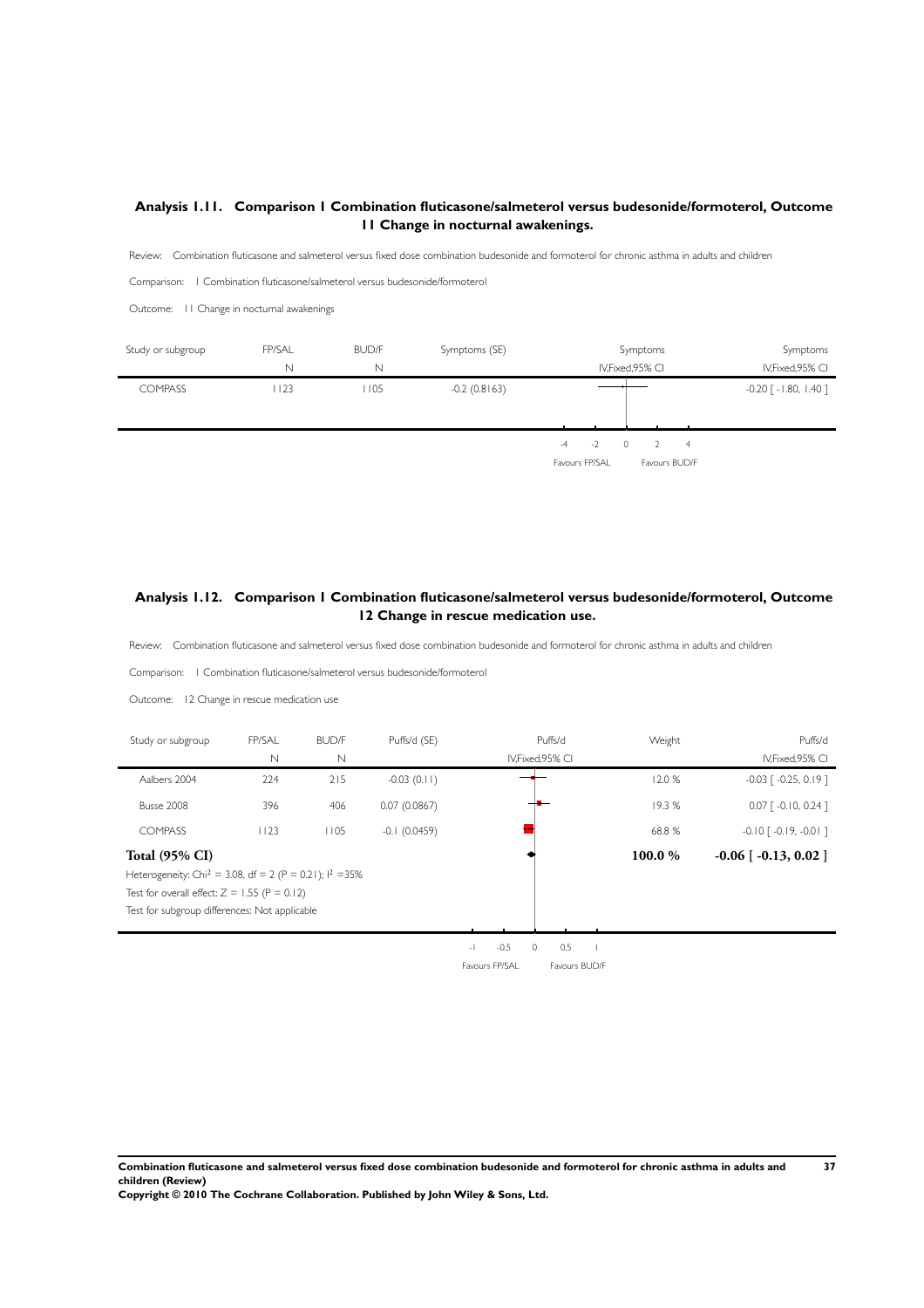# <span id="page-40-0"></span>**Analysis 1.13. Comparison 1 Combination fluticasone/salmeterol versus budesonide/formoterol, Outcome 13 Withdrawals.**

Review: Combination fluticasone and salmeterol versus fixed dose combination budesonide and formoterol for chronic asthma in adults and children

Comparison: 1 Combination fluticasone/salmeterol versus budesonide/formoterol

Outcome: 13 Withdrawals

| Study or subgroup                                                                                                                                                                             | FP/SAL  | <b>BUD/F</b> | Odds Ratio         | Weight  | Odds Ratio            |
|-----------------------------------------------------------------------------------------------------------------------------------------------------------------------------------------------|---------|--------------|--------------------|---------|-----------------------|
|                                                                                                                                                                                               | n/N     | n/N          | M-H, Fixed, 95% CI |         | M-H, Fixed, 95% CI    |
| Aalbers 2004                                                                                                                                                                                  | 25/224  | 31/215       |                    | 16.1%   | $0.75$ $[0.42, 1.31]$ |
| <b>Busse 2008</b>                                                                                                                                                                             | 37/391  | 37/389       |                    | 19.3%   | $0.99$ $[0.62, 1.61]$ |
| <b>COMPASS</b>                                                                                                                                                                                | 45/1119 | 53/1099      |                    | 29.5 %  | $0.83$ [ 0.55, 1.24 ] |
| <b>EXCEL</b>                                                                                                                                                                                  | 71/697  | 62/700       |                    | 31.9%   | $1.17$ $[0.82, 1.67]$ |
| SAM40048                                                                                                                                                                                      | 7/121   | 6/127        |                    | 3.2%    | $1.24$ $[0.40, 3.80]$ |
| <b>Total (95% CI)</b><br>Total events: 185 (FP/SAL), 189 (BUD/F)<br>Heterogeneity: Chi <sup>2</sup> = 2.65, df = 4 (P = 0.62); $1^2$ = 0.0%<br>Test for overall effect: $Z = 0.30$ (P = 0.76) | 2552    | 2530         |                    | 100.0 % | $0.97$ [ 0.78, 1.20 ] |

 $0.1$   $0.2$   $0.5$   $1$   $2$   $5$   $10$ Favours FP/SAL Favours BUD/F

**Combination fluticasone and salmeterol versus fixed dose combination budesonide and formoterol for chronic asthma in adults and 38 children (Review)**

**Copyright © 2010 The Cochrane Collaboration. Published by John Wiley & Sons, Ltd.**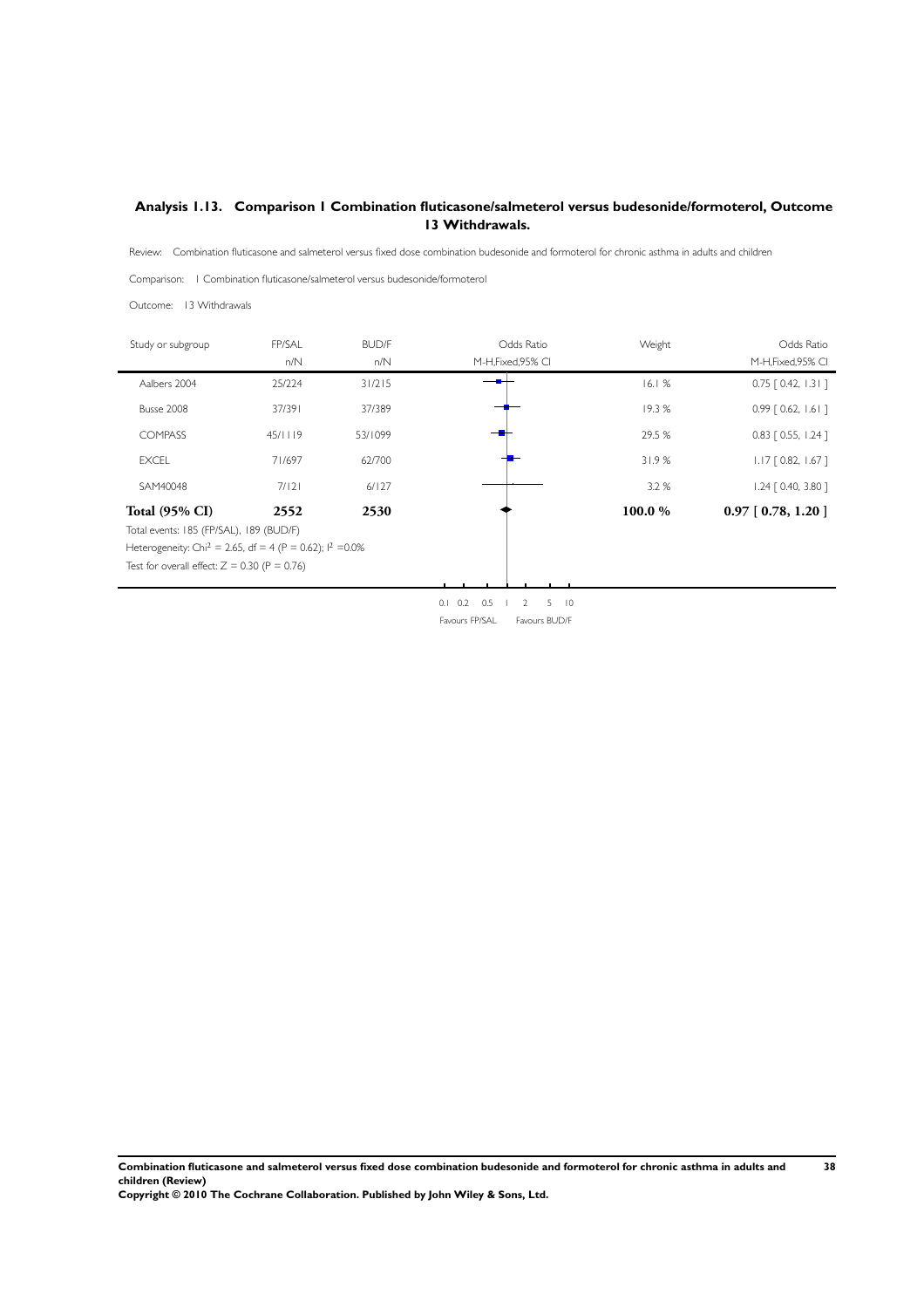# <span id="page-41-0"></span>**Analysis 1.14. Comparison 1 Combination fluticasone/salmeterol versus budesonide/formoterol, Outcome 14 Withdrawals (adverse events).**

Review: Combination fluticasone and salmeterol versus fixed dose combination budesonide and formoterol for chronic asthma in adults and children

Comparison: 1 Combination fluticasone/salmeterol versus budesonide/formoterol

Outcome: 14 Withdrawals (adverse events)

| Study or subgroup                                                      | FP/SAL  | <b>BUD/F</b> | Odds Ratio         | Weight  | Odds Ratio            |
|------------------------------------------------------------------------|---------|--------------|--------------------|---------|-----------------------|
|                                                                        | n/N     | n/N          | M-H, Fixed, 95% CI |         | M-H, Fixed, 95% CI    |
| Aalbers 2004                                                           | 9/224   | 10/215       |                    | 24.2 %  | $0.86$ $[0.34, 2.15]$ |
| <b>Busse 2008</b>                                                      | 5/391   | 5/389        |                    | 12.2%   | $0.99$ $[0.29, 3.46]$ |
| <b>COMPASS</b>                                                         | 10/1119 | 13/1099      |                    | 32.2 %  | $0.75$ $[0.33, 1.73]$ |
| <b>EXCEL</b>                                                           | 13/697  | 10/700       |                    | 24.2 %  | $1.31$ $[0.57, 3.01]$ |
| SAM40048                                                               | 2/121   | 3/127        |                    | 7.1%    | $0.69$ [ 0.11, 4.23 ] |
| <b>Total (95% CI)</b>                                                  | 2552    | 2530         |                    | 100.0 % | $0.94$ [ 0.60, 1.46 ] |
| Total events: 39 (FP/SAL), 41 (BUD/F)                                  |         |              |                    |         |                       |
| Heterogeneity: Chi <sup>2</sup> = 1.04, df = 4 (P = 0.90); $1^2$ =0.0% |         |              |                    |         |                       |
| Test for overall effect: $Z = 0.28$ (P = 0.78)                         |         |              |                    |         |                       |
|                                                                        |         |              |                    |         |                       |

 $0.1 \t0.2 \t0.5 \t1 \t2 \t5 \t10$ Favours FP/SAL Favours BUD/F

# **Analysis 1.15. Comparison 1 Combination fluticasone/salmeterol versus budesonide/formoterol, Outcome 15 Withdrawals (lack of efficacy).**

Review: Combination fluticasone and salmeterol versus fixed dose combination budesonide and formoterol for chronic asthma in adults and children

Comparison: 1 Combination fluticasone/salmeterol versus budesonide/formoterol

Outcome: 15 Withdrawals (lack of efficacy)

| Study or subgroup | FP/SAL<br>n/N | <b>BUD/F</b><br>n/N | Odds Ratio<br>M-H, Fixed, 95% CI                                                       | Odds Ratio<br>M-H, Fixed, 95% CI |
|-------------------|---------------|---------------------|----------------------------------------------------------------------------------------|----------------------------------|
| <b>EXCEL</b>      | 5/697         | 2/700               |                                                                                        | 2.52 [0.49, 13.04]               |
|                   |               |                     | $0.1$ $0.2$ $0.5$<br>$5 \quad 10$<br>$\overline{2}$<br>Favours FP/SAL<br>Favours BUD/F |                                  |

**Combination fluticasone and salmeterol versus fixed dose combination budesonide and formoterol for chronic asthma in adults and 39 children (Review)**

**Copyright © 2010 The Cochrane Collaboration. Published by John Wiley & Sons, Ltd.**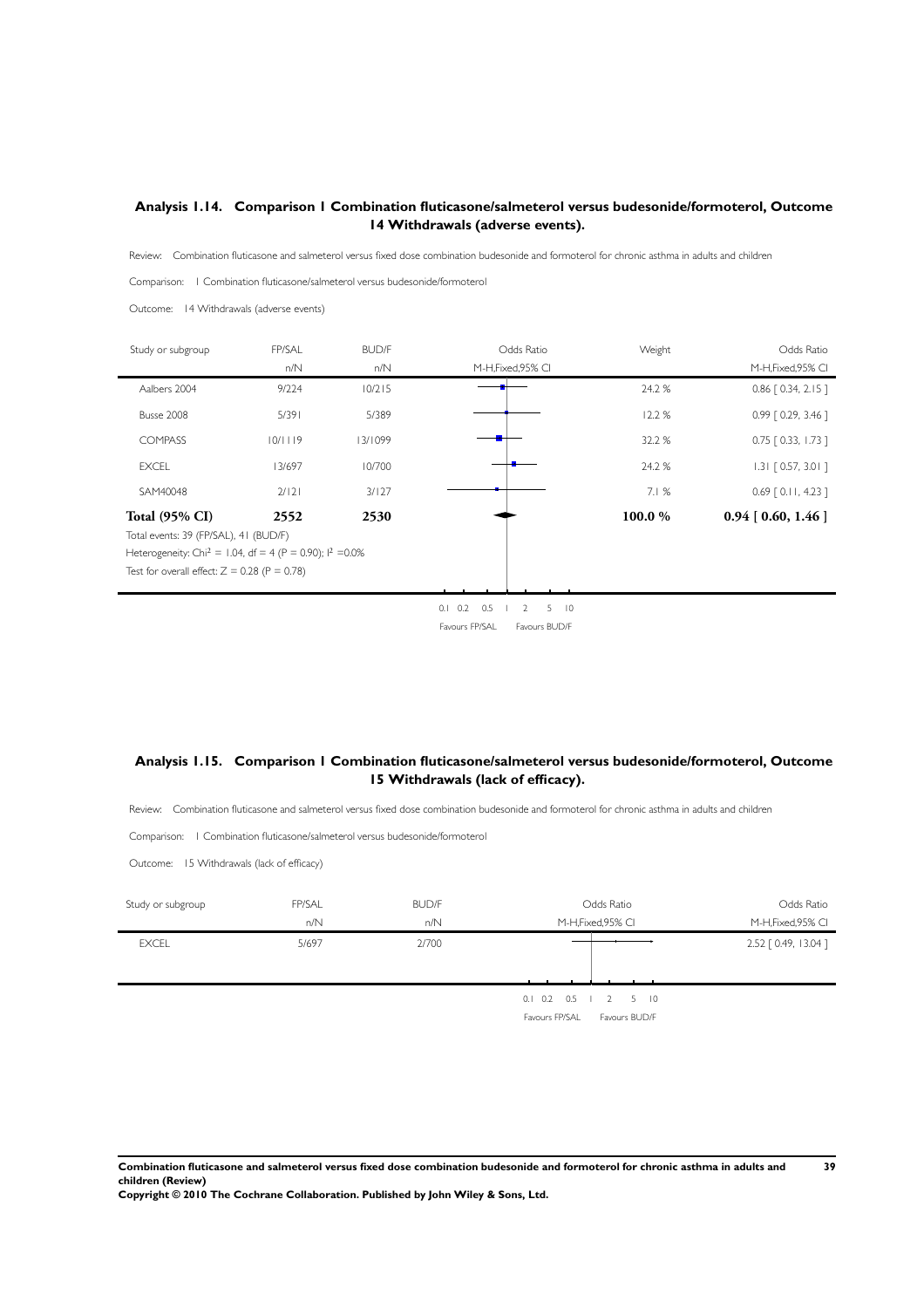# <span id="page-42-0"></span>**Analysis 1.16. Comparison 1 Combination fluticasone/salmeterol versus budesonide/formoterol, Outcome 16 Adverse events.**

Review: Combination fluticasone and salmeterol versus fixed dose combination budesonide and formoterol for chronic asthma in adults and children

Comparison: 1 Combination fluticasone/salmeterol versus budesonide/formoterol

Outcome: 16 Adverse events

l.

| Study or subgroup                                                                                                                                                                            | FP/SAL<br>n/N | <b>BUD/F</b><br>n/N | Odds Ratio<br>M-H, Fixed, 95% CI                                                      | Weight | Odds Ratio<br>M-H, Fixed, 95% CI |
|----------------------------------------------------------------------------------------------------------------------------------------------------------------------------------------------|---------------|---------------------|---------------------------------------------------------------------------------------|--------|----------------------------------|
| <b>EXCEL</b>                                                                                                                                                                                 | 384/697       | 377/700             |                                                                                       | 87.4 % | $1.05$ $[0.85, 1.30]$            |
| SAM40048                                                                                                                                                                                     | 44/121        | 39/126              |                                                                                       | 12.6%  | $1.27$ $[0.75, 2.16]$            |
| <b>Total (95% CI)</b><br>Total events: 428 (FP/SAL), 416 (BUD/F)<br>Heterogeneity: Chi <sup>2</sup> = 0.44, df = 1 (P = 0.51); $1^2$ =0.0%<br>Test for overall effect: $Z = 0.76$ (P = 0.44) | 818           | 826                 |                                                                                       | 100.0% | $1.08$ [ 0.89, 1.31 ]            |
|                                                                                                                                                                                              |               |                     | $0.1$ $0.2$ $0.5$<br>$5 \quad 10$<br>$\mathcal{L}$<br>Favours FP/SAL<br>Favours BUD/F |        |                                  |

# **Analysis 1.17. Comparison 1 Combination fluticasone/salmeterol versus budesonide/formoterol, Outcome 17 Headache.**

Review: Combination fluticasone and salmeterol versus fixed dose combination budesonide and formoterol for chronic asthma in adults and children

Comparison: 1 Combination fluticasone/salmeterol versus budesonide/formoterol

Outcome: 17 Headache

| Study or subgroup                                                                                                                                                                             | FP/SAL  | <b>BUD/F</b> |                   | Odds Ratio                                | Weight | Odds Ratio            |
|-----------------------------------------------------------------------------------------------------------------------------------------------------------------------------------------------|---------|--------------|-------------------|-------------------------------------------|--------|-----------------------|
|                                                                                                                                                                                               | n/N     | n/N          |                   | M-H, Fixed, 95% CI                        |        | M-H, Fixed, 95% CI    |
| Aalbers 2004                                                                                                                                                                                  | 9/224   | 4/215        |                   |                                           | 4.2 %  | 2.21 [ 0.67, 7.28 ]   |
| Busse 2008                                                                                                                                                                                    | 3/406   | 6/427        |                   |                                           | 6.2%   | $0.52$ $[0.13, 2.10]$ |
| <b>EXCEL</b>                                                                                                                                                                                  | 101/697 | 95/700       |                   |                                           | 86.5 % | $1.08$ $[0.80, 1.46]$ |
| SAM40048                                                                                                                                                                                      | 2/121   | 3/126        |                   |                                           | 3.1%   | $0.69$ [ 0.11, 4.20 ] |
| <b>Total (95% CI)</b><br>Total events: 115 (FP/SAL), 108 (BUD/F)<br>Heterogeneity: Chi <sup>2</sup> = 2.66, df = 3 (P = 0.45); $1^2$ = 0.0%<br>Test for overall effect: $Z = 0.54$ (P = 0.59) | 1448    | 1468         |                   |                                           | 100.0% | $1.08$ [ 0.82, 1.43 ] |
|                                                                                                                                                                                               |         |              |                   |                                           |        |                       |
|                                                                                                                                                                                               |         |              | $0.1$ $0.2$ $0.5$ | $5 -$<br>$\overline{10}$<br>$\mathcal{L}$ |        |                       |
|                                                                                                                                                                                               |         |              | Favours FP/SAL    | Favours BUD/F                             |        |                       |

**Combination fluticasone and salmeterol versus fixed dose combination budesonide and formoterol for chronic asthma in adults and 40 children (Review)**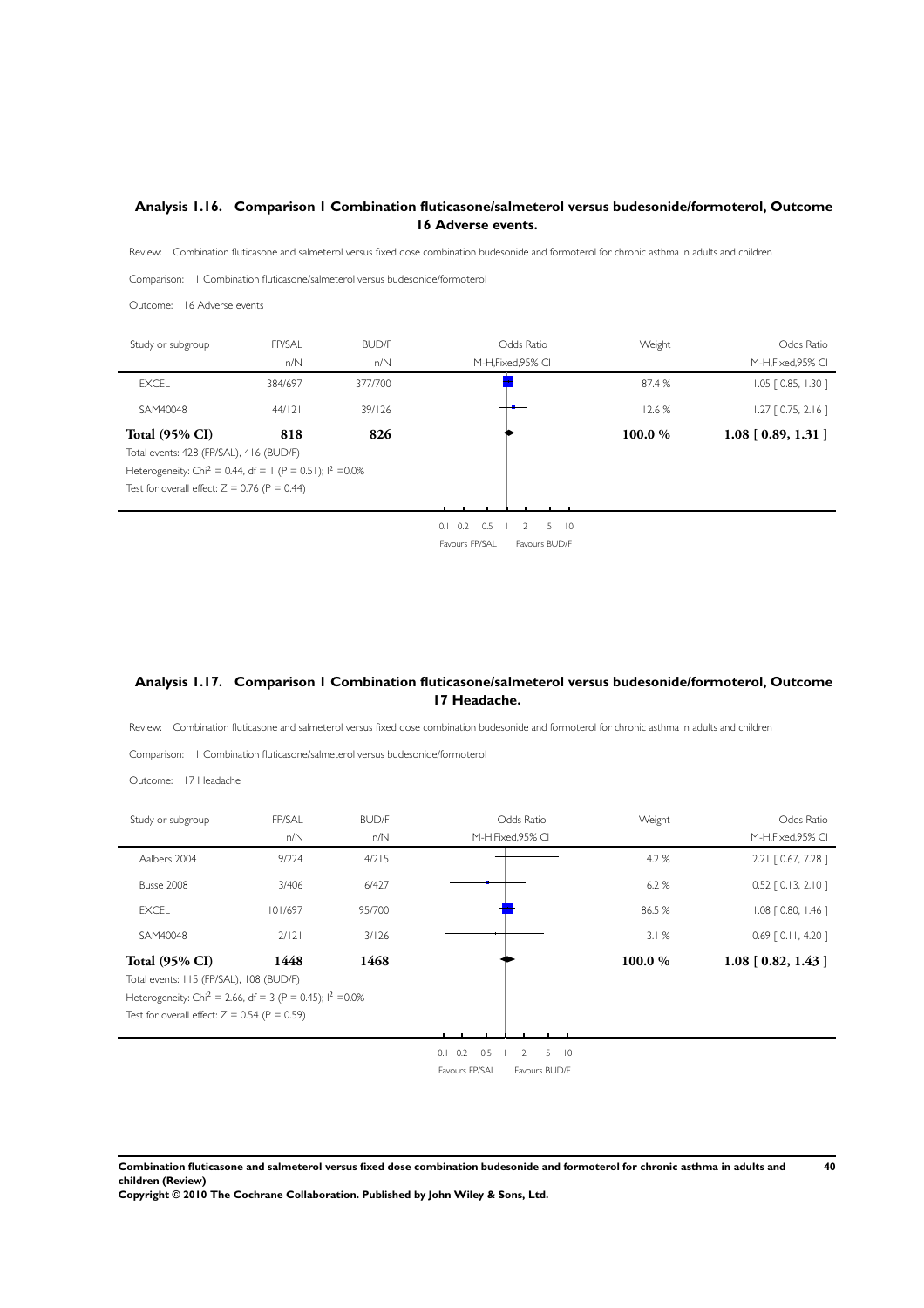# <span id="page-43-0"></span>**Analysis 1.18. Comparison 1 Combination fluticasone/salmeterol versus budesonide/formoterol, Outcome 18 Candidiasis.**

Review: Combination fluticasone and salmeterol versus fixed dose combination budesonide and formoterol for chronic asthma in adults and children

Comparison: 1 Combination fluticasone/salmeterol versus budesonide/formoterol

Comparison: 1 Combination fluticasone/salmeterol versus budesonide/formoterol

Outcome: 18 Candidiasis

| Study or subgroup                                                      | FP/SAL | <b>BUD/F</b> |                   | Odds Ratio                | Weight | Odds Ratio                        |
|------------------------------------------------------------------------|--------|--------------|-------------------|---------------------------|--------|-----------------------------------|
|                                                                        | n/N    | n/N          |                   | M-H, Fixed, 95% CI        |        | M-H, Fixed, 95% CI                |
| Aalbers 2004                                                           | 7/224  | 4/215        |                   |                           | 50.7%  | $1.70$ $[0.49, 5.90]$             |
| Busse 2008                                                             | 6/406  | 4/427        |                   |                           | 49.3 % | $1.59$ $[0.44, 5.66]$             |
| <b>Total (95% CI)</b>                                                  | 630    | 642          |                   |                           | 100.0% | $1.64 \;   \; 0.68, 4.00 \;   \;$ |
| Total events: 13 (FP/SAL), 8 (BUD/F)                                   |        |              |                   |                           |        |                                   |
| Heterogeneity: Chi <sup>2</sup> = 0.01, df = 1 (P = 0.94); $1^2$ =0.0% |        |              |                   |                           |        |                                   |
| Test for overall effect: $Z = 1.10$ (P = 0.27)                         |        |              |                   |                           |        |                                   |
|                                                                        |        |              |                   |                           |        |                                   |
|                                                                        |        |              | $0.1$ $0.2$ $0.5$ | $5 \t10$<br>$\mathcal{L}$ |        |                                   |
|                                                                        |        |              | Favours FP/SAL    | Favours BUD/F             |        |                                   |

# **Analysis 1.19. Comparison 1 Combination fluticasone/salmeterol versus budesonide/formoterol, Outcome 19 Dysphonia.**

Review: Combination fluticasone and salmeterol versus fixed dose combination budesonide and formoterol for chronic asthma in adults and children

| 19 Dysphonia<br>Outcome:                                                                                                                                                                  |               |                     |                                                                  |         |                                  |
|-------------------------------------------------------------------------------------------------------------------------------------------------------------------------------------------|---------------|---------------------|------------------------------------------------------------------|---------|----------------------------------|
| Study or subgroup                                                                                                                                                                         | FP/SAL<br>n/N | <b>BUD/F</b><br>n/N | Odds Ratio<br>M-H, Fixed, 95% CI                                 | Weight  | Odds Ratio<br>M-H, Fixed, 95% CI |
| Aalbers 2004                                                                                                                                                                              | 16/224        | 2/215               |                                                                  | 7.8 %   | 8.19 [ 1.86, 36.07 ]             |
| Busse 2008                                                                                                                                                                                | 3/406         | 7/427               |                                                                  | 27.9 %  | $0.45$ [ 0.11, 1.74 ]            |
| <b>EXCEL</b>                                                                                                                                                                              | 17/697        | 16/700              |                                                                  | 64.2 %  | $1.07$ $[0.54, 2.13]$            |
| <b>Total (95% CI)</b><br>Total events: 36 (FP/SAL), 25 (BUD/F)<br>Heterogeneity: Chi <sup>2</sup> = 8.88, df = 2 (P = 0.01); $1^2$ =77%<br>Test for overall effect: $Z = 1.41$ (P = 0.16) | 1327          | 1342                |                                                                  | 100.0 % | $1.45$ [ 0.87, 2.43 ]            |
|                                                                                                                                                                                           |               |                     | 0.01<br>0.1<br>$\overline{0}$<br>Favours FP/SAL<br>Favours BUD/F | 100     |                                  |

**Combination fluticasone and salmeterol versus fixed dose combination budesonide and formoterol for chronic asthma in adults and 41 children (Review)**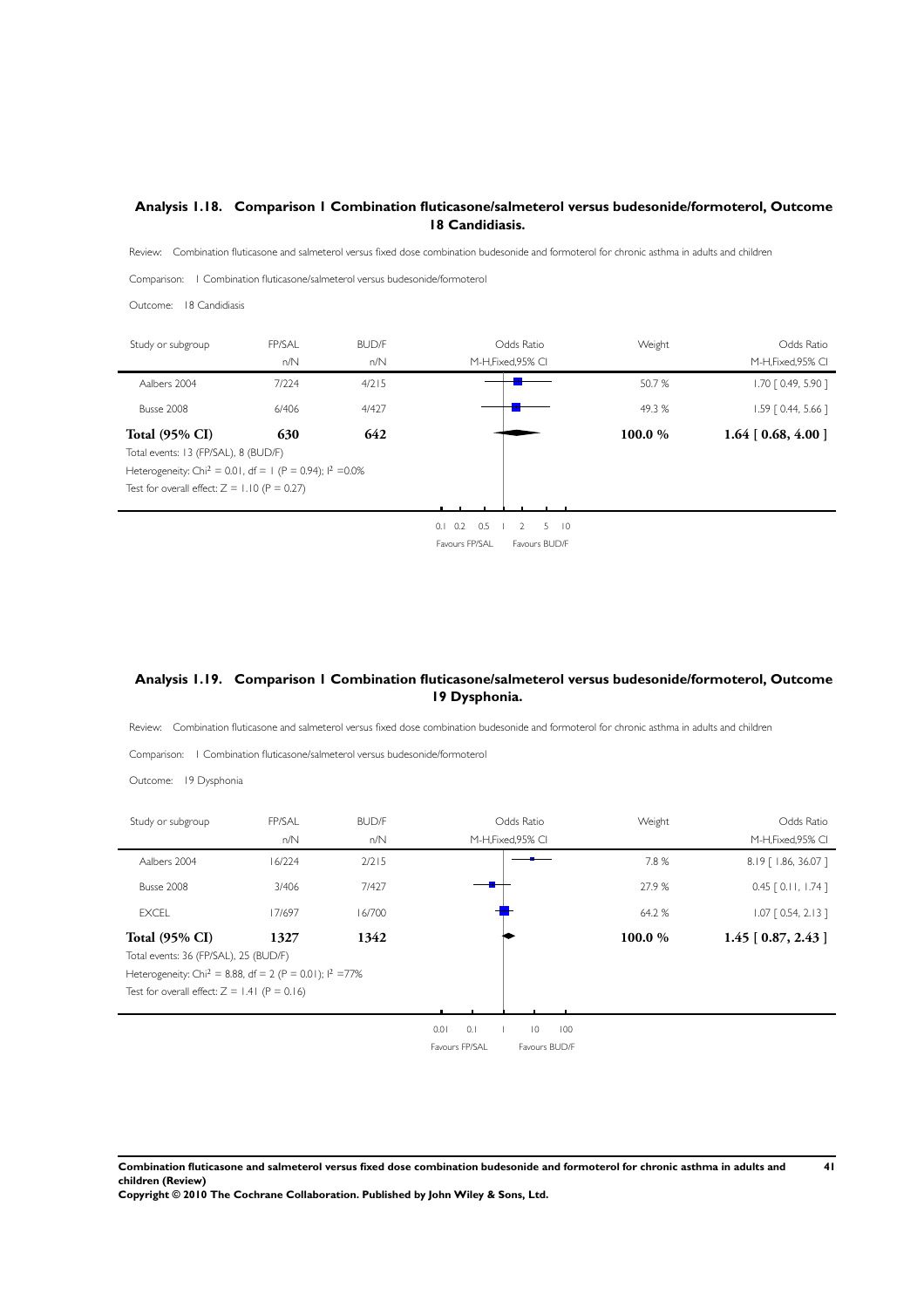# <span id="page-44-0"></span>**Analysis 1.20. Comparison 1 Combination fluticasone/salmeterol versus budesonide/formoterol, Outcome 20 Upper respiratory tract infection.**

Review: Combination fluticasone and salmeterol versus fixed dose combination budesonide and formoterol for chronic asthma in adults and children

Comparison: 1 Combination fluticasone/salmeterol versus budesonide/formoterol

Outcome: 20 Upper respiratory tract infection

÷,

j.

| Study or subgroup                                                       | FP/SAL  | <b>BUD/F</b> | Odds Ratio                                         | Weight | Odds Ratio            |
|-------------------------------------------------------------------------|---------|--------------|----------------------------------------------------|--------|-----------------------|
|                                                                         | n/N     | n/N          | M-H, Fixed, 95% CI                                 |        | M-H, Fixed, 95% CI    |
| <b>EXCEL</b>                                                            | 101/697 | 94/700       |                                                    | 96.5%  | $1.09$ $[0.81, 1.48]$ |
| SAM40048                                                                | 3/121   | 3/126        |                                                    | 3.5%   | $1.04$ $[0.21, 5.27]$ |
| <b>Total (95% CI)</b>                                                   | 818     | 826          |                                                    | 100.0% | $1.09$ [ 0.81, 1.47 ] |
| Total events: 104 (FP/SAL), 97 (BUD/F)                                  |         |              |                                                    |        |                       |
| Heterogeneity: Chi <sup>2</sup> = 0.00, df = 1 (P = 0.96); $1^2$ = 0.0% |         |              |                                                    |        |                       |
| Test for overall effect: $Z = 0.57$ (P = 0.57)                          |         |              |                                                    |        |                       |
|                                                                         |         |              |                                                    |        |                       |
|                                                                         |         |              | $0.1$ $0.2$ $0.5$<br>$5 \quad 10$<br>$\mathcal{L}$ |        |                       |
|                                                                         |         |              | Favours FP/SAL<br>Favours BUD/F                    |        |                       |
|                                                                         |         |              |                                                    |        |                       |

# **Analysis 1.21. Comparison 1 Combination fluticasone/salmeterol versus budesonide/formoterol, Outcome 21 Rhinitis.**

Review: Combination fluticasone and salmeterol versus fixed dose combination budesonide and formoterol for chronic asthma in adults and children

Comparison: 1 Combination fluticasone/salmeterol versus budesonide/formoterol

Outcome: 21 Rhinitis

| Study or subgroup | FP/SAL<br>n/N | <b>BUD/F</b><br>$n/N$ |                                     | Odds Ratio<br>M-H, Fixed, 95% CI             | Odds Ratio<br>M-H, Fixed, 95% CI |
|-------------------|---------------|-----------------------|-------------------------------------|----------------------------------------------|----------------------------------|
| EXCEL             | 45/697        | 34/700                |                                     |                                              | $1.35$ [ 0.85, 2.14 ]            |
|                   |               |                       |                                     |                                              |                                  |
|                   |               |                       | $0.1$ $0.2$ $0.5$<br>Favours FP/SAL | $5 \quad 10$<br>$2^{\circ}$<br>Favours BUD/F |                                  |

**Combination fluticasone and salmeterol versus fixed dose combination budesonide and formoterol for chronic asthma in adults and 42 children (Review)**

**Copyright © 2010 The Cochrane Collaboration. Published by John Wiley & Sons, Ltd.**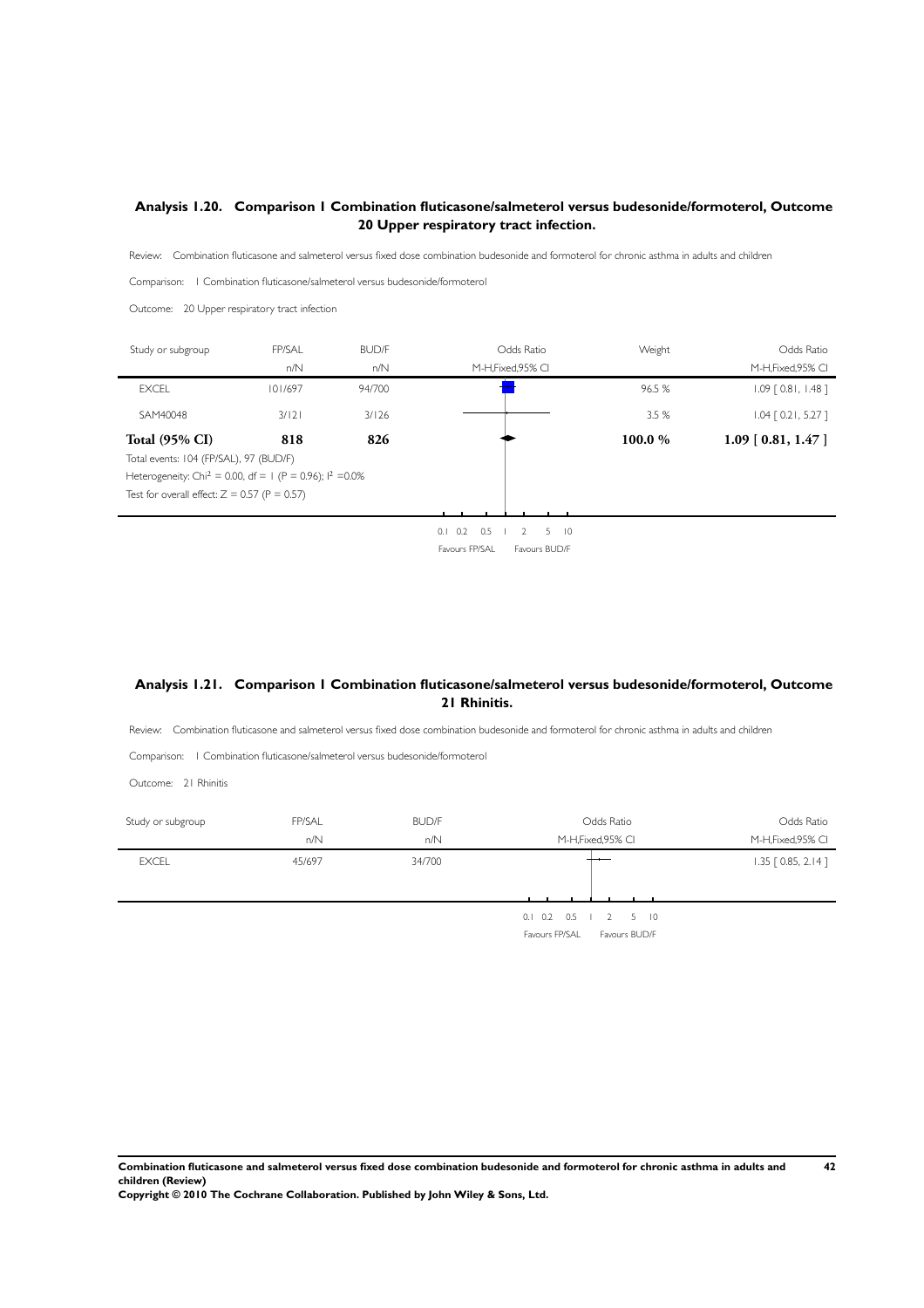# <span id="page-45-0"></span>**Analysis 1.22. Comparison 1 Combination fluticasone/salmeterol versus budesonide/formoterol, Outcome 22 Throat irritation.**

Review: Combination fluticasone and salmeterol versus fixed dose combination budesonide and formoterol for chronic asthma in adults and children

Comparison: 1 Combination fluticasone/salmeterol versus budesonide/formoterol

Outcome: 22 Throat irritation

| Study or subgroup                                                      | FP/SAL | <b>BUD/F</b> | Odds Ratio                                                     | Weight | Odds Ratio                  |
|------------------------------------------------------------------------|--------|--------------|----------------------------------------------------------------|--------|-----------------------------|
|                                                                        | n/N    | n/N          | M-H, Fixed, 95% CI                                             |        | M-H, Fixed, 95% CI          |
| <b>EXCEL</b>                                                           | 32/697 | 23/700       |                                                                | 91.9%  | 1.42 [ 0.82, 2.45 ]         |
| SAM40048                                                               | 2/121  | 2/126        |                                                                | 8.1%   | $1.04$ $[0.14, 7.52]$       |
| <b>Total (95% CI)</b>                                                  | 818    | 826          |                                                                | 100.0% | $1.39 \mid 0.82, 2.35 \mid$ |
| Total events: 34 (FP/SAL), 25 (BUD/F)                                  |        |              |                                                                |        |                             |
| Heterogeneity: Chi <sup>2</sup> = 0.09, df = 1 (P = 0.77); $1^2$ =0.0% |        |              |                                                                |        |                             |
| Test for overall effect: $Z = 1.22$ (P = 0.22)                         |        |              |                                                                |        |                             |
|                                                                        |        |              |                                                                |        |                             |
|                                                                        |        |              | $0.1$ $0.2$ $0.5$<br>$5 -$<br>$\mathcal{L}$<br>$\overline{10}$ |        |                             |
|                                                                        |        |              | Favours FP/SAL<br>Favours BUD/F                                |        |                             |

# **Analysis 1.23. Comparison 1 Combination fluticasone/salmeterol versus budesonide/formoterol, Outcome 23 Cough.**

Review: Combination fluticasone and salmeterol versus fixed dose combination budesonide and formoterol for chronic asthma in adults and children

| Comparison: I Combination fluticasone/salmeterol versus budesonide/formoterol |               |                       |                                     |                                             |                                |
|-------------------------------------------------------------------------------|---------------|-----------------------|-------------------------------------|---------------------------------------------|--------------------------------|
| Outcome: 23 Cough                                                             |               |                       |                                     |                                             |                                |
| Study or subgroup                                                             | FP/SAL<br>n/N | <b>BUD/F</b><br>$n/N$ |                                     | Odds Ratio<br>M-H,Fixed,95% CI              | Odds Ratio<br>M-H,Fixed,95% CI |
| <b>EXCEL</b>                                                                  | 25/697        | 22/700                |                                     |                                             | $1.15$ [ 0.64, 2.05 ]          |
|                                                                               |               |                       | $0.1$ $0.2$ $0.5$<br>Favours FP/SAL | $5 \t10$<br>$\overline{2}$<br>Favours BUD/F |                                |

**Combination fluticasone and salmeterol versus fixed dose combination budesonide and formoterol for chronic asthma in adults and 43 children (Review)**

**Copyright © 2010 The Cochrane Collaboration. Published by John Wiley & Sons, Ltd.**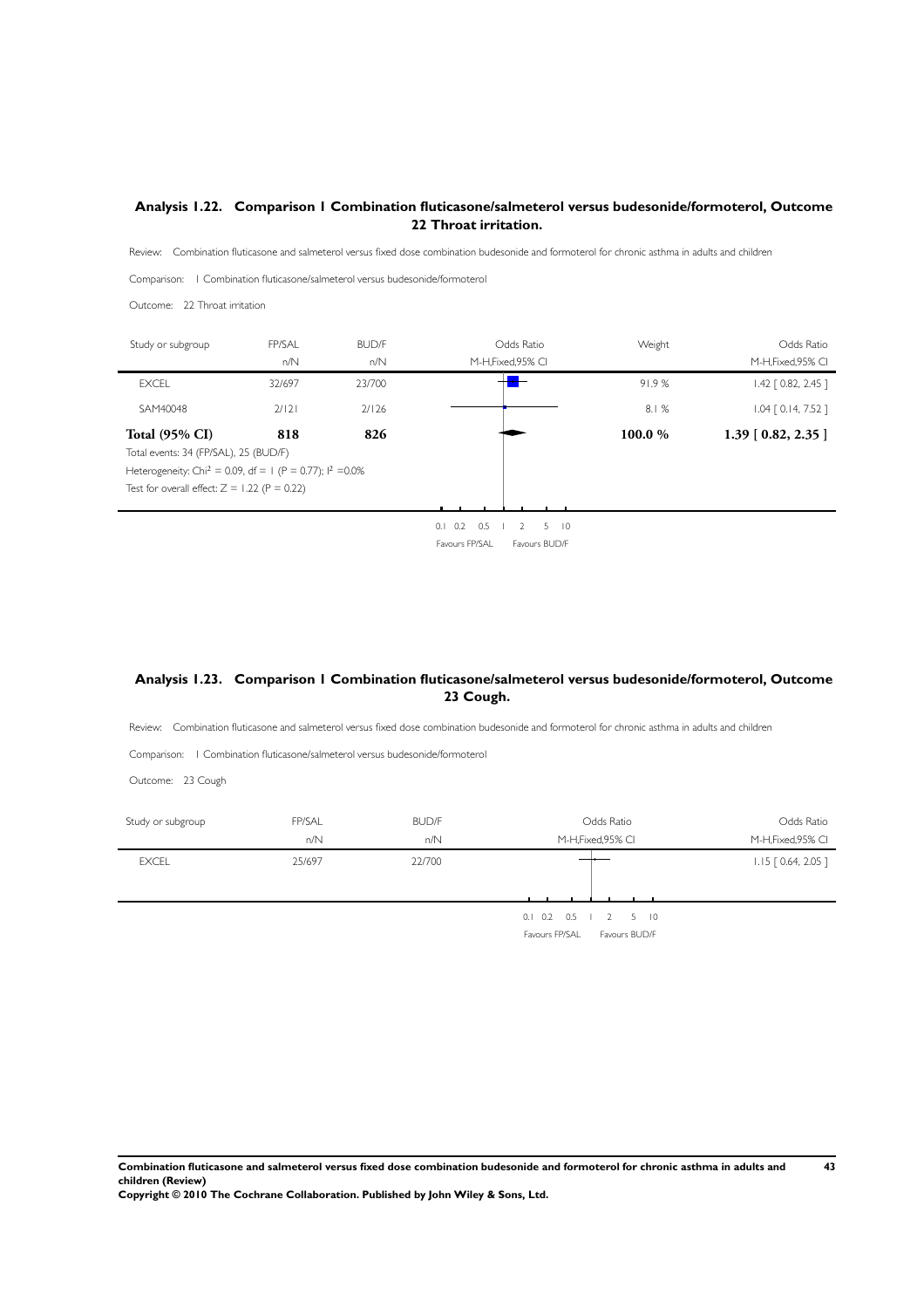# <span id="page-46-0"></span>**Analysis 1.24. Comparison 1 Combination fluticasone/salmeterol versus budesonide/formoterol, Outcome 24 Tremor.**

Review: Combination fluticasone and salmeterol versus fixed dose combination budesonide and formoterol for chronic asthma in adults and children

Comparison: 1 Combination fluticasone/salmeterol versus budesonide/formoterol

Outcome: 24 Tremor

| Study or subgroup | FP/SAL | <b>BUD/F</b><br>n/N | Odds Ratio<br>M-H, Fixed, 95% CI |                       | Odds Ratio<br>M-H, Fixed, 95% CI |
|-------------------|--------|---------------------|----------------------------------|-----------------------|----------------------------------|
|                   | n/N    |                     |                                  |                       |                                  |
| Busse 2008        | 1/406  | 8/427               |                                  |                       | $0.13$ $[0.02, 1.04]$            |
|                   |        |                     |                                  |                       |                                  |
|                   |        |                     | 0.1<br>0.01                      | $\overline{0}$<br>100 |                                  |
|                   |        |                     | Favours FP/SAL                   | Favours BUD/F         |                                  |
|                   |        |                     |                                  |                       |                                  |
|                   |        |                     |                                  |                       |                                  |
|                   |        |                     |                                  |                       |                                  |
| WHAT'S NEW        |        |                     |                                  |                       |                                  |

Last assessed as up-to-date: 20 January 2010.

| Date | Event | Description                                                                                                                                                       |
|------|-------|-------------------------------------------------------------------------------------------------------------------------------------------------------------------|
|      |       | 8 May 2009 New search has been performed Literature search re-run: no new studies identified. Risk of bias table completed<br>and Summary of Findings table added |

# **H I S T O R Y**

Protocol first published: Issue 1, 2003

Review first published: Issue 3, 2008

| Date | Event | <b>Description</b>                                                                                    |
|------|-------|-------------------------------------------------------------------------------------------------------|
|      |       | 19 June 2008 Amended Data from Aalbers 2004 added to the primary endpoint (OCS-treated exacerbations) |
|      |       | 13 May 2008 Amended Converted to new review format.                                                   |

**Combination fluticasone and salmeterol versus fixed dose combination budesonide and formoterol for chronic asthma in adults and 44 children (Review)**

**Copyright © 2010 The Cochrane Collaboration. Published by John Wiley & Sons, Ltd.**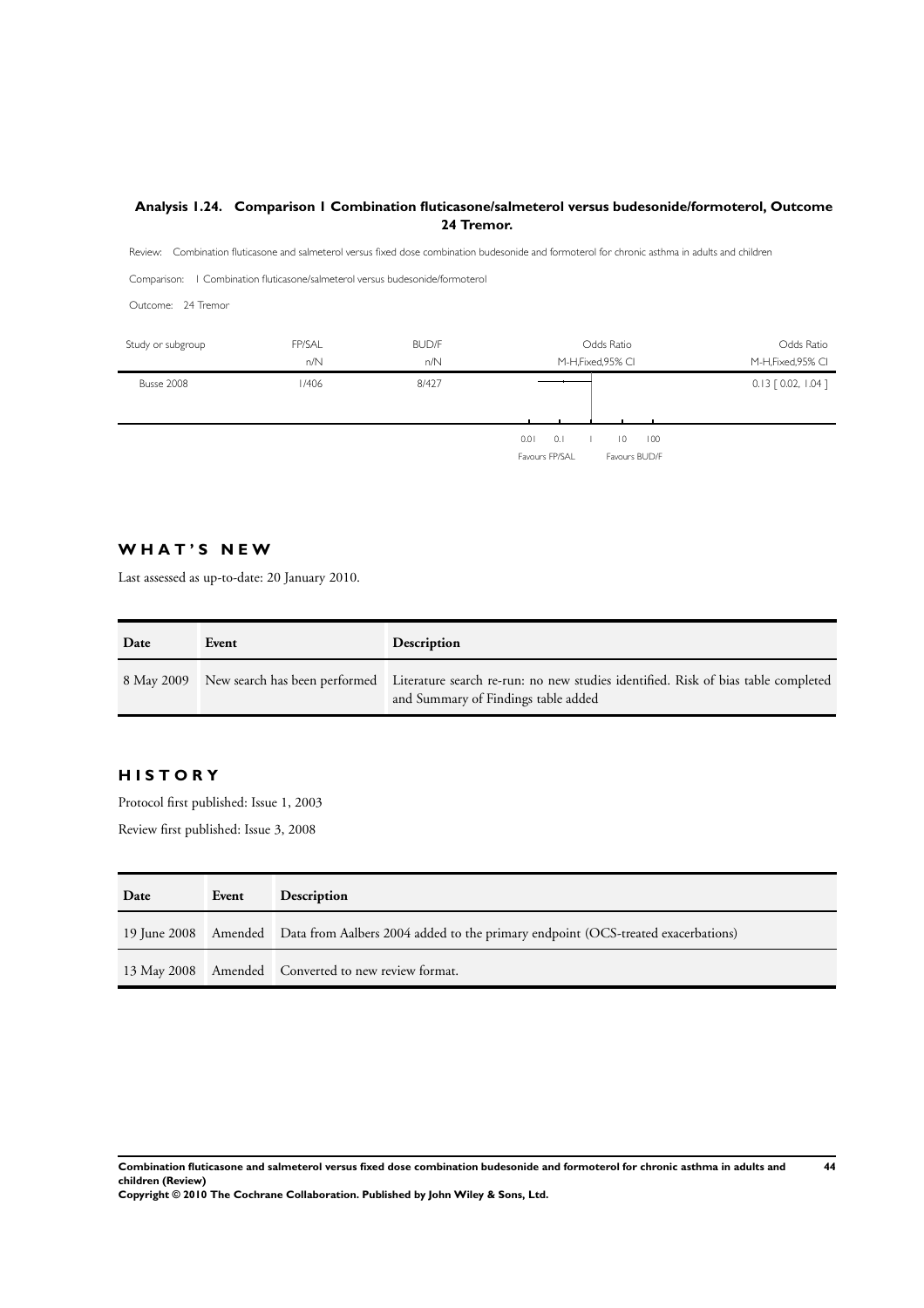# <span id="page-47-0"></span>**C O N T R I B U T I O N S O F A U T H O R S**

TJL devised the protocol with editorial support from CJC; Assessed studies, extracted data, contacted trialists and study sponsors for additional outcome data; analysis and write-up

GF developed the protocol; wrote up study characteristics, extracted data and assisted with development of discussion section.

LC developed discussion section.

CJC: helped with data extraction and checking, interpretation and guidance on conceptual issues.

# **D E C L A R A T I O N S O F I N T E R E S T**

There are no known conflicts of interest.

# **S O U R C E S O F S U P P O R T**

# **Internal sources**

• No sources of support supplied

#### **External sources**

• NHS Cochrane Collaboration Programme Grant Scheme, UK.

# **DIFFERENCES BETWEEN PROTOCOL AND REVIEW**

Added items to the risk of bias tool (allocation generation, selective reporting bias & other bias domains).

# **N O T E S**

A previous version of this review was withdrawn prior to publication following the identification of incomplete data by GSK for the outcome ED visit/admission to hospital. The data included in the original version of the review indicated a significant increase in the odds of ED visit/hospitalisation with FP/SAL. However, this reflected data that were drawn from those participants who were admitted to hospital only. The pooled outcome data did not an accurately represent the composite outcome of presentation at ED or hospital admission [\(EXCEL\)](#page-17-0). We have now included data made available to us by GSK which are an accurate record of ED visit or admission to hospital.

# **I N D E X T E R M S**